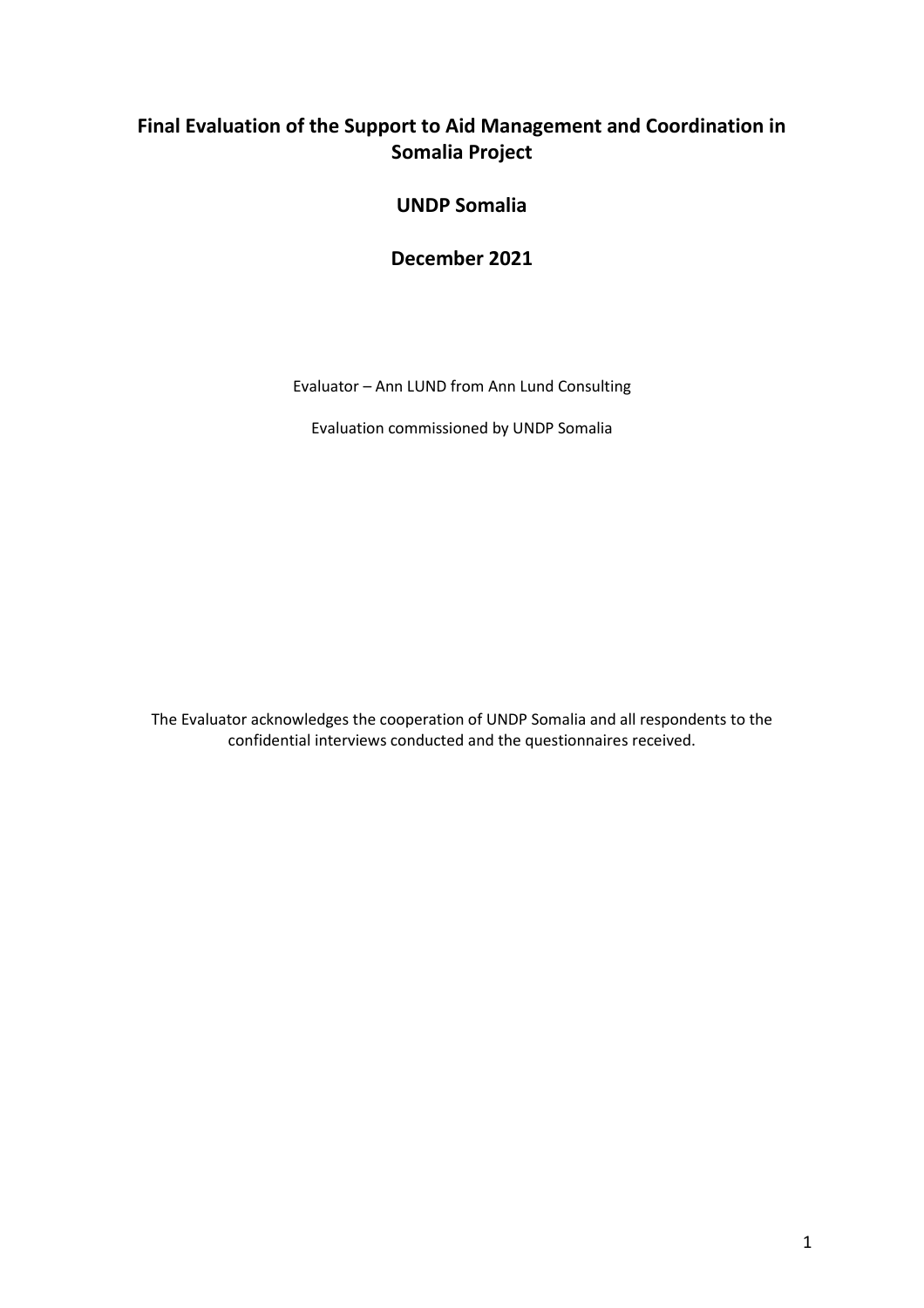| <b>Project Information</b>                       |                                                                                                                                                                                                                                                                                                                                            |                  |  |  |  |
|--------------------------------------------------|--------------------------------------------------------------------------------------------------------------------------------------------------------------------------------------------------------------------------------------------------------------------------------------------------------------------------------------------|------------------|--|--|--|
| Project title                                    | Support to Aid Management & Coordination in Somalia                                                                                                                                                                                                                                                                                        |                  |  |  |  |
| Atlas ID                                         | 00113235                                                                                                                                                                                                                                                                                                                                   |                  |  |  |  |
| Corporate outcome and<br>output                  | i)A more inclusive, effective, and efficient aid architecture, providing<br>greater coordination across the humanitarian-development nexus; ii)<br>strengthen national ownership and capacity for aid coordination<br>processes; iii) better coherence in the international community's<br>support for aid coordination and effectiveness. |                  |  |  |  |
| Country                                          | Somalia                                                                                                                                                                                                                                                                                                                                    |                  |  |  |  |
| Region                                           | Mogadishu                                                                                                                                                                                                                                                                                                                                  |                  |  |  |  |
| Date project document<br>signed                  | 9 December 2018                                                                                                                                                                                                                                                                                                                            |                  |  |  |  |
| Project dates                                    | Start                                                                                                                                                                                                                                                                                                                                      | Planned end      |  |  |  |
|                                                  | 1 November 2018                                                                                                                                                                                                                                                                                                                            | 31 December 2021 |  |  |  |
| Project budget                                   | USD 4,614,351.01                                                                                                                                                                                                                                                                                                                           |                  |  |  |  |
| Project expenditure at the<br>time of evaluation | 4,614,351 (100%)                                                                                                                                                                                                                                                                                                                           |                  |  |  |  |
| <b>Funding source</b>                            | MPTF (USD1,853,537.06); DFID (USD 1.260,813.95); USAID (USD<br>1,500,000                                                                                                                                                                                                                                                                   |                  |  |  |  |
| Implementing party <sup>1</sup>                  | Aid Coordination Unit/Office of the Prime Minister/Federal<br>Government of Somalia                                                                                                                                                                                                                                                        |                  |  |  |  |

 $1$  This is the entity that has overall responsibility for implementation of the project (award), effective use of resources and delivery of outputs in the signed project document and work plan.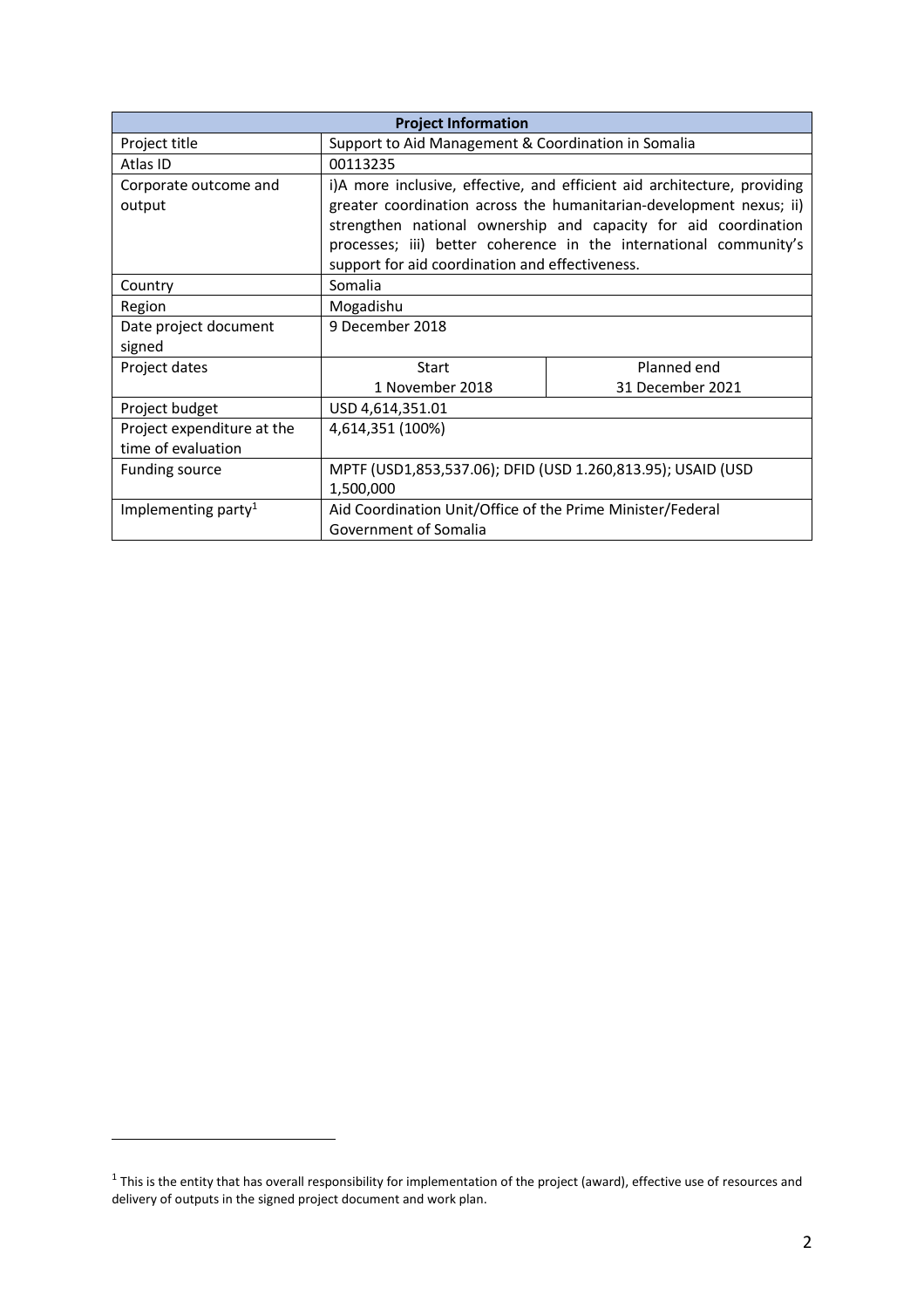## Table of Contents

| А. |  |
|----|--|
|    |  |
|    |  |
|    |  |
|    |  |
| В. |  |
|    |  |
|    |  |
|    |  |
|    |  |
| C. |  |
| D. |  |
| Ε. |  |
| F. |  |
| G. |  |
| Н. |  |
| I. |  |
| J. |  |
| К. |  |
| L. |  |
| М. |  |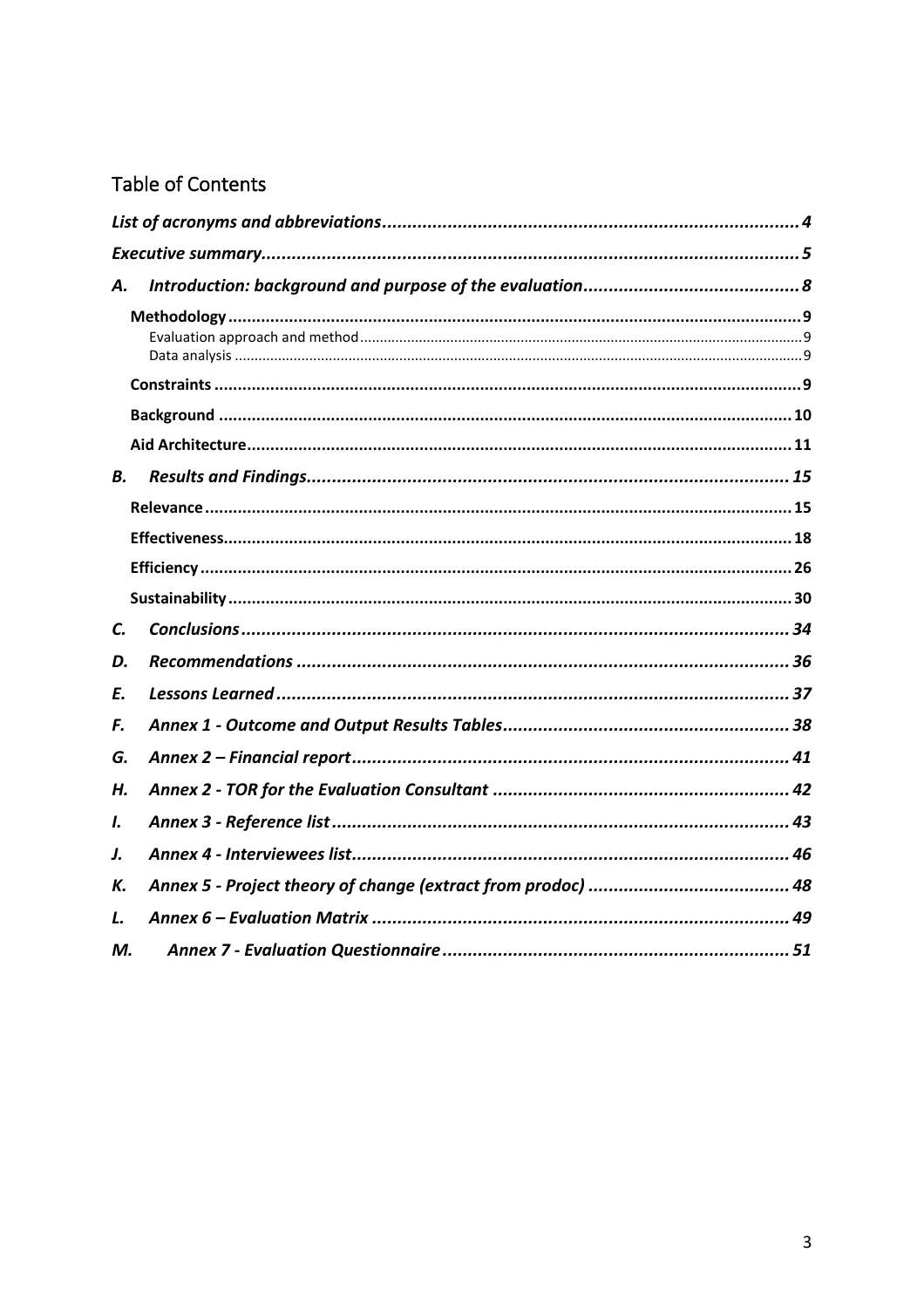## <span id="page-3-0"></span>List of acronyms and abbreviations

| ACU           | <b>Aid Coordination Unit</b>                             |
|---------------|----------------------------------------------------------|
| ADB           | Asian Development bank                                   |
| AfDB          | African Development Bank                                 |
| <b>AIMS</b>   | Aid Information Management System                        |
| <b>CPD</b>    | <b>Country Program Document</b>                          |
| COVID-19      | Corona virus strain 19                                   |
| <b>DFID</b>   | Department of International Development                  |
| EU            | European Union                                           |
| <b>FCDO</b>   | Foreign, Commonwealth and Development Office             |
| <b>FGS</b>    | <b>Federal Government of Somalia</b>                     |
| <b>FMS</b>    | <b>Federal Member States</b>                             |
| GDP           | <b>Gross Domestic Product</b>                            |
| HACT          | Harmonised Approaches to Cash Transfer                   |
| HE            | His/Her Excellency                                       |
| <b>HLPF</b>   | High Level Partnership Forum                             |
| ICT           | <b>Information Communication Technology</b>              |
| ICT           | <b>Integrated Coordination Team</b>                      |
| IFI           | International Financing Institutions                     |
| <b>MAF</b>    | Mutual Accountability Framework                          |
| MDG           | Millennium Development Goals                             |
| <b>MOPIED</b> | Ministry of Planning Investment and Economic Development |
| <b>MPF</b>    | <b>Multi Partner Fund</b>                                |
| <b>MPTF</b>   | <b>Multi Partner Trust Fund</b>                          |
| <b>NDP</b>    | National Development Plan                                |
| <b>NPS</b>    | New Partnerships for Somalia                             |
| <b>ODA</b>    | <b>Official Development Assistance</b>                   |
| <b>OPM</b>    | Office of the Prime Minister                             |
| <b>PSG</b>    | Peacebuilding and State building Goals                   |
| <b>PWG</b>    | <b>Pillar Working Groups</b>                             |
| <b>SC</b>     | <b>Steering Committee</b>                                |
| <b>SDG</b>    | Sustainable Development Goal                             |
| <b>SDRF</b>   | Somali Development and Reconstruction Facility           |
| SOB           | <b>Sexual Offense Bill</b>                               |
| SOP           | <b>Standard Operating Procedure</b>                      |
| <b>SPF</b>    | Somalia Partnership Forum                                |
| SWG           | <b>Strand Working Group</b>                              |
| <b>TOR</b>    | <b>Terms of Reference</b>                                |
| UN            | <b>United Nations</b>                                    |
| <b>UNDP</b>   | United Nations Development Programme                     |
| <b>UNICEF</b> | United Nations Children's Fund                           |
| <b>UNOPS</b>  | United Nations Office for Project Support                |
| <b>UNSOM</b>  | United Nations Operations in Somalia                     |
| <b>USAID</b>  | United States Agency for International Development       |
| <b>USD</b>    | <b>United States Dollars</b>                             |
| WB            | <b>World Bank</b>                                        |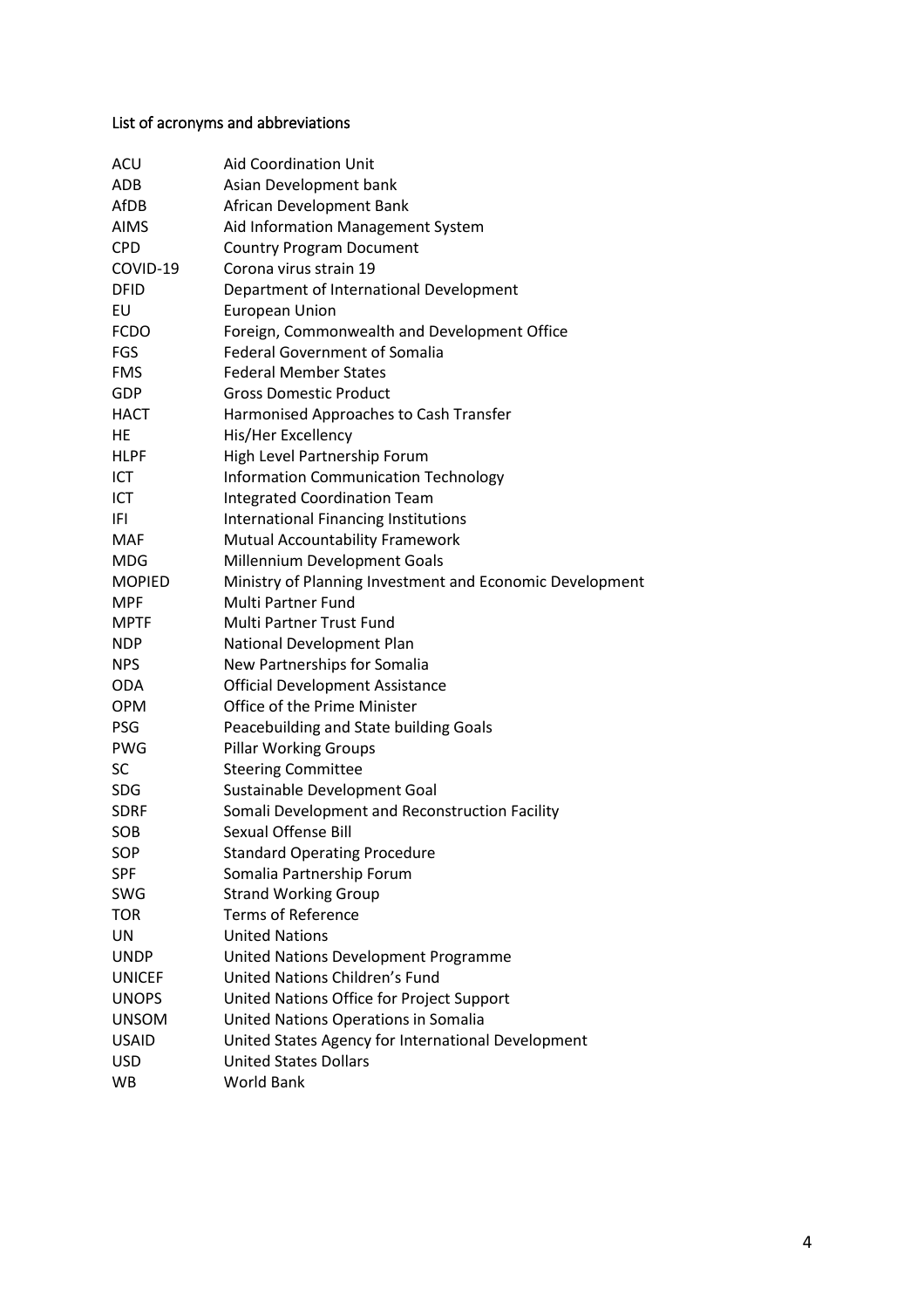#### <span id="page-4-0"></span>Executive summary

The Joint programme 'Support to Aid Management and Coordination in Somalia' is positioned under the UN Strategic Framework to focus on supporting institutions to improve peace, security, justice, the rule of law and safety of Somalis; and strategic plan (Goal 2); and strengthening accountability and supporting institutions that protect (Goal 3).

The project was established to support aid coordination and effectiveness in Somalia's recovery and development and has aimed to support the Federal Government of Somalia (FGS) and the Federal Member States (FMS) to develop their core capacities to coordinate the implementation of national and regional priorities, coordinate and manage development assistance to Somalia and to help engage the FMS in the overall state building agenda.

The project has sought to support the establishment and operations of the revised aid architecture; strengthen government capacity to lead aid coordination processes, and consolidate efforts provided by UN agencies and the World Bank to provide more effective, coherent, efficient support with reduced transaction costs.

The overall objective of this end of project evaluation is to generate knowledge from the "Support to Aid Management and Coordination in Somalia" project. The project has been run by UNDP and the UN Integrated Office as joint partners through the Aid Coordination Unit housed under the FGS. The Evaluation focusses on the entire implementation period of the project (November 2018 – December 2021). The purpose of the evaluation is to assess the processes, achievements and bottlenecks faced. The evaluation is designed to be forward thinking and to draw lessons and provide information on the nature, extent and where possible, the effect of the Aid Coordination project to the FGS and the rest of the FMS. The evaluation will therefore inform the development of the next steps in shaping the aid coordination and management structure and arrangements in Somalia in the future. In that regard the intended primary audience for the evaluation is UNDP, the UN system, the FGS and the FMS. In addition, the evaluation also serves to inform development partners and civil society partners.

The evaluation adopted a mixed methods approach involving desk review, semi structured interview and written questionnaire. Under time constraints the evaluation advanced quickly through data collection, analysis and synthesis, adopting UNEG's Ethical Guidelines for Evaluation following the principles of impartiality; independence; confidentiality; inclusivity; gender equality and human rights. Virtual focus groups were planned, notably with the donor group, however his group indicated dialogue would take place only once meaningful engagement with government is resumed. Triangulation of findings was conducted to confirm observations with the evaluation being conducted electronically to accommodate the constraints caused by COVID-19 restrictions. The evaluation has reviewed the results of the project utilising the evaluation criteria of relevance, effectiveness, efficiency and sustainability. The evaluation concludes that overall UNDP has efficiently managed the project however relevance, efficiency and sustainability have been considerably affected by the short comings of a project-based approach, the parameters of resources to support the priorities of all pillar working groups, a lack of implementation of exit and sustainability strategies and the overall significant impact of the political crisis in the country and of the COVID-19 global pandemic. Unresolved issues related to weaknesses in the revised aid architecture, most notably the disconnect of the FMS focal point system and the lack of technical engagement in pillar working groups, need to be resolved if issues of quality are to be addressed.

There are elements of resilience and best practice that feature within the project's results. Most notably the quality development and implementation of AIMS and the introduction and use of technologies that have supported remote engagement in the aid architecture. Any future aid coordination and management needs to seriously consider the sustainability of AIMS, understanding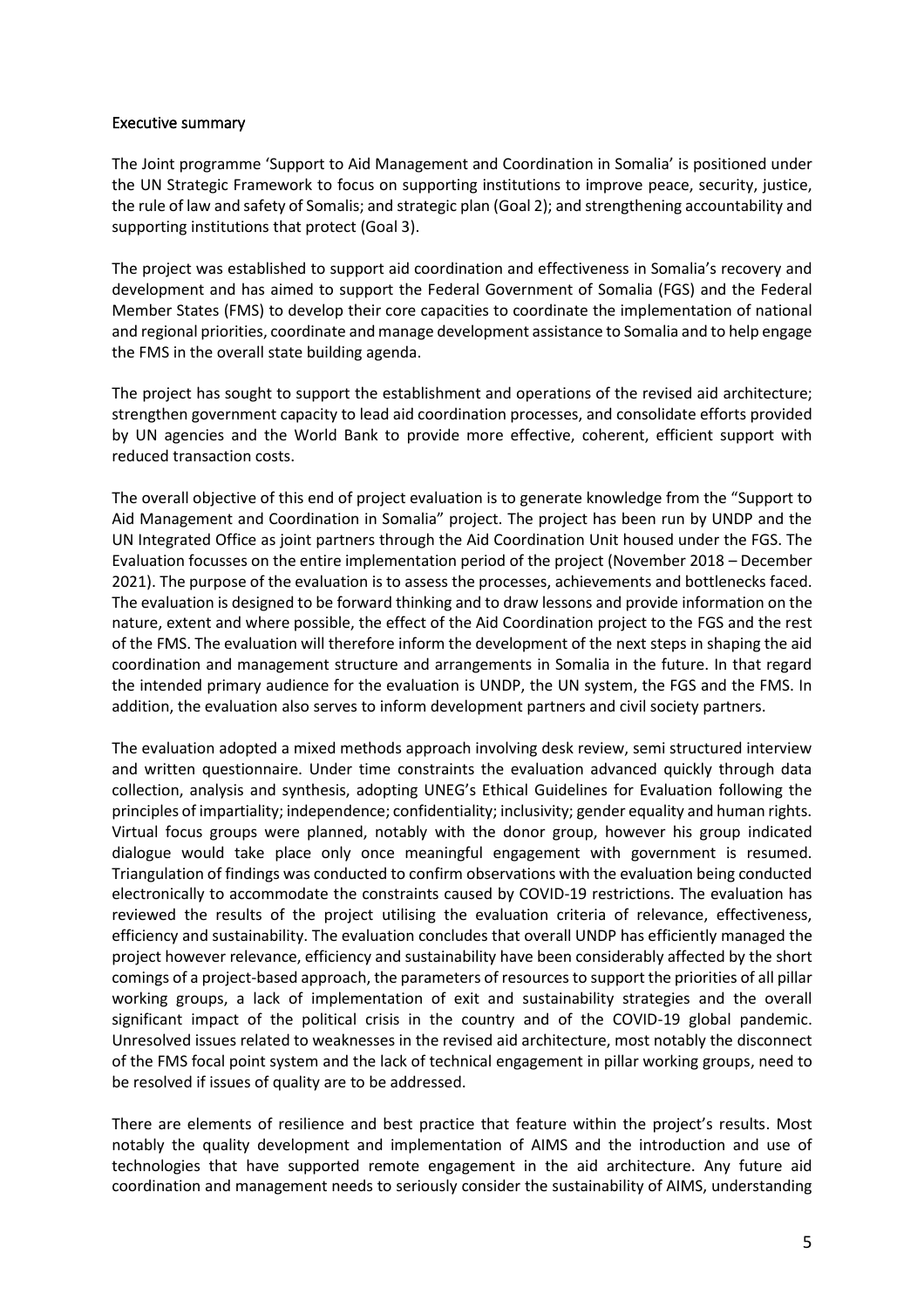that any slowdown in its management, data update and use would have a significant effect on aid management, national development and SDG reporting and evidence-based decision making.

The evaluation has drawn a number of *conclusions* recognizing that the project's reporting outcomes represent gains against its results framework and the policy and institutional change facilitated through the project. There are however a number of short comings within the aid architecture that relate to structural issues and unresolved clarification of roles and responsibilities of key government actors. As a result, there is work that remains to be done to consolidate the aid architecture, ongoing strengthening of aid coordination and aid management in Somalia and its long-term sustainability. Barring the disruptions caused by the Covid 19 pandemic as well as the ongoing political impasse from the elections process, the conclusions drawn summarize that aid coordination as a whole has been strengthened through the established aid architecture and there is political good will to proceed with its ongoing implementation, however this would require significant resourcing from Somalia's development partners. Key element of the aid architecture such as the Somali Partnership Forum did take place and contributed to strengthened aid coordination, however unresolved issues of technical level engagement require resolution. Mutual accountability is considered to be well developed however COVID-19 and other emerging disasters have had a significant effect on project continuity. The update of digital technologies has been a positive outcome of the impact of this external shock, and indeed is recorded to have increased levels of engagement in aid coordination mechanisms over and above those restricted by COVID-19 due to the concerns and hesitancy to participate in meetings in Mogadishu.

The project did engage political leadership and the project did manage the shift from National Development Plan 8 to National Development Plan 9. However, the roll up of nine pillars to four without commensurate rationalisation and harmonization, and without continued endorsement of the engagement of technical line ministries, has caused significant disruption and a negative impact on the quality of outcomes and any level of sustainability.

The project has disbursed 100 percent of planned expenditure with some very small over and under expenditure noted reflecting the administrative efficiency of the project's management. The impacts of COVID-19 are evident in the reduced number of international and national consultants hired and the additional costs of establishing and coordinating virtual engagement by key stakeholders. In addition, small over expenditure in relation to the roll out of AIMS reflects the costs of acquiring the technical resources to conclude building AIMS in a complex operating environment and a commitment to the well-recognized step wise approach to its development, directly linked to commitments to the long-term sustainability of AIMS.

AIMS as mentioned is considered global good practice and an example of a high-quality system but its sustainability rests with the importance of building ownership and comprehensive levels of use across all elements of government and by all stakeholders. The evaluation concludes that measures to monitor contribution to and use of AIMS need to be embedded in the terms of reference of staff, monitoring systems and strategies to increase capacity in AIMS.

Sustainability of the project is not assured and will require continued substantial external aid and resources in the immediate term. Any next phase needs to consider issues of sustainability and establish multi-year roll out of robust exit strategies, hallmarked by a continued commitment to ensuring aid coordination in Somalia is Somali owned and led.

The mainstreaming of Gender equality and women's empowerment is disjointed and incomplete and not comprehensively embedded in all aspects of aid coordination. Establishment of the Gender Equality, Human Rights and Inclusion Working Group as a means to address the status of gender mainstreaming is noted, however the conclusion of the evaluation reinforces that to date this working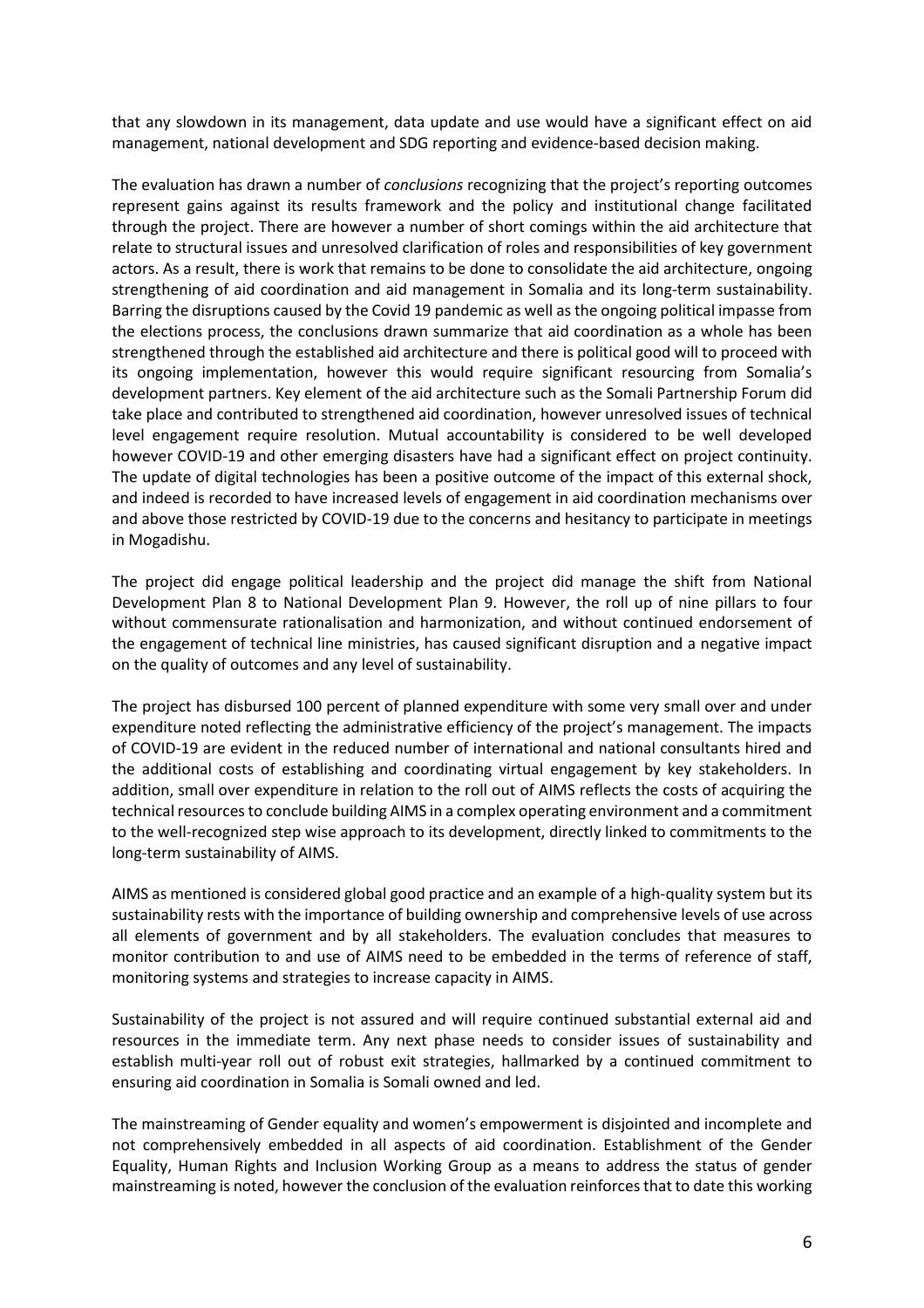group has focused on ensuring government is able to meet its international human rights obligations and less on strategies for the mainstreaming of gender. The importance of comprehensive gender mainstreaming driven by MOPIED and ACU who are provided the capacity to drive and monitor gender mainstreaming in all elements of the aid architecture needs to be given priority in the future.

Future aid coordination and management would benefit from a shift to a programme based approach that adopts strong results-based management and a means to set targets and report against a balance of both quantitative and qualitative indicators. RBM will drive results-based reporting and support alignment of programme priorities with national development priorities and SDG targets.

The evaluation presents a number of key *recommendations* that reflect many of the conclusions above. Any future phase would benefit from a vision that is scoped around an ecosystem of aid coordination that is driven by an integrated approach aligned with the NDP and the SDGs, informed by AIMS, gender equality and human rights-based approaches. This eco-system approach needs to acknowledge but move beyond a focus on the operability of the aid architecture (quantitative approach to capacity development) to focus increasingly on the quality of the outputs (technical engagement) and operations (strengthened policies and procedures).

There are a number of *lessons learned* drawn from taking a detailed look at the end of cycle achievements of this project, many of which have been captured within the conclusions and recommendations herewith. It is very clear that the disconnect between MOPIED and ACU has inhibited results and exacerbated the short comings of a project-based approach. Whilst the establishment of the Gender Equality and Human Rights and Inclusion Working Group is noted and has overseen actions to address Somalia's international obligations to human rights instruments, it does not guarantee mainstreaming which requires a comprehensive approach across all elements of the aid architecture spearheaded by MOPIED and ACU. It is clear that the involvement of FMS and the focal point system is vital to the effectiveness and efficiency of aid coordination and management. AIMS is an asset that reflects global good practice but its long-term value in Somalia can only be assured if all elements of Government own and are comprehensively commitment to full use of the system, to be reflected in evidence-based decision making and leadership. Whilst the reduction in the number of pillars within the aid architecture has been finalized a lack of rationalization or harmonization and the removal of the focal point system has brought about cost savings but has created a less efficient system. There is recognition that consultant inputs have provided quality inputs but this does not replace the importance of continued capacity development strategies that increasingly engage national capacity and increase national employment within the system. The disrupted end to the project as a result of external factors has had a significant impact on the completion of the project and any strategic approach to project exit and longer-term sustainability.

In this regard the evaluation recognizes the results achieved and the relative efficiency of UNDP's management of the project notwithstanding the restrictions of their resource envelope highlighted by some partners that fell short of meeting the needs of all pillars within the aid architecture. The evaluation equally recognizes the impact of unresolved issues within the revised architecture and the significant impact of the external factors of the political crisis and COVID-19, outside of the control of the project managers. Given the recognized political will for continued management of the aid architecture in Somalia, the quality of AIMS and the significant level of development partner buy in to the priorities for aid coordination and management there is room to take forward the unresolved outputs from this project into a new phase. This requires taking account of the need to build an aid coordination eco-system and respond to the evaluation recommendations for strengthened integrated programme based approaches and results-based management, with the need for comprehensive gender mainstreaming and multiyear strategies for long term sustainability.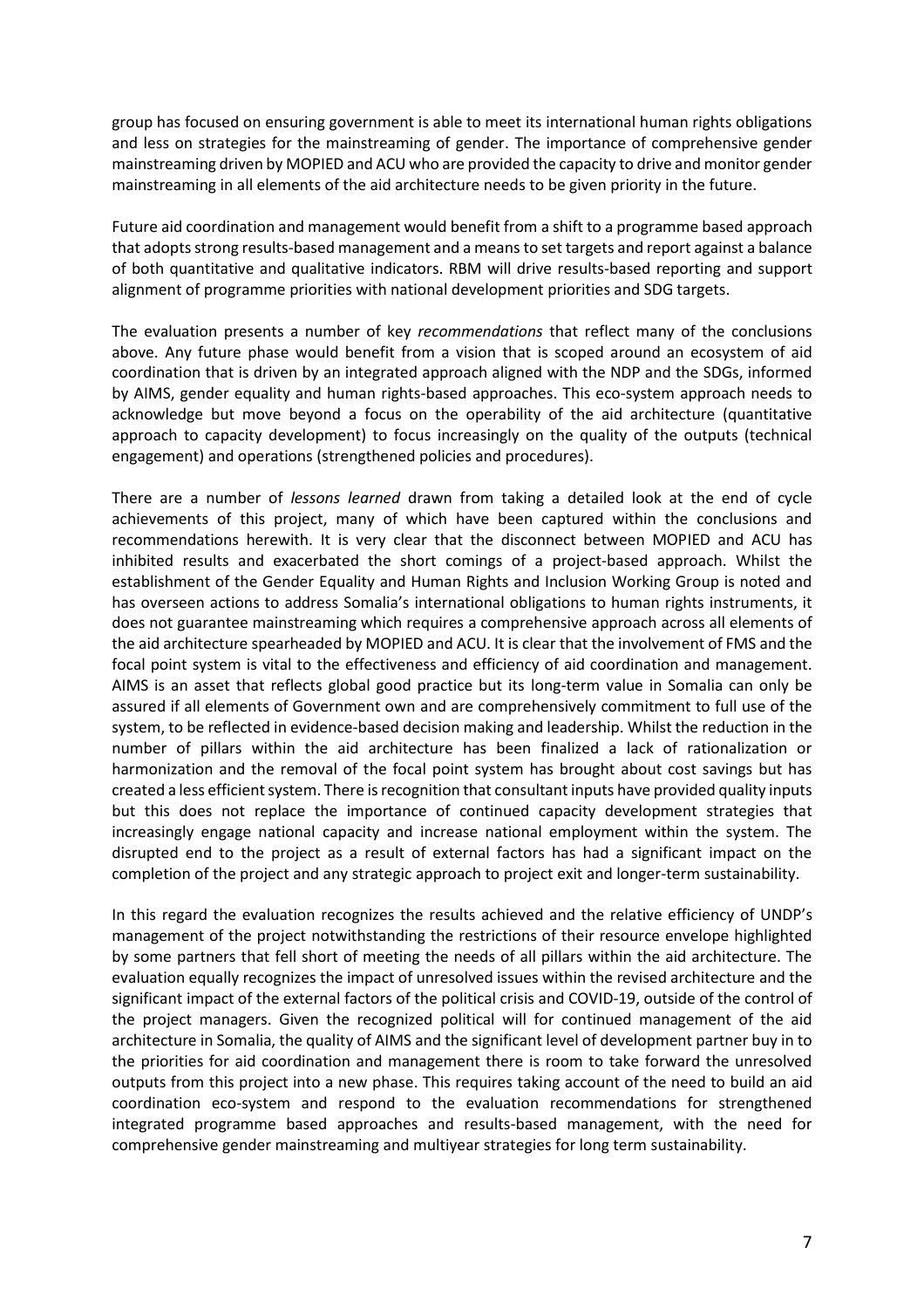#### <span id="page-7-0"></span>A. Introduction: background and purpose of the evaluation

The overall objective of this end of project evaluation is to generate knowledge from the "Support to Aid Management and Coordination in Somalia" project, which has been run by UNDP and the UN Integrated Office as joint partners through the Aid Coordination Unit housed under the Federal Government of Somalia's (FGS) Office of the Prime Minister (OPM). The evaluation is conducted at the end of the extended period of implementation for the project and focuses on the project implementation period from November 2018 to December 2021 so as to inform future project development and UNDPs ongoing commitment to aid coordination in Somalia.

The evaluation is primarily designed to meet the needs of UNDP, MOPIED and ACU/OPM and has sought inputs from a number of specific organizational/affiliation contacts: the ACU and MOPIED; UNDP, the UN Integrated Office, AIMS team; Somalia Donor Group and the FMS. The report itself includes a detailed introduction; quantitative and qualitative results (supported by a number of annexes) and findings structured around the criteria of relevance, effectiveness, efficiency and sustainability; and provides conclusions, recommendations and lessons learned.

This evaluation has been conducted over a period of 30 days by independent evaluator Ms. Ann LUND. Working remotely, all interviews have been conducted virtually with questionnaires submitted electronically.

#### *Scope*

The evaluation focuses on performance indicators in accordance with the guidance from the United Nations Evaluation Group (UNEG) with an emphasis on relevance, effectiveness, efficiency, impact and sustainability. Whilst the response to requests for interview and response to questionnaire was low the evaluation sought to gain informants from FGS engaged in aid management and coordination functions from the OPM, including the ACU, the MOPIED, as well as representatives from line ministries engaged in Pillar Working Groups and/or the SDRF Steering Committee, as well as representatives from FMS, the UN, the donor community and civil society engaged in the Somali Development and Reconstruction Facility. The evaluation sought stakeholder inputs from the FGS in Mogadishu as well as FMS South West State; Puntland; Jubaland; Hirshabelle; Galmudug.

The evaluation considers the projects contribution to:

- improved accountability
- stakeholder engagement and national leadership of the aid coordination and management function;
- the strengthening of partnerships amongst the FGS, FMS and development partners
- the use of SDRF as a mechanism to increase cost-effectiveness and alignment of the aid investments to national priorities;
- the capacity to adjust and respond to a changing environment (i.e. emergence of the COVID-19 crisis, development of a new National Development Plan);
- as well as aspects related to capacity building approaches adopted.

The evaluation questions are outlined in the evaluation matrix (Annex 6). Structured around the evaluation criteria and elaborated through a series of sub questions the evaluation has focused on: Relevance/coherence – the extent to which outcomes are consistent with the needs of the Somali people, the government aid effectiveness priorities, and international and human rights obligations. Effectiveness – the extent to which the project contributes to progress towards the outcomes and the achievements of planned development results.

Efficiency – if the project's design and implementation modalities (management coordination and delivery mechanisms across project elements) have been efficient.

Sustainability – the extent to which the project has led to long term and transformational change.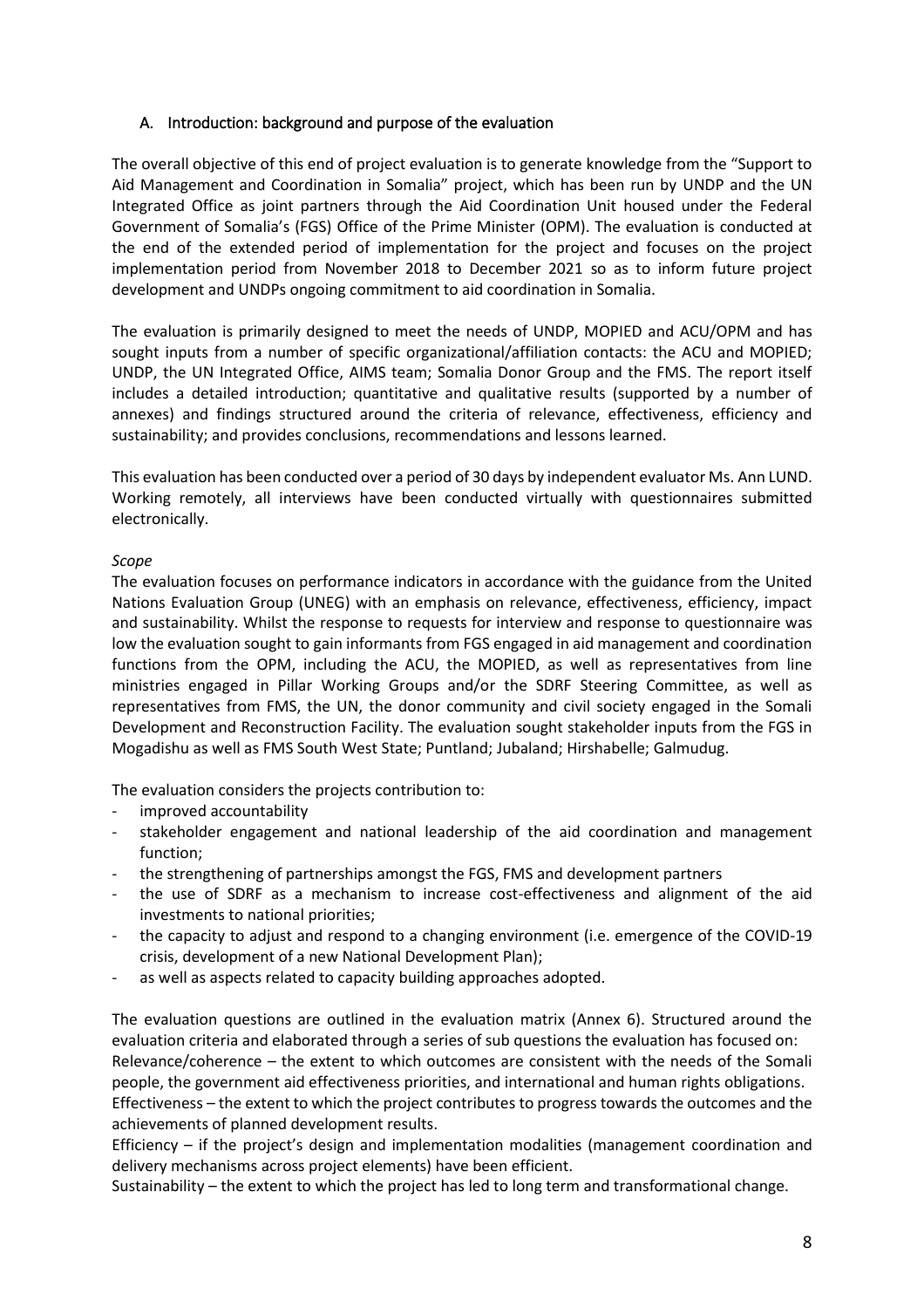#### <span id="page-8-0"></span>*Methodology*

#### <span id="page-8-1"></span>Evaluation approach and method

The evaluation adopted a mixed methods approach and has involved a combination of semi structured interviews, circulation of a written questionnaire and review of relevant literature comprising monitoring reports, steering committee minutes, and examples of project outputs. Given time constraints the evaluation was required to move swiftly through the stages of: a) data collection; b) participatory data acquisition; c) data analysis; d) synthesis. The evaluation adopts the UNEG's Ethical Guidelines for Evaluation and as such followed the principles of impartiality; independence; confidentiality; inclusivity; gender equality and human rights. Virtual focus group session were planned, most notably with key development partners, however this group requested, to wait until there was meaningful engagement with government before discussing project outcomes and lessons learned, and therefore have not participated in this evaluation. As interviews proceeded and literature analysis was undertaken triangulation of findings was conducted to confirm observations and conclusions through both quantitative and qualitative means. Given the constraints of COVID-19 on international travel this independent evaluation has been conducted electronically from the evaluators home base. Key respondents were identified and considerable effort was made by the consultant to gain questionnaire responses and undertake interviews. The attached respondent list (Annex 4) indicates those contacted by the consultant, those from whom a response was received and those with whom there was contact but no dialogue nor questionnaire response.

#### <span id="page-8-2"></span>Data analysis

Both in depth interview and questionnaire sought to collect inputs across a set of agreed questions (Annex 6). Whilst responses to both the request for interview and the questionnaire were limited analysis needs were augmented by the information available from the desk review of available literature. In particular, two different sources of monitoring reports against the agreed results framework allowed for the cross checking of results and the contextualization of in-depth interviews and questionnaire.

The literature provided for review was exhaustive and included: project documents and amendments; project steering board minutes; project quarterly reports; project annual reports; AIMS project aid flow reports; project M&E frameworks; SDRF meeting minutes; project HACT assessments and spot check reports; Somalia Partnership Forum documents; aid architecture refinement documents; aid architecture review documents; aid effectiveness workshop documents; digital tools used by the ACU project; Mutual Accountability Framework documents; Pillar Working Group documents; UNSF 2017- 2020; FGS planning documents; International documents – Accra Agenda for Action, New Deal for Engagement of International Cooperation in Fragile States and Situations, Addis Ababa Agenda for Action on financing for development; and documents produced by donors – DFID annual review, and Third Party Monitoring Verification Report by LAMPS.

Data analysis included a specific focus on gender and enquiry into whether the project sufficiently addressed gender equality and women's empowerment. The evaluation has incorporated the review of the project's gender markers under relevance and queries the level of gender mainstreaming adopted in project implementation under effectiveness. The proposed interview list reflects less of a gender balance however available qualitative data does pinpoint and disaggregate by sex, which is reflected in the report where possible.

#### <span id="page-8-3"></span>*Constraints*

COVID-19 restrictions-imposed constraint on the evaluation methodology requiring the evaluator to work from their home-based receiving questionnaire responses via email and conducting semi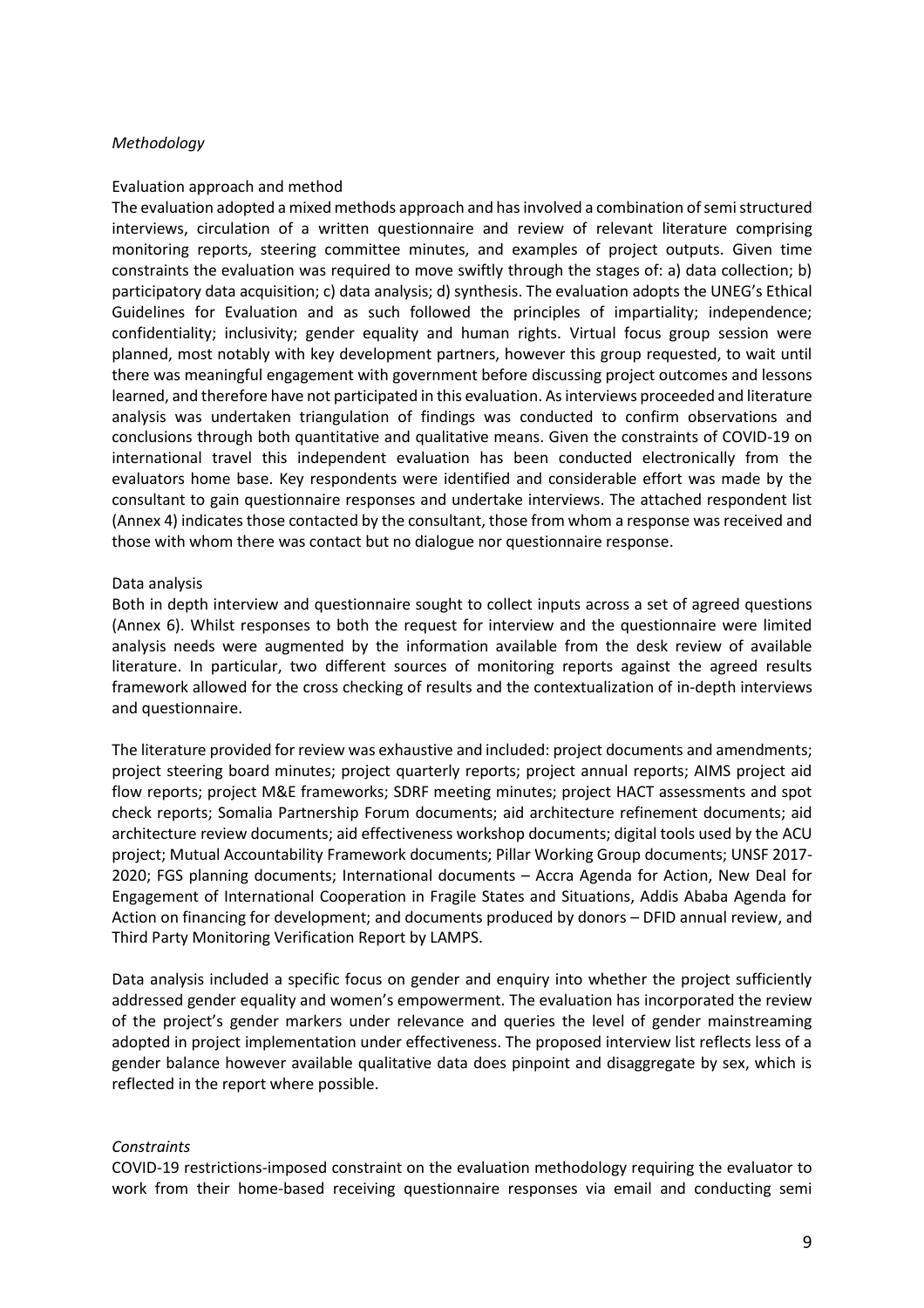structured interviews via electronic means. Challenges related to differences in time zones, connectivity and the reliability of technology on some occasions have been managed as efficiently as possible.

The short time frame and end of year timing of the evaluation has had a significant impact on the availability of targeted key respondents.

The political crisis in Somalia, has resulted in a lack of government engagement with development partners and slowed the work of the ACU. This slowdown in the functioning of the aid architecture has meant that the project has concluded in December 2021 following a number of extensions, not having delivered all planned outputs that would have contributed to greater sustainability in the system, and with no end of project dialogue between development partners and the government. As a result, key donors have been reluctant to feed into the evaluation until such time meaningful dialogue with government regarding next steps in the further consolidation and operation of aid coordination and management in Somalia takes place. This report therefore does not reflect any inputs from project donors, otherwise considered to be key respondents.

#### <span id="page-9-0"></span>*Background*

Somalia is highly dependent on remittances as well as external aid for humanitarian and development assistance. Official Development Assistance (ODA) to Somalia reaching USD 2 billion in 2020<sup>2</sup>. The project reflects the priority to ensure aid is delivered in an efficient manner with diversified financing sources for development and reconstruction, including through improving mobilisation of public and private investments.

Somalia adhered to the "New Deal for Engagement in Fragile States and Situations" endorsed at the High-Level Forum on Development Effectiveness held in Busan in 2011, an international agreement through which development partners committed to supporting nationally owned and led development plans and greater aid effectiveness to fragile situations. Governments of conflictaffected and post conflict signatory states commit to inclusive development processes aimed at pursuing commonly agreed Peacebuilding and State Building Goals (PSGs) in the areas of legitimate politics, justice, security, revenue and services and economic foundations. In recent years, Somalia has progressed in setting up mechanisms to enhance policy coherence on sustainable development, country owned frameworks, and planning tools for development, in support of the achievement of the SDGs and for the promotion of multi-stakeholder coordination.

As part of the Somali Compact, which was a pact between the Federal Government of Somalia and the international community to implement the New Deal Principles during the period 2014-2016, the Somali Development and Reconstruction Facility (SDRF) was established. The SDRF is both a coordination framework and a financing architecture for implementing the Somali Compact, aimed at enhancing the delivery of effective assistance to all Somalis. The SDRF brings together several multipartner trust funds (referred to as "windows' in the context of the SDRF) under common governance arrangements. The windows are being administered by three technical agencies in areas based on comparative advantage: The United Nations (UN), the World Bank (WB) and the African Development Bank (AfDB).

Whilst support to the FGS for aid coordination and management has been provided over the years through various instruments this project started on 1 November 2018 and was scheduled to conclude in December 2020. It has however been extended twice, first to June 2021 and now concluding in December 2021.

<sup>&</sup>lt;sup>2</sup> Aid Flows in Somalia 2021 somalia.un.org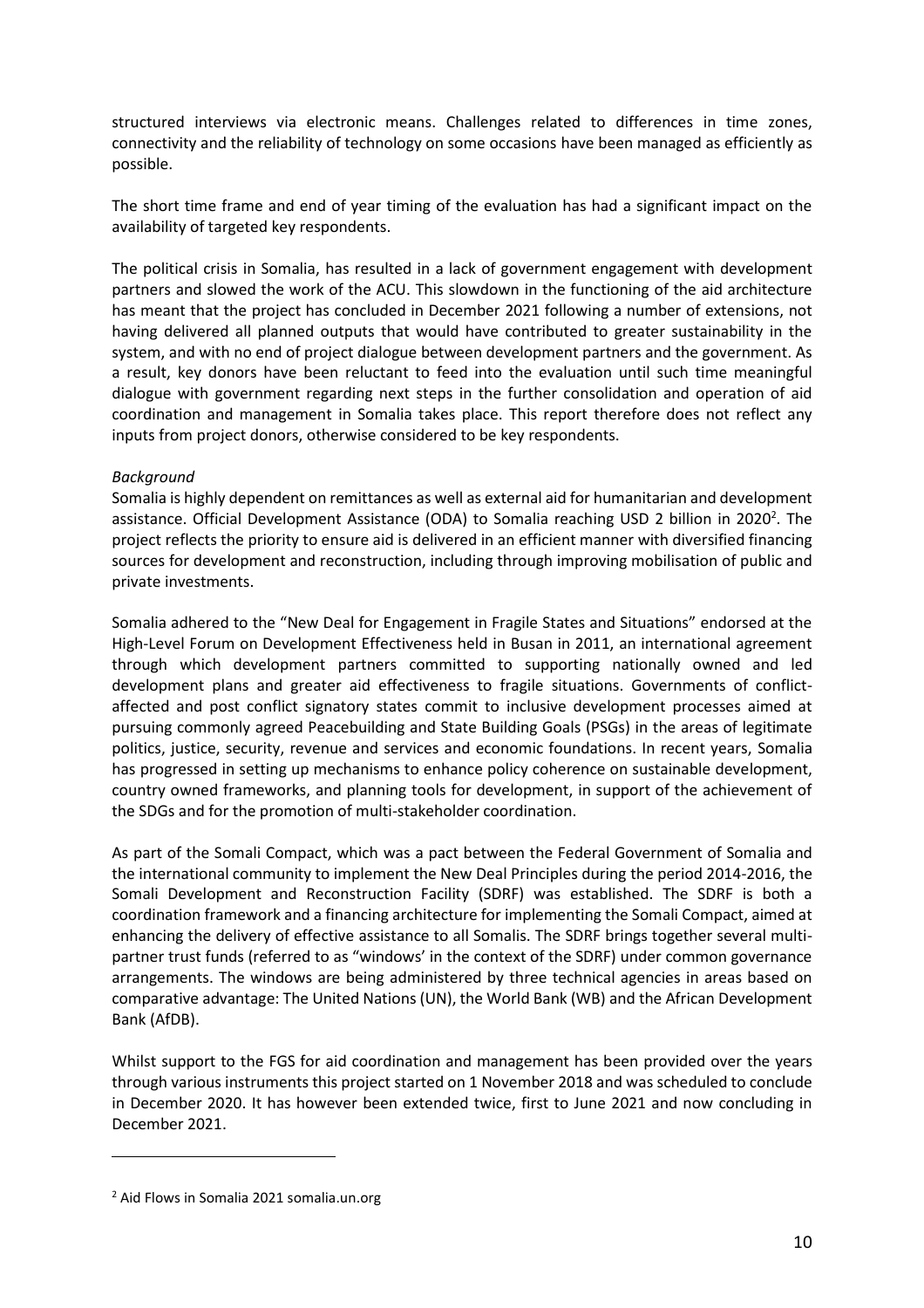With reference to the SDGs the project document highlights resonance with the UN's Global Strategic Plan, specifically the outcome focused on countries having strengthened institutions to progressively deliver universal access to basic services and notes specifically the project's relevance to SDG 1 – End poverty in all is forms everywhere; SDG 16 – Peace, justice and strong institutions; and SDG 17 – Revitalise the global partnership for sustainable development. Indicators specific to these SDGs are however not reflected in the project's result framework as a means of dually monitoring project outcomes and outputs, and the realization of the SDGs.

#### <span id="page-10-0"></span>*Aid Architecture*

The aid architecture in Somalia was maintained with slight adjustments during the period of implementation of the 8<sup>th</sup> National Development Plan (NDP8) in 2017-2019 and has been refined in 2020 to adjust to the structure of the NDP9. UNDP Somalia has, through this project, sought to support the FGS to develop a better managed, more capable and more accountable Somali aid coordination and management function that supports state building priorities and consolidates linkages between the FGS and Federal Member States (FMS). At the FGS level, the project specifically supports the Aid Coordination Unit (ACU) and the Office of the Prime Minister, as well as the Ministry of Planning, Investment and Economic Development (MOPIED) in the development and management of the Somali Aid Information Management System (AIMS). At the commencement of the project the aid architecture in Somalia was comprised of nine Pillar Working Groups co-chaired by a representative of the donor community (based on comparative advantage) and government representatives. The secretariat for the ACU situated within the Office of the Prime Minister with staff fully supported by the project.

In 2019 a review of the functioning of the aid architecture's effectiveness was undertaken through an aid effectiveness survey and led to refinement of the Somali aid architecture on the basis of identified challenges. These challenges included:

- the need for improved and meaningful engagement of FGS and FMS in the SDRF bodies
- the need to strengthen the analytical work of the Pillar Working Groups by identifying investment gaps which impede or delay the achievement of the National Development Plan targets and the implementation of the MAF benchmarks
- the need to improve communication and collaboration amongst aid architecture actors particularly between peace, development and humanitarian.

The review sought to reduce the complexity of the existing structure with recommendations to improve systems in a refined aid architecture and to ensure alignment with the NDP9 2020-2024 and government roadmaps. These refinements also resulted in functional cost savings. A revised aid architecture was proposed by the OPM and endorsed by the SDRF SC meeting in 2020 and included: maintenance of the Somali Partnership Forum (SPF) as the apex body of the aid architecture; clarification of coordination and sharing of information between the development and peace/security streams, giving more weight to aspects related to gender equality and human rights, and reducing the number of Pillar Working Groups from nine to four comprised of: Inclusive Politics, Economic Development, Environment and Climate Change and Social Development reporting to the SDRF SC. Six CAS strand working groups rolled into one (renamed Security Justice Committee Working Groups) report to the Security and Justice Executive Committee (formerly the CAS Executive Committee). As part of the review the government also proposed the establishment of an Integrated Coordination Team comprised of: the four roadmap leads from OPM, the head of ACU, MOPIED, Ministry of Finance, UN focal points for the three SWGs and the head of the CAS/SJC secretariat in UNSOM.

#### **Project overview**

The "Support to Aid Management and Coordination in Somalia" project was launched in November 2018 and concludes in December 2021, building upon the support to the aid coordination architecture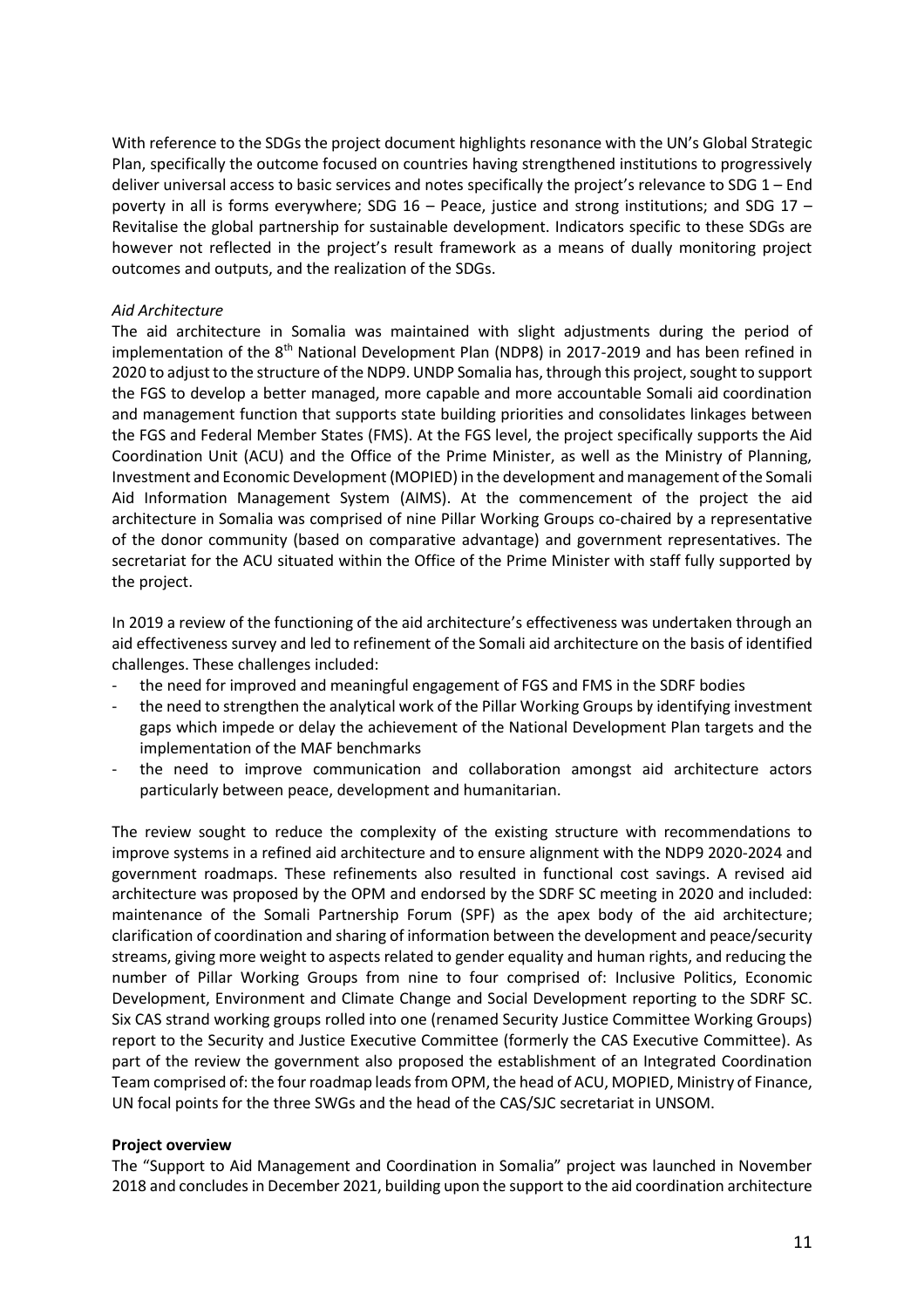that was provided through the Capacity Development Programme (CPD) of the UNDP since 2013, when initial support was provided to New Deal conferences and the establishment of the Aid Coordination Unit (ACU) within the Office of the Prime Minister (OPM). This new project was developed by UNDP and the Somali government to ensure continuity and improve effectiveness of the functioning of the Somali aid architecture.

The project has been jointly implemented by UNDP and the UN Integrated Office in Somalia, and is framed to support the implementation of both international and national strategies. These include the UNSF (2017 – 2020), the UNCF, the UNDP Somalia Country Program Document (CPD 2018-2020), the New Partnership for Somalia (NPS) and the National Development Plan (NDP) through strengthening national capacities for effective aid management and coordination.

| The Key Stakeholders for the project are identified as:                                     |                                                                                                                                                                       |  |  |  |
|---------------------------------------------------------------------------------------------|-----------------------------------------------------------------------------------------------------------------------------------------------------------------------|--|--|--|
| <b>MOPIED</b> – managing aid information and monitoring                                     | $UNDP$ – principal signatory and managing party                                                                                                                       |  |  |  |
| aid flows                                                                                   |                                                                                                                                                                       |  |  |  |
| ACU - support to ensuring overall aid coordination<br>architecture is functioning correctly | UN Integrated Office $-$ project delivery (Resident<br>Coordinator's Office; The New Deal Unit (UNSOM);<br>UN Risk Management Unit; UN-WB Aid Coordination<br>Officer |  |  |  |

The key stakeholders for the project are identified as:

The governance structure of the project has consisted of the Joint Project Steering Committee<sup>3</sup> and the Project Management Team, both overseen by the UNDP Capacity Development Portfolio and the UN Integrated Office.

The project was developed in response to the immediate and urgent needs in the development of public sector capacities of the FGS and the FMS and urgent priorities to build medium and longer term institutional and organizational arrangements. The project is framed by a Theory of Change (discussed under effectiveness) that proposes that the provision of technical assistance and resources to government and increased government engagement in aid coordination will enable the two key government entities MOPIED and ACU to effectively and efficiently coordinate and manage aid coordination. The Theory of Change proposes that if this takes place aid efficiency and effectiveness will be strengthened and will contribute to peace, stabilization and socio-economic development. The Theory of Change does not consider the systemic and policy priorities of aid effectiveness and development of aid architecture, nor the requirements, beyond capacity development, including partnership development that are needed to maintain effective aid coordination and management. There are references to many of these elements in the project's results framework reflecting a more complex approach to aid coordination and management than that described in the Theory of Change. The project document indicates the specific areas where financial, human resources and logistical support will be targeted and has a results framework that is primarily activity focused monitored through quantitative targets.

| Project Results Framework Summary                                                                                                   |  |  |  |  |  |
|-------------------------------------------------------------------------------------------------------------------------------------|--|--|--|--|--|
| <b>Outcome</b> $-$ i) a more inclusive, effective and efficient aid architecture; ii) strengthened national ownership and capacity  |  |  |  |  |  |
| for aid coordination processes; iii) better coherence in the international community's support for aid coordination and             |  |  |  |  |  |
| effectiveness.                                                                                                                      |  |  |  |  |  |
| Target $-$ all entities are represented in at least 50% of the<br><b>Indicator</b> – stable and representative participation of FGS |  |  |  |  |  |
| and FMS government, private sector and civil society, as<br>meetings                                                                |  |  |  |  |  |
| well as international community                                                                                                     |  |  |  |  |  |

<sup>&</sup>lt;sup>3</sup> Comprised of representatives of the following: Office of the Prime Minister/Aid Coordination Unit (co-chair); UNDP Deputy Country Director (co-chair); UNDP Project Manager; MOPIED; Ministry of Finance; Head of UN Integrated Office; UN-WB Coordination Officer; Donor agencies; other participants and experts (as needed) (pg. 27 Project document)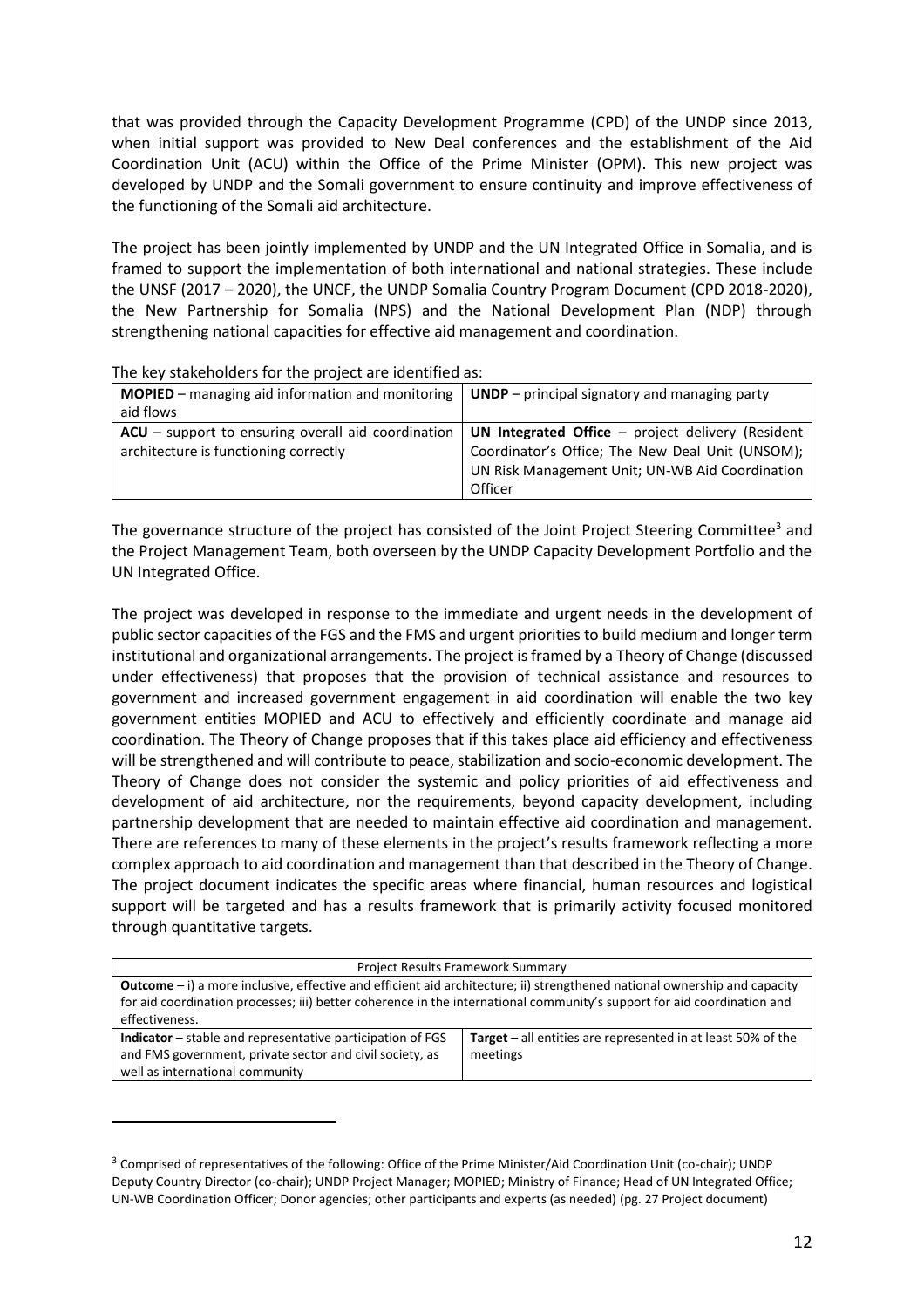| <b>Output 1.</b> Strengthened Coordination through the SDRF                                                                                                                                                                                                                                             |                                                                                                                                                                                                                                                                                                                                                                                                       | <b>Output 2.</b> Component 2. Monitoring NPS Implementation                                      |                                                                                        |  |
|---------------------------------------------------------------------------------------------------------------------------------------------------------------------------------------------------------------------------------------------------------------------------------------------------------|-------------------------------------------------------------------------------------------------------------------------------------------------------------------------------------------------------------------------------------------------------------------------------------------------------------------------------------------------------------------------------------------------------|--------------------------------------------------------------------------------------------------|----------------------------------------------------------------------------------------|--|
| Aid Architecture                                                                                                                                                                                                                                                                                        |                                                                                                                                                                                                                                                                                                                                                                                                       |                                                                                                  |                                                                                        |  |
| <b>Activities</b>                                                                                                                                                                                                                                                                                       | <b>Monitoring</b>                                                                                                                                                                                                                                                                                                                                                                                     | <b>Activities</b>                                                                                | Monitoring                                                                             |  |
| Annual review of the Aid<br>Architecture<br>Operational coordination                                                                                                                                                                                                                                    | <b>Indicator: SDRF</b><br>coordination meetings<br>satisfactorily organised<br>Target 1: Less than 5% of                                                                                                                                                                                                                                                                                              | Develop and maintain an<br>overarching Monitoring<br>Framework for NPS<br>Monitoring of NPS, MAF | Indicator: MOPIED and<br>ACU have the capabilities<br>to monitor NPS<br>implementation |  |
| architecture with<br>strengthened FGS-FMS<br>engagement                                                                                                                                                                                                                                                 | the meetings are<br>rescheduled<br>Target 2: all meetings have                                                                                                                                                                                                                                                                                                                                        | implementation and the<br><b>UCS Roadmap</b>                                                     | Target 1: at least 1 annual<br>progress report produced<br>for aid flows, MAP, UCS     |  |
| Facilitation of participation<br>of FMS representatives in<br>federal aid coordination<br>structures<br>Training and mentoring of<br>aid coordination teams<br>Development and<br>implementation of<br><b>Standard Operating</b><br>Procedures and<br>Government guidance on<br><b>Aid Coordination</b> | minutes made<br>Target 3: All PWG have<br>annual work plans<br>Target 4: All PWG have<br>annual report<br>Target 5: At least 4 training<br>activities are organized and<br>satisfactorily rated after<br>training by participants<br>Target 6: At least 4 SOPs<br>are documented with clear<br>role and responsibility<br>distribution<br>Target 7: Comprehensive<br>guidance package is<br>available | Monitoring of Aid Flows<br>and operationalization of<br><b>AIMS</b>                              | Target 2: AIMS is<br>operational by the end of<br>2019                                 |  |

The project's results framework establishes primarily qualitative indicators and targets, which have formed the basis of regular monitoring. The results framework indicates the responsible entities for monitoring individual indicators and the source of verification for that monitoring. Monitoring has been somewhat weakened by an inconsistent presentation of quantitative or qualitative results-based targets and reporting that often explains process but does not indicate if and to what extent the target has been reached.

Whilst the project results framework does not specifically monitor the engagement of any social groups or vulnerable targets the project indicators express the importance of results that aim to build an accountable Somali aid coordination and management function that contributes to state building and to stability, responding to citizen needs. The project's outcome focuses on aid coordination processes being increasingly Somali owned and led inclusive of civil society. As explained under effectiveness there are gender markers established for the project which have been monitored external to the results framework.

The project document annexes the Framework for Mutual Accountability (MAF) and Accelerated Progress. Within this framework key themes and shared goals are highlighted. The rights of women and girls, and youth empowerment are an integral part of that framework, however the issues relevant to both of these target groups, particularly with regard to strategies to ensure progress towards women's and youth's political participation are not touched upon within the projects results framework.

Whilst the project aimed to support coordination with a variety of stakeholders, including donors, UN entities, International Financial Institutions (IFIs), civil society and the private sector, the key government partners for the project have been: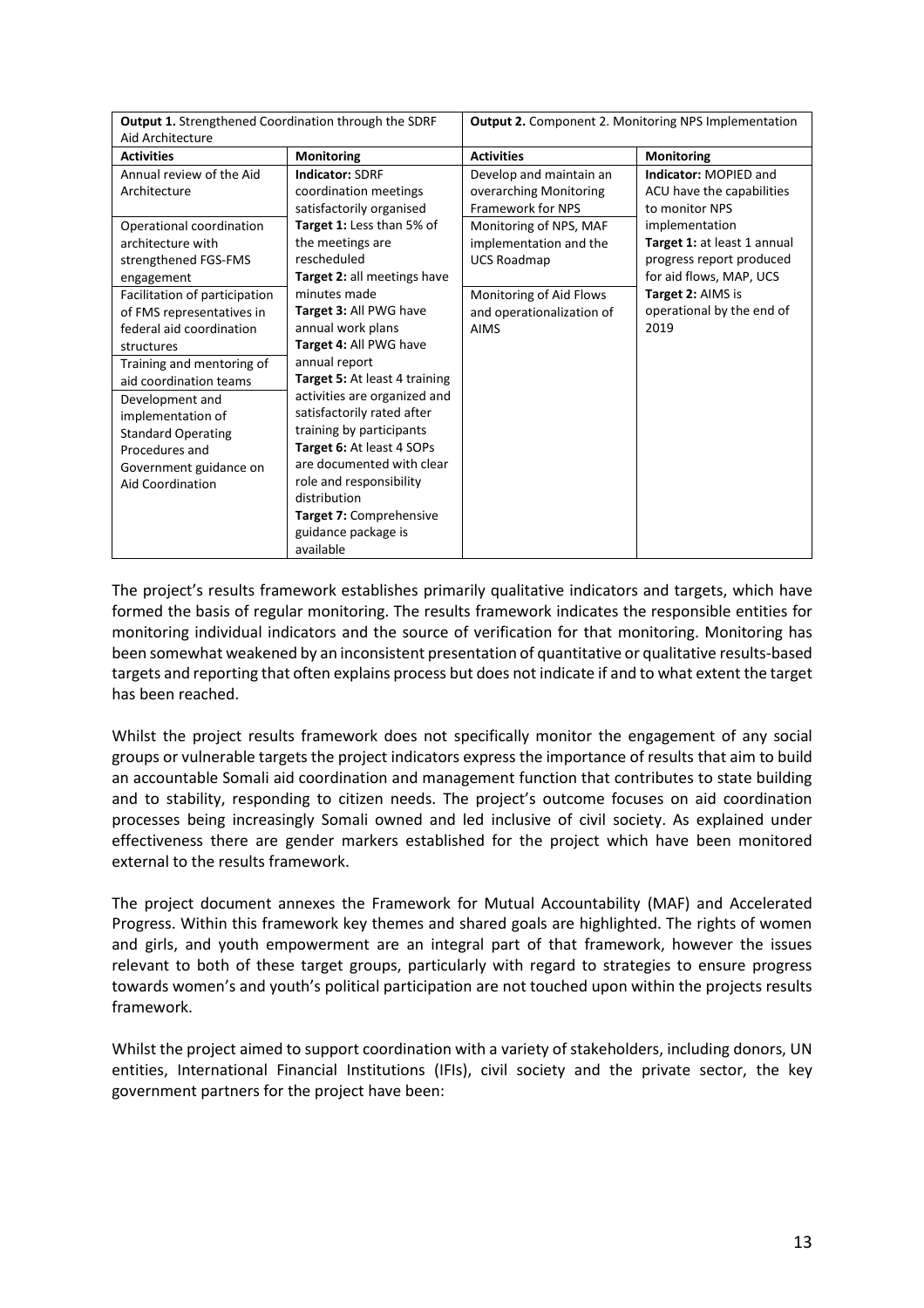- The ACU<sup>4</sup> in the Federal Office of the Prime Minister
- The Federal MOPIED<sup>5</sup> (for the Aid Information Management System AIMS)

The overall strategic objective of the project is *"a better managed, more capable, and more accountable Somali aid coordination and management function that supports state building priorities, consolidates linkages between the FGS and FMS, contributes to stability and responds to citizen needs".*

The project contributes, under the UN Somalia Strategic Framework, to strengthen accountability and supporting institutions that protect and support and is positioned under UNDP CPD focused on ensuring the core functions of government ensure effective, efficient, transparent and accountable government management.

The project has had a budget of USD5,327,211 through the Somalia UN MPTF funded by UK Department of International Development (DFID) now superseded by Foreign, Commonwealth and Development Office (FCDO) and United States Agency for International Development (USAID).

| Support to Aid Management and Coordination in Somalia 2018-2021 strategic positioning |                                                                      |  |  |  |  |
|---------------------------------------------------------------------------------------|----------------------------------------------------------------------|--|--|--|--|
| <b>UN Global Strategic Plan</b>                                                       | Countries have strengthened institutions to progressively deliver    |  |  |  |  |
|                                                                                       | universal access to basic services (SDGs 1, 16, 17)                  |  |  |  |  |
| <b>National Development Plan</b>                                                      | "Improve how the government is organized, the way government         |  |  |  |  |
|                                                                                       | works and strengthen the elements that allow government to           |  |  |  |  |
|                                                                                       | operate".                                                            |  |  |  |  |
| <b>UN Somalia Strategic Framework</b>                                                 | SP3 Strengthening accountability and supporting institutions that    |  |  |  |  |
| (UNSF)                                                                                | protect.                                                             |  |  |  |  |
| <b>UNDP Somalia Country</b>                                                           | Output 2.1 Core functions of government ensure effective, efficient, |  |  |  |  |
| <b>Programme Document (CPD)</b>                                                       | transparent and accountable government management.                   |  |  |  |  |
| <b>Project outcomes</b>                                                               | A more inclusive, effective and efficient aid architecture,<br>i.    |  |  |  |  |
|                                                                                       | providing greater coordination across the humanitarian-              |  |  |  |  |
|                                                                                       | development nexus.                                                   |  |  |  |  |
|                                                                                       | Strengthened national ownership and capacity for aid<br>ii.          |  |  |  |  |
|                                                                                       | coordination processes.                                              |  |  |  |  |
|                                                                                       | iii. Better coherence in the international community's support for   |  |  |  |  |
|                                                                                       | aid coordination and effectiveness.                                  |  |  |  |  |
| <b>Outputs</b>                                                                        | Strengthened coordination throughout the SDRF aid architecture<br>1. |  |  |  |  |
|                                                                                       | Monitoring National Partnership for Somalia, MAF and UCS<br>2.       |  |  |  |  |
|                                                                                       | implementation                                                       |  |  |  |  |
|                                                                                       | Joint project delivery and support<br>3.                             |  |  |  |  |
| Components were financial,                                                            | Strengthened Coordination throughout the SDRF aid architecture<br>1. |  |  |  |  |
| human resources and logistical                                                        | Monitoring New Partnership for Somalia (NPS) implementation<br>2.    |  |  |  |  |
| support is provided                                                                   |                                                                      |  |  |  |  |

**Table 1:** Support to Aid Management and Coordination in Somalia – strategic positioning

Generally given the focus and aspirations of the project for multi partner aid coordination and management, it appears to have been restrained by a project-based approach that has primarily focused on capacity development and as such has not sufficiently addressed the importance of

<sup>&</sup>lt;sup>4</sup> The ACU's specific functions were stated at the commencement of the project as: logistical and administrative support to the Somalia Partnership Forum and the SDRF SC; logistical and administrative arrangements for the pillar working groups and sub working groups; monitoring the NPS partnership principles; managing communications with line ministries, regional authorities and other stakeholders in the NPS; and coordinate preparation of the NPS annual progress report by input by various stakeholders, most importantly MOPIED and MOF.

<sup>&</sup>lt;sup>5</sup> The Ministry of Planning, Investment and Economic Development (MOPIED) is responsible for overseeing the overall coordination of the NDP and establishment of Pillar Working Groups.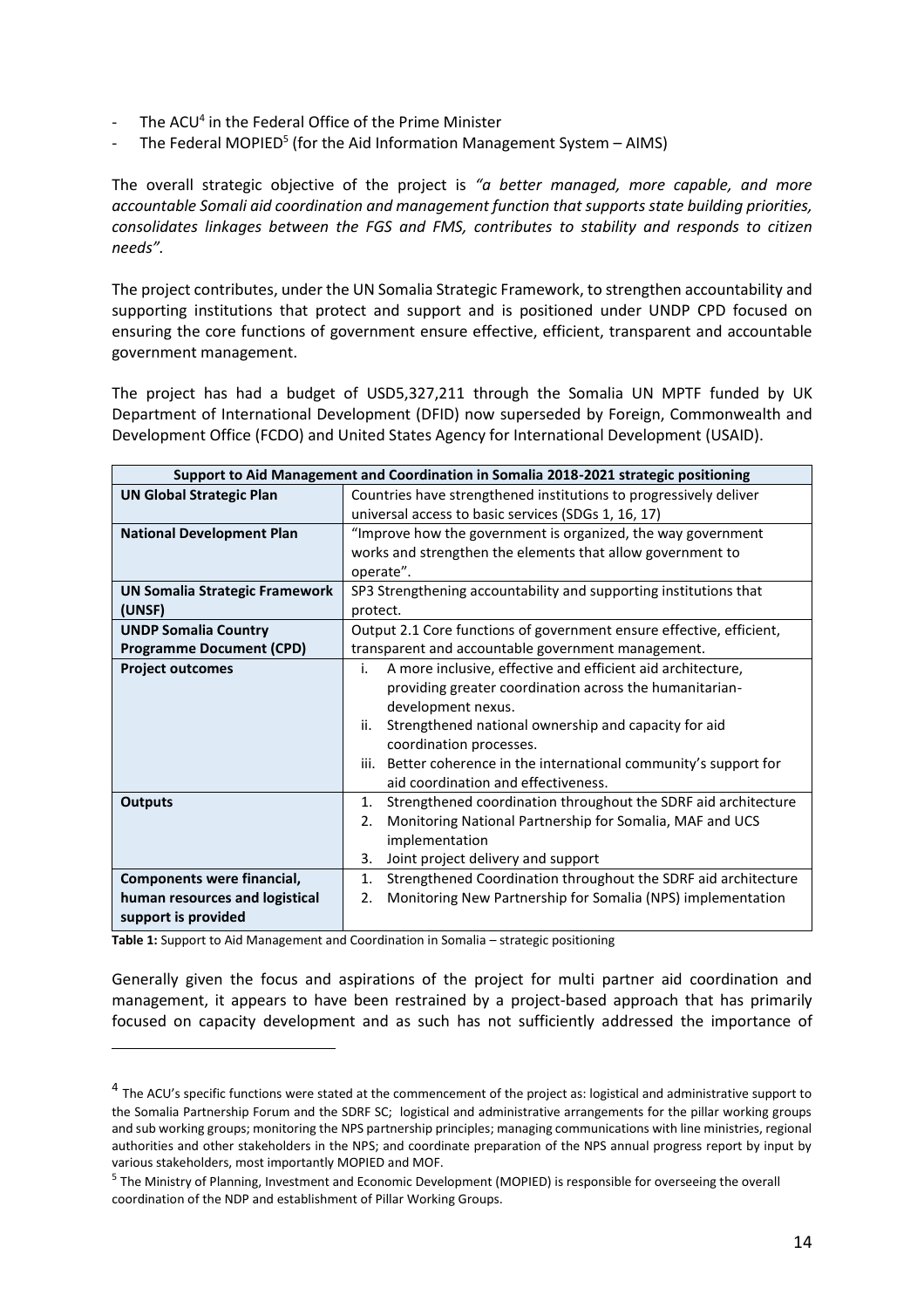technical engagement in addition to tracking the functioning of the aid architecture. This is mirrored in the results framework where the monitoring of results primarily focusses on quantitative measures and less about qualitative results or change. The project design supports engagement of a range of stakeholders but there are few strategies to ensure their engagement and no clear indicators or targets that track stakeholder engagement with any level of disaggregation. The project lacks any specific strategies, nor monitoring thereof, of gender mainstreaming and does not assign responsibility for this to the key implementing entities. Matters of sustainability are not reflected through clearly defined exit strategies nor strategies to build sustainability in the current project beyond the demands for a further phase or project implementation. SDG alignment across the project is not clear and any future project development would benefit from this being strengthened both in terms of focus and priority through to the use of SDG indicators within the project results framework. Project reporting against indicators and targets is unclear in many places where processes-based explanations are provided where qualitative measures are stipulated. The Results Framework and project reporting instruments would benefit from a stronger application of Results Based Management principles notably 1. the definition of clear baselines and targets for the duration of the project; and 2) a balance of clear quantitative and qualitative measures that align with and support SDG monitoring.

#### <span id="page-14-0"></span>B. Results and Findings

#### <span id="page-14-1"></span>*Relevance*

The overall goals and priorities of this project are considered to be relevant and of importance to Somalia. Aid coordination and management, and a strong aid architecture are considered highly relevant to Somalia where international aid constitutes 85 percent of GDP<sup>6</sup>, and where the transparent and effective use of that aid requires systems that bring people together to build levels of mutual accountability, and monitor effective utilisation of aid that addresses national development priorities.

The financial and human resources provided through the project are considered to have facilitated the planned support to targeted government institutions, and in doing so supported the basic core functions of aid coordination. The convening of meetings between the FGS and the FMS within the different Pillar Working Groups, for instance, is reported to have increased the relevance of the project, overall facilitating growth in the different partnerships between FGS, the FMS, civil society and the international community. 'To a degree' inputs and strategies are considered to have been appropriate, adequate and realistic, and have taken into consideration the capacity of the Somali Government to both establish and participate within new systems. The project is considered to fall short of establishing aid coordination that responds adequately to the broader needs of aid coordination in the Somalia federal state, which relates specifically to the current context of Somalia where there is a disconnect between FGS and FMS in the country's political context that requires considerable strengthening.

The project has generally fulfilled aid coordination priorities reflected in UNDP's CPD goals to which it is aligned but has not fulfilled all priorities present within the aid architecture, most notably those within the social development sector pillar encompassing large development agendas such as human capital development and resilience. Aid coordination within these areas has rested exclusively on individual donors and UN entities other than UNDP so as to fulfill the shortcomings of the project.

 $6$  Aid Flows in Somalia – Analysis of aid flow data April 2017, Aid Coordination Unit Office of Prime Minister Federal Republic of Somalia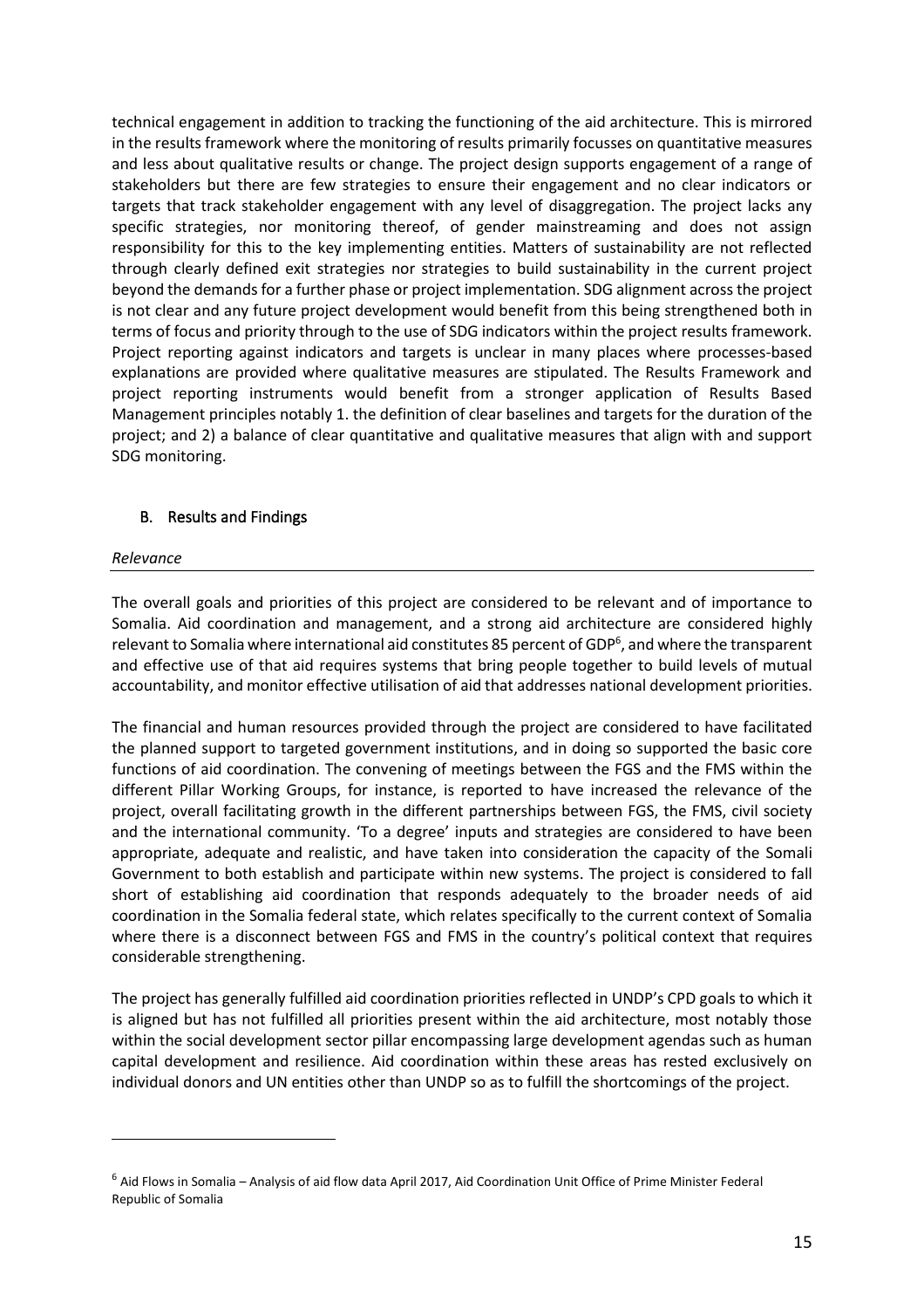The current transitional status of the government after resignation of Prime Minister Kheire in July 2020, and the consequent electoral process have slowed down the operationalisation of the refined aid architecture that was updated to align with the National Development Plan (NDP) 9, and has halted the work of the ACU. There are few reported results since June 2021 aside from the discreet priorities undertaken with the project structure in direct response to the global COVID-19 pandemic. The project has reflected relevance by supporting the transition from the old aid architecture under the NDP8 to the new aid architecture under the NDP9, but has not sufficiently addressed core issues within the aid architecture, critical to the ongoing functioning and momentum of the aid coordination and management since the transition, such as the tensions between the FGS and the FMS; between MOPIED and the OPM pillar coordinators, negatively affecting the operation of key elements of the aid architecture. Whilst the project is recognized for focusing on the functions performed by the ACU and MOPIED, there has been insufficient resolution of the disconnect between these two government entities and insufficient attention to the consistent uptake and use of the Aid Information Management System (AIMS) in an evolving fragile Federal state.

Reported challenges identified in 2019 have remained relevant throughout the life of the project:

- competing stakeholder expectations of the aid architecture
- poor coordination across the aid architecture because of the delink between FGS and FMS
- challenged government support to aid architecture operations
- challenges around the sub Federal engagement in national aids operations

These identified challenges reinforce how the new aid architecture, whilst relevant, has struggled to gain traction and many of the challenges that it was intended to address remain partially or wholly unresolved<sup>7</sup>. There is evidence that UNDP has sought to discuss these issues with FGS however serious discussion with government on the above challenges will only be possible after the political transition is complete in 2022 and the current project is concluded.

Reporting against Somalia's NDP is not taking place nor is reporting against the MDGs/SDGs. This lack of reporting against identifiable national development results or the prioritization of development activities against the national development plan's strategic priorities, is reported to have impacted on the ability of government and partners, in any formal way, to quantify or qualify if aid coordination has relevance. The root of these issues are thought to be tied to the lack of clarity between the roles of MOPIED and the ACU, when MOPIED is developing and implementing projects separate from the PWG processes undertaken by the ACU.

Government and partners, currently without access to reliable reporting, are not able to accurately determine if Somalia is attaining its national development results, nor if the project's project-based approach to aid coordination is meeting Somalia's aid coordination needs. It is felt that the relevance of the project is also impacted by:

- the continued and unresolved overlap between the perceived roles of MOPIED and the OPM ACU.
- the lack of technical level engagement in aid coordination systems and processes that could strengthen, guide and inform current senior level engagement, decision making and project development.
- the urgent need for systematic and widespread use of AIMS by government and all partners, beyond the high frequency surveys undertaken by the World Bank, which are not owned by government and not directly contributing to government led monitoring of the national development plan.

The project reflects a project-based approach to aid coordination, whereas a programme based approach is considered to provide greater opportunity to increase relevance and utilise the key

<sup>7</sup> Quarterly Narrative Project Report Q3 July Sep 2021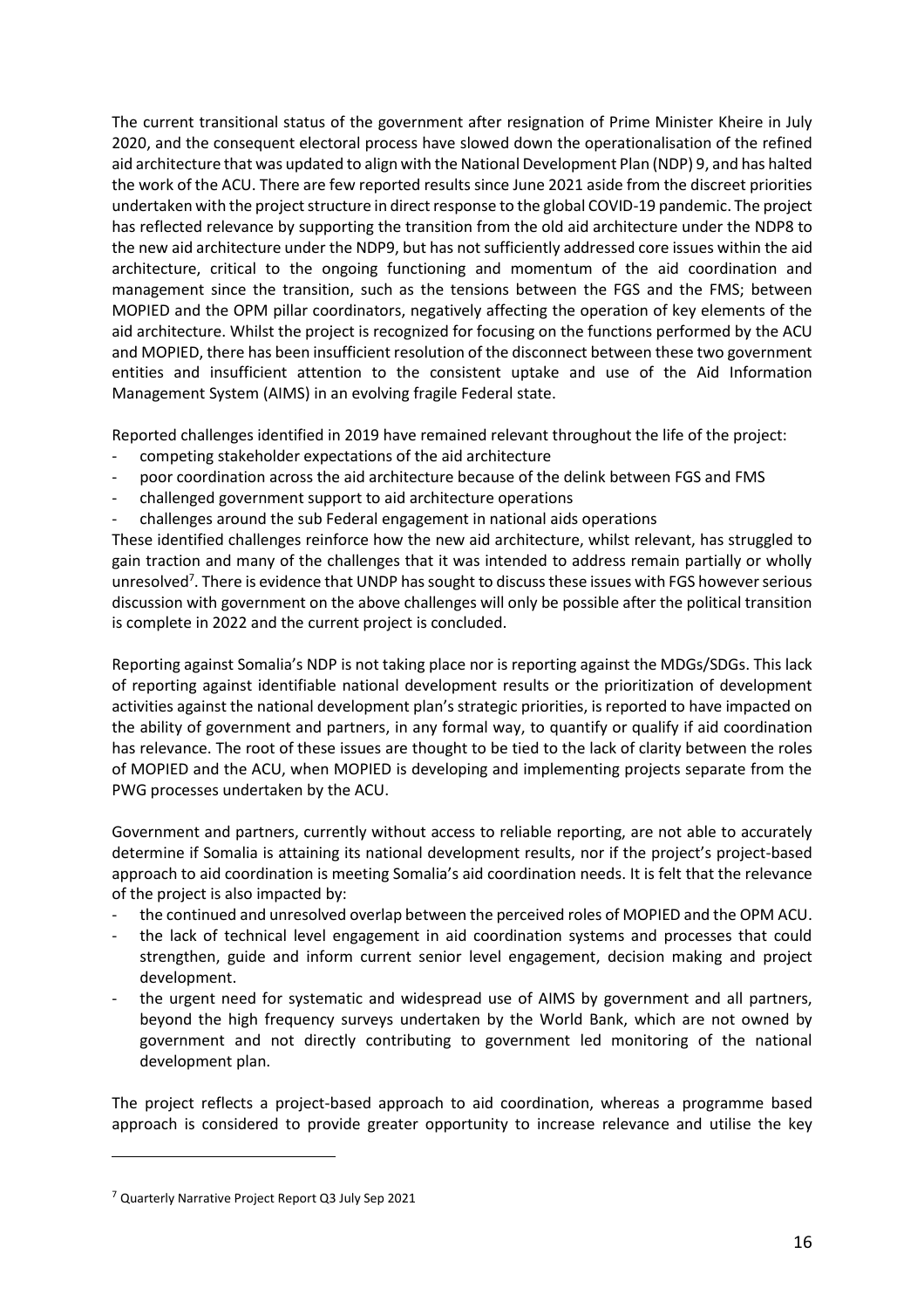instrument of aid coordination, as proposed through Output 2 of the project. It is understood that a strategic shift to a programme based approach takes time and must reflect both the technical and leadership capacities available within Somalia. Therefore, as a means to increase future relevance to aid coordination and management a programme based approach is recommended for the next phase of the project. A number of identified gaps need to be addressed in any future programme design to allow for this advancement, namely:

- The political understanding/leadership and technical capacity is not yet available to take forward a programme based approach and would require specific strategies to build leadership confident and technical capacity across the aid architecture.
- The current structure doesn't adequately engage the technical level to ensure that planning and decision making adequately engages the correct line ministries in programme development and implementation, and later monitoring and reporting.
- There is a disconnect between MOPIED and the Office of the Prime Minister (OPM), which currently restricts the head of the ACU from engaging at the technical level or from facilitating any inter disciplinary engagement at that level.

The project is considered to have been partially relevant with regard to its contribution to gender equality through implementation of the UNDP gender strategy 2018-2021. However, gender equality, women's empowerment and human rights-based approaches are not considered to have been comprehensively mainstreamed by MOPIED or the ACU across the projects pillars. Within the refined aid architecture there has been a focus on the creation of the Gender Equality, Human Rights and Inclusion Working Group<sup>8</sup> and separate MAF results, which are overall considered to have inhibited rather than facilitated mainstreaming. Results relevant to Somalia's commitment to international human rights instruments and obligations have been reported but reflect only one of two aims of the Gender Equality, Human Rights and Inclusion Working Group (see reporting extract below).

Under the leadership of the Ministry of Women and Human Rights Development in 2019, recorded the submission of the Initial State Party Report on the Convention of the Rights of the Child, the signatures of letters of Agreement with Federal Member states; Hose of the People and Upper House and Office of Attorney General under the Joint Programme through which these entities follow up on Government's human rights and gender obligations; or the launch of the Somalia Women's Charter (and convention), the representation of the Somali Government in key forums as well as in international events such as the Oslo Conference on Combatting Sexual Violence. Pillar Working Group 9 (NDP8) on Human Rights and Gender facilitated the National Somali Women Convention. The landmark Women's Charter for Somalia was issued calling for the full inclusion of women across the political, economic and social spectrum in Somalia, as well as for 50 percent quota across all three levels of government, including in the security and in the public administration sectors for zero gender-based violence, and for women's rights to be enshrined in the revised constitution and in the finalized electoral, security and political laws. Socio economic rights in the form of women's equal access to land, economic, opportunities and technologies, to ensure long term resilience and stability are also key priorities. Gender parity was priorities in ACU recruitment processes. *(extract from MPTF report 2019)*

There are two gender markers for the project. The first marker focusses on the proportion of gender specific outputs within the project, referring to outputs specifically designed to directly and explicitly contribute to the promotion of Gender Equality and Women's Empowerment. Throughout the project the status of this marker has remained the same, with one of three outputs being gender specific. The second marker focusses on the proportion of project staff with responsibility for gender issues. Staff referring to those contracted to undertake work with responsibility for gender issues who have gender

<sup>&</sup>lt;sup>8</sup> The group has been integrated into the refined aid architecture and aims to mainstream human rights as well as inclusion and gender equality in the work of the aid architecture and review progress in national obligations on gender equality and human rights.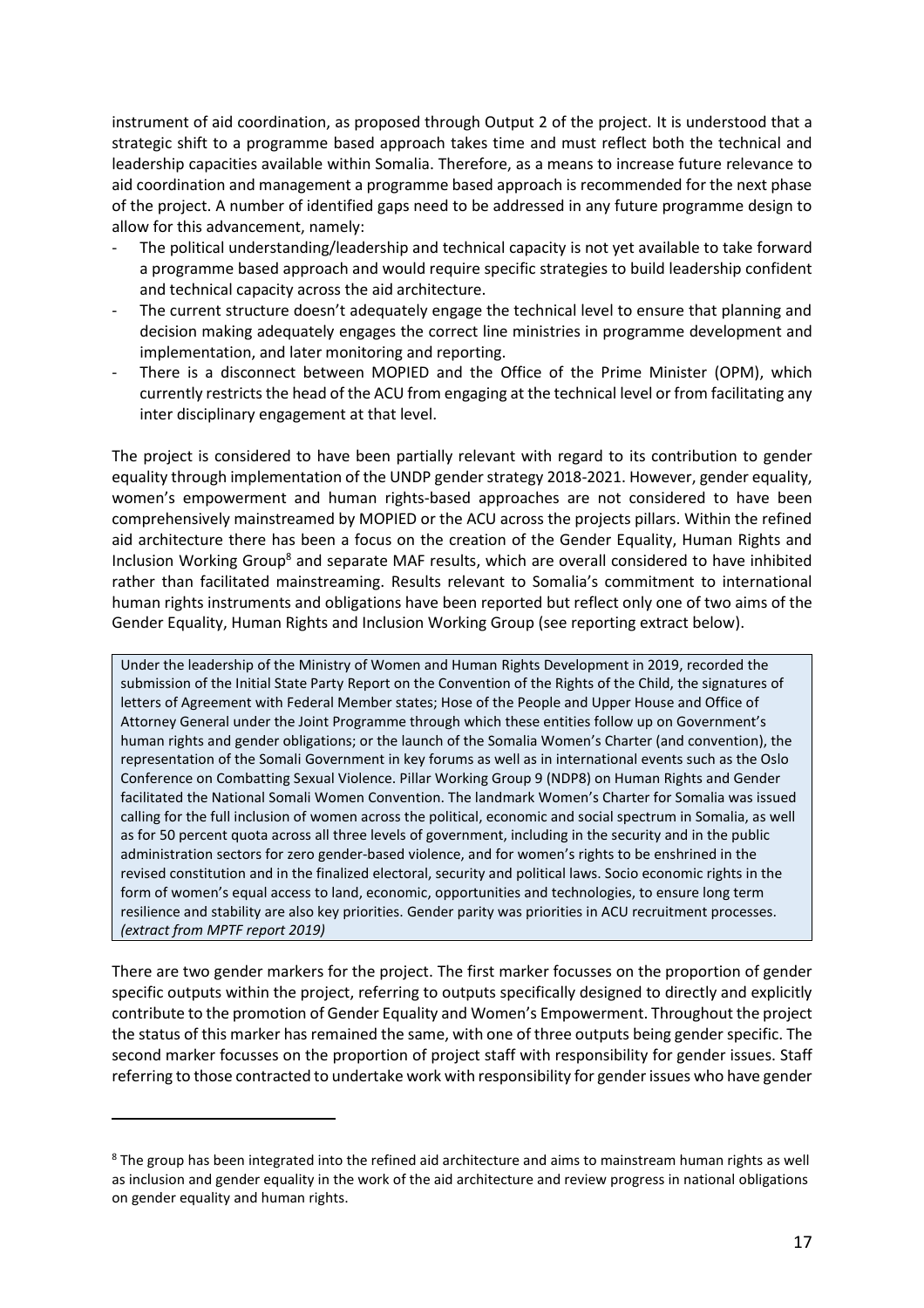related activities in their Terms of Reference. In 2019 this ratio was reported as one out of 18 staff with responsibility, and in 2020 one out of seven. The changes in this second marker reflect the reduction in staff numbers within the ACU in line with refinement of the Aid Architecture.

| Proportion of gender specific           | Total no. of outputs         |      | Total no. of gender specific outputs   |      |  |
|-----------------------------------------|------------------------------|------|----------------------------------------|------|--|
| outputs in Joint Programme <sup>9</sup> | 2019<br>2020                 |      | 2019                                   | 2020 |  |
|                                         |                              |      |                                        |      |  |
| <b>Proportion of Joint Programme</b>    | <b>Total number of staff</b> |      | Total no. of staff with responsibility |      |  |
| staff with responsibility for gender    |                              |      | for gender issues                      |      |  |
| is sues <sup>10</sup>                   | 2019                         | 2020 | 2019                                   | 2020 |  |
|                                         | 18                           | 711  |                                        |      |  |

Project monitoring consistently reports 'no' against the markers for inclusion of gender issues in the project's protection risk assessment; number of outputs designed to address specific protection concerns; and number of outputs designed to build capacity of duty bearers to fulfill their human rights obligations towards rights holders. This reflects a lack of consideration of gender equality and human rights in the design of the project and any subsequent revision of the project's results framework, and would be key qualitative priorities to take forward into any next phase of support for aid coordination and management in Somalia.

#### <span id="page-17-0"></span>*Effectiveness*

The project has a defined theory of change, which asserts that if appropriate technical assistance and resources are provided to the government departments in a supportive and incremental way commensurate with absorptive capacity, and if government departments start to engage with counterparts in similar situations and learn from their successes and mistakes, then MOPIED and ACU capacity to effectively and efficiently coordinate and manage aid will continue to grow. Which, with these greater capacities, will be better able to improve aid coordination and management. As the relevance of these bodies grows so will aid efficiency and effectiveness improve, contributing to peace, stabilisation and socio-economic development and growing legitimacy of the state.

The Theory of Change therefore indicating a focus on capacitating MOPIED and ACU and in doing so will provide these two entities the capacities to drive aid coordination and management within a revised aid architecture environment. Lessons learned indicate this focus on capacity development in not singly able to guarantee the effectiveness of the aid architecture and not sufficient to effect the change referenced within the Theory of Change. External political forces have completely halted established aid coordination mechanisms, highlighting the importance of having a Theory of Change that also addresses the structural elements of aid coordination, the integral importance of systems development and policy development, and the political dimensions requiring specific and unique relationship building involving the wider UN system, development partners, government representatives and institutions along with stakeholders and civil society. An approach of this kind and an expanded Theory of Change would lend itself well to an integrated programme based approach inclusive of integrated partnership approaches.

<sup>&</sup>lt;sup>9</sup> Gender specific outputs are those that are specifically designed to directly and explicitly contribute to the promotion of Gender Equality and Women's Empowerment.

 $10$  Staff members are those contracted to undertake work for the Joint Programme including full time staff, consultants, advisors, interns etc. Staff members with responsibility for gender issues are those who have gender related activities included in their Terms of Reference.

<sup>&</sup>lt;sup>11</sup> Drop associated with staff reduction in ACU due to aid architecture revision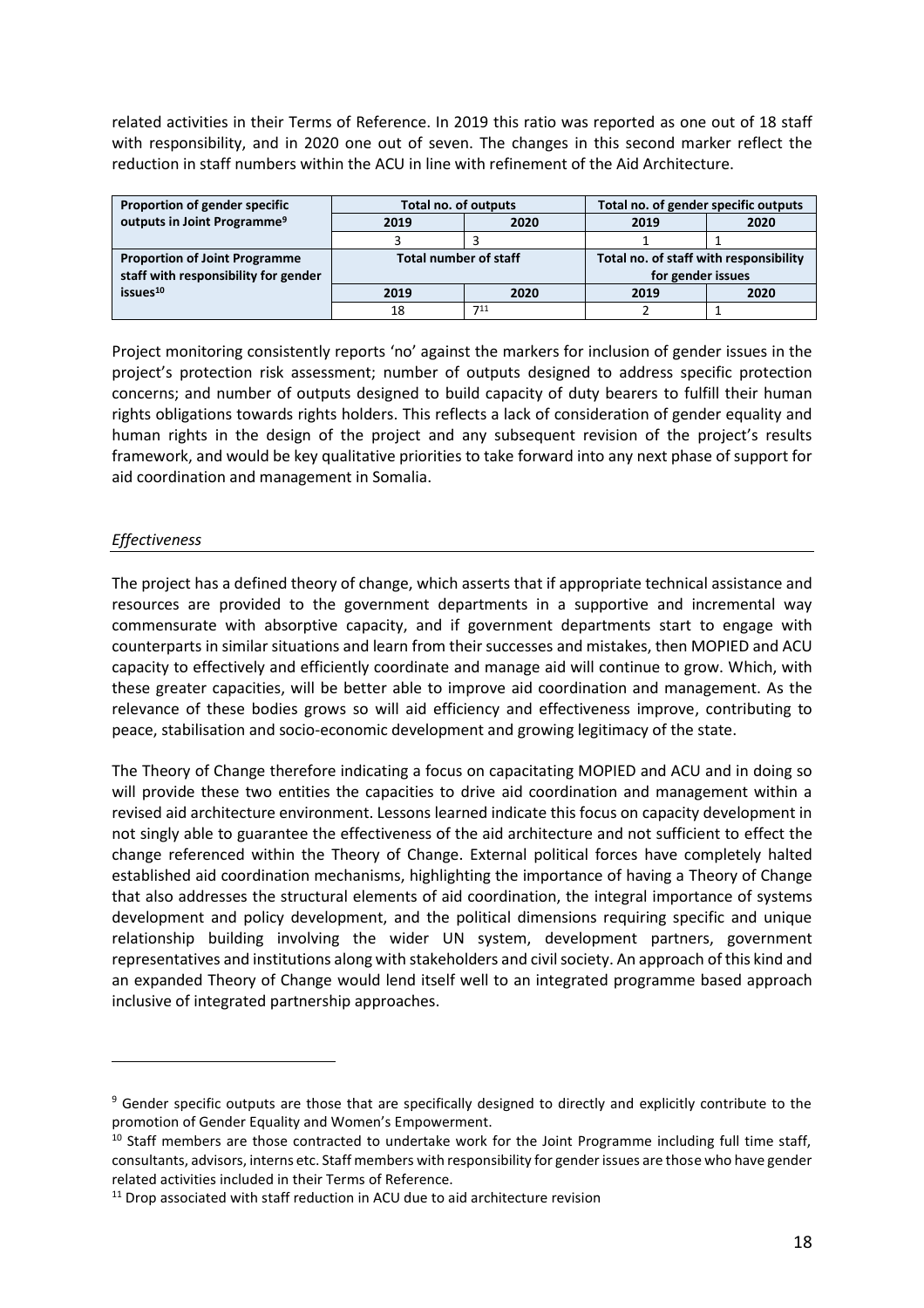The tools used in the implementation of the project and realisation of the project's theory of change were considered to some extent to be effective, however their effectiveness changed as a result of the changes to the federal system. For instance, the Aid Coordination Committee was acknowledged as representing the Somali Government and the FMS and ensured the project was implemented effectively, and made FMS feel as though they were part of a working and effective federal system. However, towards the end of the project the role of the FMS was removed creating a disconnect between the government and FMS. The FGS's functioning as a unitary government, is considered to have had a negative impact on implementation, communication and the overall outcomes of the project.

The project has sought to respond to the needs of beneficiaries using the FMS as an example, where all FMS have different needs and good results were achieved in infrastructure, security and health. The decision to stop funding the participation of FMS representatives (focal points) as part of the refined aid architecture has directly impacted effective dialogue on aid coordination with FMS and therefore realization of the theory of change and the effectiveness of the project. Refinement of the aid architecture, the broader political disruption in Somalia and an overall slowdown in the functioning of the aid architecture.

The Somali Partnership Forum was organized for 7 December 2020 with an agenda that prioritized the reporting on progress of the agreed milestones for 2020 of the MAF and agreement on commitments for FGS and international partners for 2021. Reports on progress focused on politics, security and post COVID-19 socio economic recovery. Discussion focused on upcoming elections, strengthened dialogue between federal and sub federal levels, transition plan and advancement of socio-economic forums – effective implementation of the National Development Plan. The Forum approved the 2021 Mutual Accountability Framework and highlighted the need to strengthen dialogue between the federal and sub federal levels. Whilst the refined aid architecture endorsed greater engagement of FMS there has been uneven participation of the FMS in the progress against the MAF and the agreement on milestones in 2021.

(excerpt 2020 MPTF report)

Therefore, the element of the theory of change specific to government departments starting to engage with counterparts in similar situations and learn from their successes and mistakes, has not been realized. As a result, the capacity of MOPIED and ACU to effectively and efficiently coordinate and manage aid has been impacted.

In the June 2021 Aid Coordination Project meeting it was reported that the key challenges to maintaining effective levels of project implementation were linked to the significant impact of external factors, most notably the ongoing electoral/political transition, which resulted in the halting of the operationalization of many of the structures and processes of the aid architecture. COVID-19 the second significant impact on effectiveness, which caused the discontinuation of in-person meetings, requiring a quick shift to the use of online communication tools and the involvement of ACU staff in the COVID-19 response. Looking forward, and with a focus on the ongoing priorities to raise awareness of the new aid architecture, improve aid coordination and management, and overall effectiveness, the meeting reinforced the key challenges as: the need to improve the strategic focus of the aid architecture, linking priorities to those within the national development plan; to shift towards evidence based decision making; utilizing available data to further strengthen FMS engagement; and to continue to improve the sustainability and effectiveness of the aid architecture, including strengthening of the Integrated Coordination Team.

The status of results are recorded against the projects key outcome and output indicators with greater detail provided in Annex 1.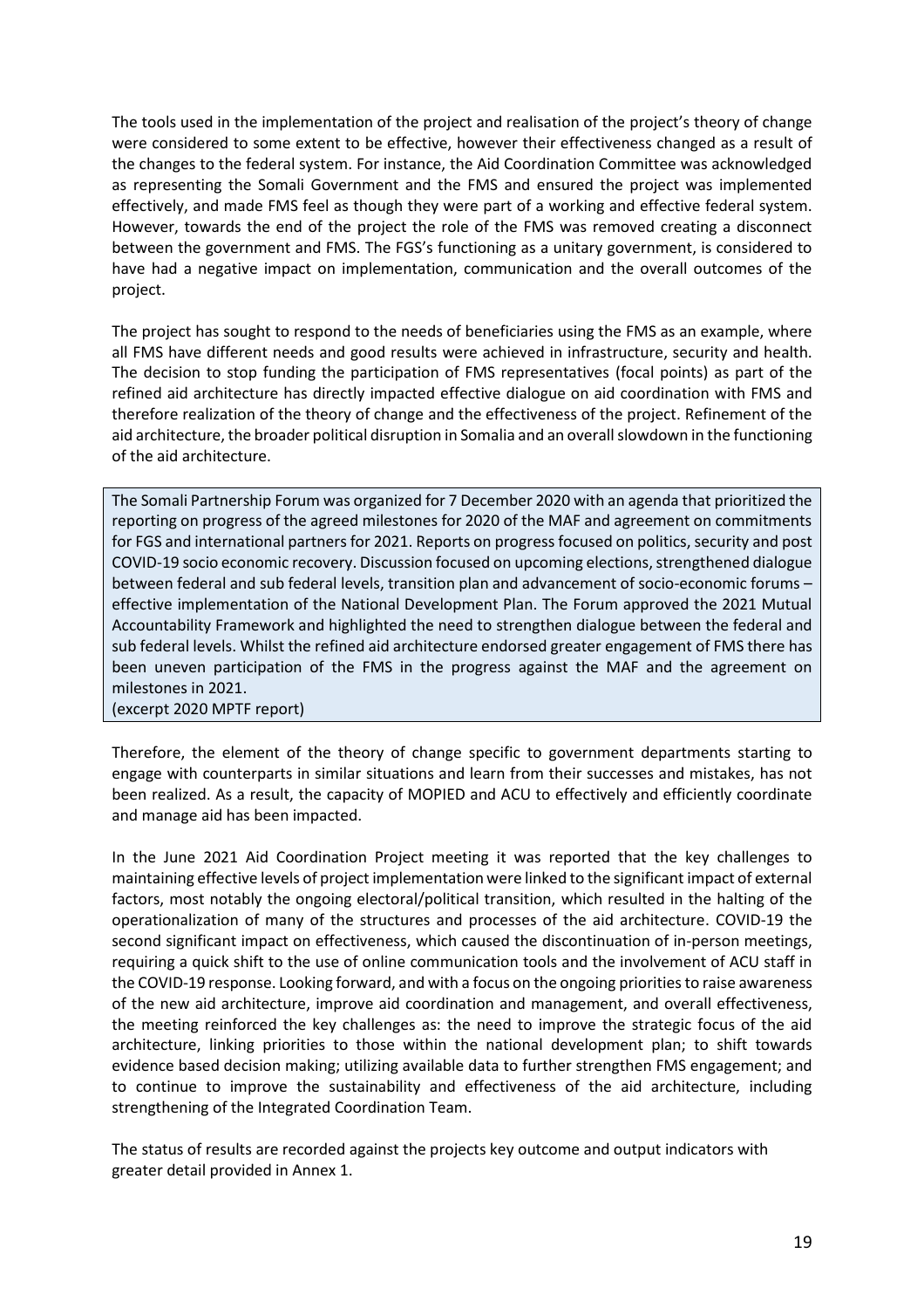**Project outcome** – i) a more inclusive, effective and efficient aid architecture; ii) strengthened national ownership and capacity for aid coordination processes; iii) better coherence in the international community's support for aid coordination and effectiveness.

#### Results

There has been stable representative participation of the FGS and FMS, private sector and civil society as well as the international community at SDRF SC meetings (disaggregated by women and men) as well as at PWG meeting when they were active. There appears to be less engagement of donors in the PWG mechanisms as well as a reduced number of parliamentarians. Private sector engagement is focused at the PWG, and the data presented shows a much higher proportion of men in the SDRF SC and PWG meetings than women, reinforcing the importance of continued gender mainstreaming across the aid architecture. The data relevant to this indicator does not track any longitudinal analysis of participation rates.

|                       | <b>SDRF SC</b> | <b>PWG</b> |
|-----------------------|----------------|------------|
| <b>FGS</b>            | 35.1           | 34         |
| <b>FMS</b>            | 20.8           | 34.6       |
| <b>Donors</b>         | 27             | 9.1        |
| <b>UN</b>             | 12.5           | 13.3       |
| Civil society/NGOs    | 3.2            | 5.3        |
| <b>Private sector</b> | 0              | 3.2        |
| Parliamentarians      | 1.4            | 0.5        |
| women                 | 19.7           | 26.4       |
| men                   | 80.3           | 73.6       |

International donor funds channeled through SDRF were not reported in 2019 but reported as 33% in 2020 although the baseline and target for this indicator is not clear. An operations manual was updated in September 2020 following refinement of the aid architecture structure and reporting now aligns to the adjusted manual. Adherence to the SDRF operations manual (% of PWGs) was not measured in 2020 and overall the project reported 'partial' adherence by PWGs. Again, given the refinements to the aid architecture it was agreed adherence would be measured against the revised operating manual.

Existence of tools and plans for development diversification was not attained. This indicator focuses specifically on a plan for diversified funding sources for aid coordination and sustainability. This indicator was dependent upon a consultancy and reporting documents produced following the COVID-19 re-prioritization determined that this target would not be addressed by the project, reducing the number of outputs committed to increased sustainability being actioned.

Sustainability of the Somali aid coordination function to be measured by ACU salaries and costs transitioned from UNDP to government budget was not addressed. Project reporting has documented that ACU staffing was reduced from 18 to 7 with ACU salaries paid by the project reduced from 18 to 6 as part of the realignment of the aid architecture. This represents one salary being covered by a source other than the project leaving project outcomes quite some way from achieving this result.

The refined aid architecture was agreed and operationalized and the capacity of the aid coordination system to work remotely was developed inclusive of the FMS. The perception of the extent to which the ACU has played a role in the improved aid architecture, was to be measured by the extent to which the ICT improved the aid architecture, through an aid coordination survey in the project extension period prior to 30 June 2021. There is no evidence that this survey was conducted.

**Output 1:** Strengthened coordination through the SDRF aid architecture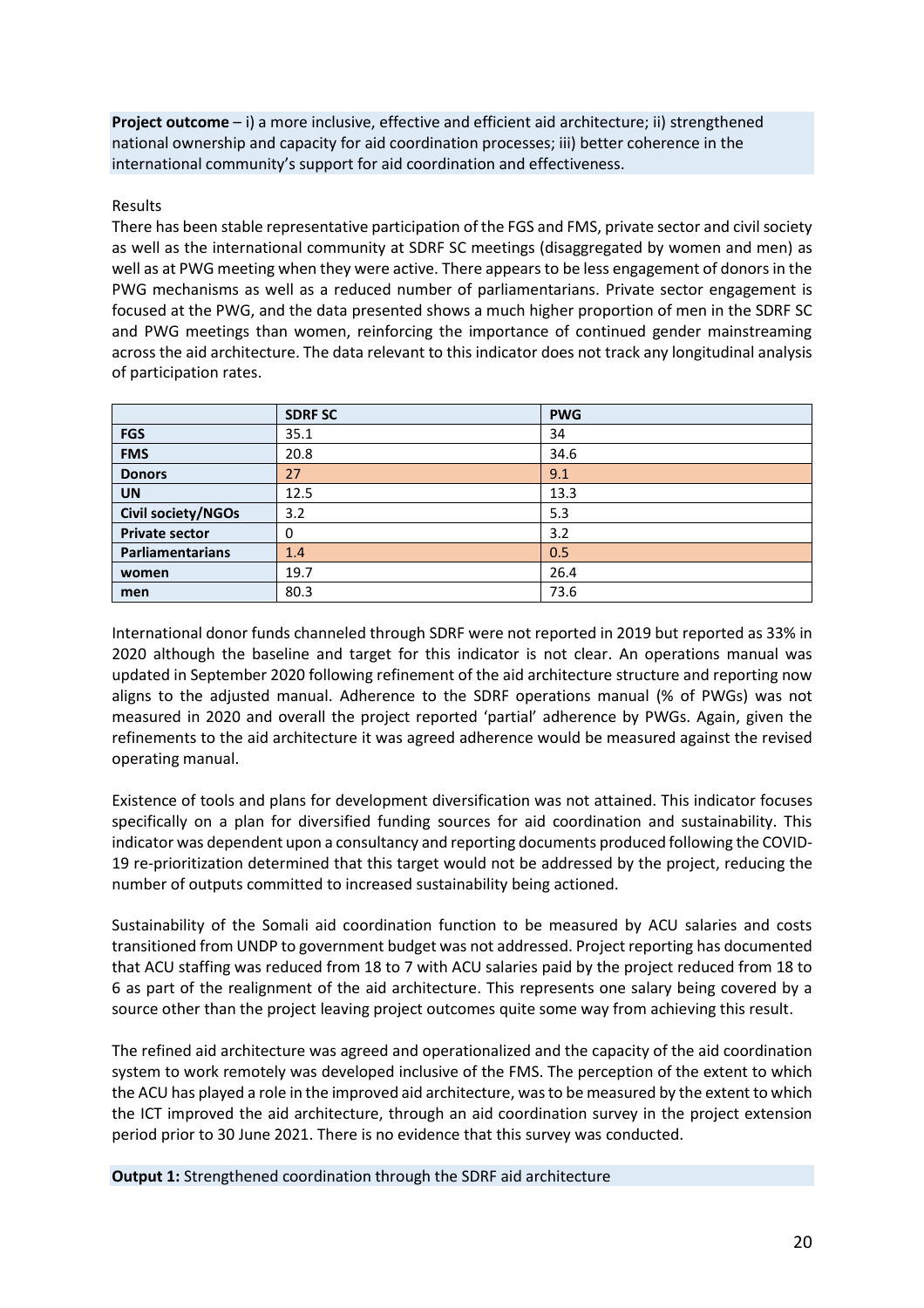#### Results

There was a total of five annual briefings to PWG core group members on the SDRF operations manual. It is reported that this included briefings on the refined aid architecture and its operationalization including key elements of the MAF and operations manual.

The number of PWGs that now comply with minimum requirements for effective and strategic focused management was not assessed due to the coordination bodies not yet having been rolled out. The number of SDRF Steering Committee meetings that complied with the core requirements for effective management and strategic focus, to be measured by a percentage indicator was recorded as totaling eight meetings rather than a percentage.

Issues relevant to FMS are increasingly considered in the SDRF and measured through once a year reporting taking place on the challenges and progress against SWG work plans. Reports noted that FMS had participated in the discussions unevenly but had engaged strongly in discussions at the Presidential level in the Somali Partnership Forum. The SPF was organized once a year as planned and held in 2020 with the support of the UN Integrated Office but stalled in 2021 reflective of the negative impact of the political crisis in the country and no government engagement in the aid architecture. National stakeholders have been satisfactorily trained relevant to institutional capacity for effective aid coordination and management. The last in quarter 1 2021 included MOPIED, Norwegian Ministry of Foreign Affairs, and UNICEF on AIMS; and three FMS on the refined aid architecture. Two of a planned four Standard Operating Procedures (SOPs) have been produced.

#### Findings

The refinement of the aid architecture against NDP9 was endorsed in June 2020, which proposed that cost effectiveness had been achieved by reducing the number and size of coordination bodies whilst retaining inclusivity. There remains concern that the reduction of Pillar Working Groups has in reality been a process of rolling the previous Pillar Working Groups into fewer without any rationalisation or reprioritization. This has presented Pillars like Social Development with very large coordination and resourcing challenge without access to UNDP resources, requiring other UN entities and donors to step up. These issues demonstrate the shortcomings of the project-based approach to aid coordination and management and indicate the value in moving to a programme based approach in the future.

Overall the FGS has hosted successful SPF meetings in Mogadishu. The SPF did endorse an updated MAF that is seen to be a key instrument that measures effectiveness of policy discussions between the government and development partners. The MAF has set key monitorable commitments for the GFS and the international community in the areas of Inclusive Politics, Economic Development, Social Development, Security and Justice, and Partnership Principles. In addition, the MAF has been used to monitor progress on post COVID-19 socio-economic recovery. The MAF was affirmed in 2019 and is recognized as the key tool to monitor implementation of commitments to FGS and development partners in order to achieve specific 'must-not-fail' development benchmarks. It has served to measure the effectiveness of the partnership between the government and development partners, and to orientate policy discussions in the SPF.

Its reported that the profile of human rights, gender and inclusion has been raised through the establishment of a dedicated working group upon the request of development partners concerned for little progress in gender mainstreaming across the project. However, there is concern that formation of this working group has in fact negatively affected mainstreaming and has not led to MOPIED and the ACU driving any levels of gender mainstreaming across all pillars in a consistent way. The project gender markers also do not reflect any positive outcomes from the working group being established. The markers are considered to be very broad, reflecting structural targets rather than any targets that would indicate gender mainstreaming. Future gender mainstreaming priorities and targets need to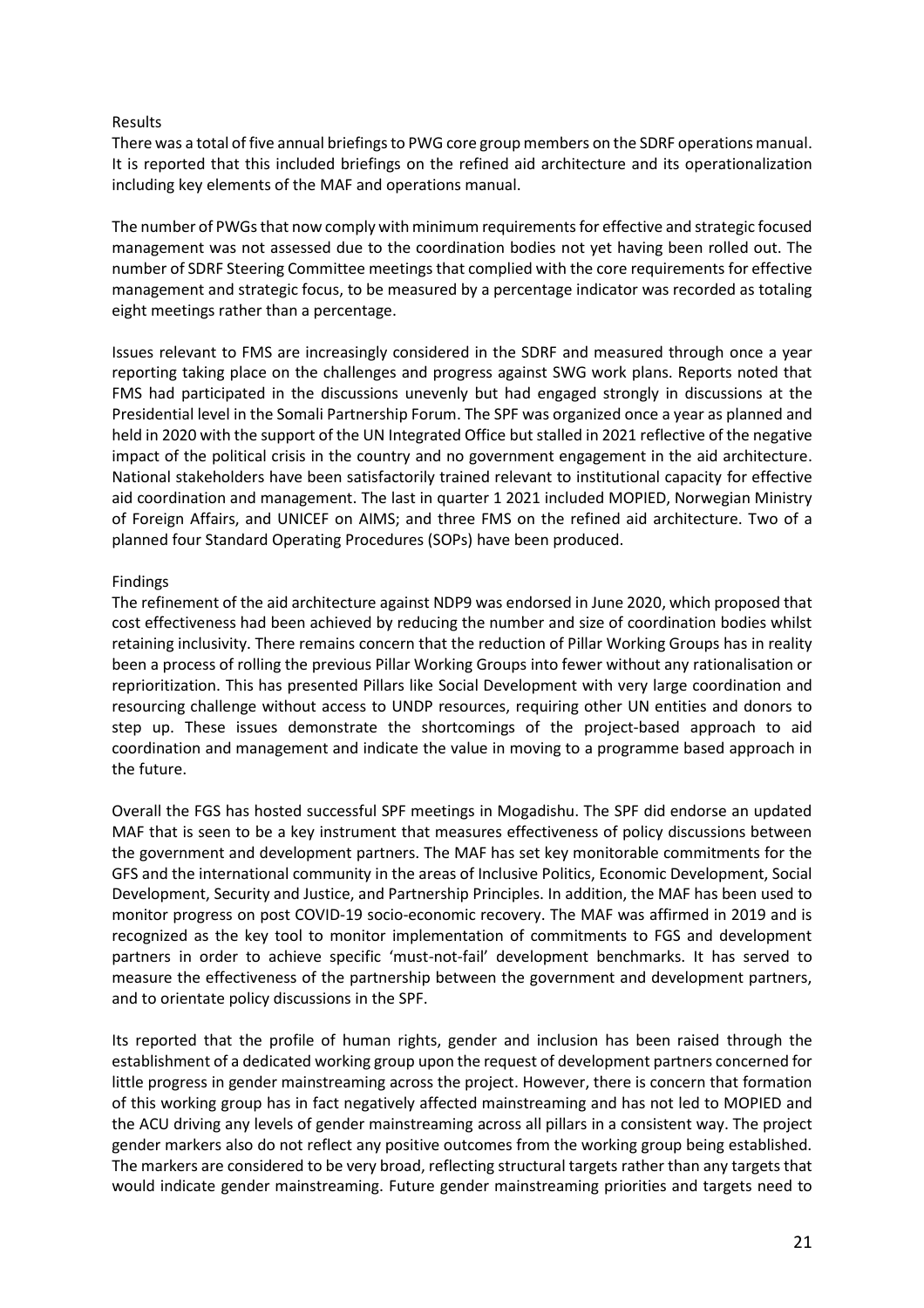therefore be monitored across all monitoring instruments in future, namely the working group work plan, the project/programmes results framework and the MAF.

The Somalia Development and Reconstruction Facility (SDRF) has been used as the forum to discuss implementation of the MAF, the distribution and modality of aid flows, the implementation of the government roadmaps and the formulation of the National Development Plan (2020-2024).

Prior to 2019 there was a convening of the FGS and the FMS under the different PWGs. This convening is considered to have strengthened the connection between stakeholders and engaged those parties in open discussion regarding national development, aid coordination structures and financing, contributing to the growth and improvement of different partnerships between the FGS, the FMS, civil society and the international community. The SDRF meetings are reported to have improved intergovernmental dialogue, including with FMS, particularly the discussion linked to agreement around the refined aid architecture but have not taken place since June 2020. The current political crisis has halted effective aid coordination and requires a functioning government and effective means of dialogue between government and development partners to resume, with any programme risk profiles further consolidated based on these lessons learned.

#### **Output 2:** Monitoring NPS, MAF and UCS implementation

#### Results

Capacity development for MOPIED and ACU, which aimed to build the capacity to monitor implementation of the NPS did not take place in 2020 but was scheduled for (Q1, 2021) due to the prioritisation of all preparations related to the SPF in 2020. There is no evidence that this activity took place as planned.

Progress on MAF implementation was planned to be carried out in the Q1, 2021 by the Integrated Coordination Team through an aid coordination survey. This result was only partially attained in 2020 when originally planned but overall has been a result achieved against the project.

There has been an annual aid flow report produced and AIMS, although not operational by the end of 2019 as originally planned, was launched successfully in 15 April 2020 by the MOPIED and is now fully operational.

#### Findings

The MAF has been positioned as the main tool within the refined aid architecture to track commitments and achievements aligned to NDP9 of both government and development partners. PWGs and the 'Comprehensive Approach to Security' components of the new aid architecture are key to assessing progress against the MAF milestones in the areas of – Inclusive Politics, Security and Justice, Economic Development, Social Development and Partnership Principles (in 2020) and gender and human rights (in 2021). Gender and human rights are also integrated into the partnership principles section but are currently considered aspirational.

Its recognized that whilst the transition to NDP9 is complete there remain structural issues within the aid architecture due to the political situation with key components (MAF taskforce, ICT, ACU, MOPIED< OPM pillar leads, and donor group) not functioning. This is considered a fundamental challenge for aid coordination and management and it is recognized that without these key groups engaging with some sense of unity it has been and will continue to be difficult to achieve any project results.

2020 MAF reporting and the preparation of 2021 MAF commitments were a challenge due to the political situation and the overall challenges posed for aid coordination. Commitments agreed in the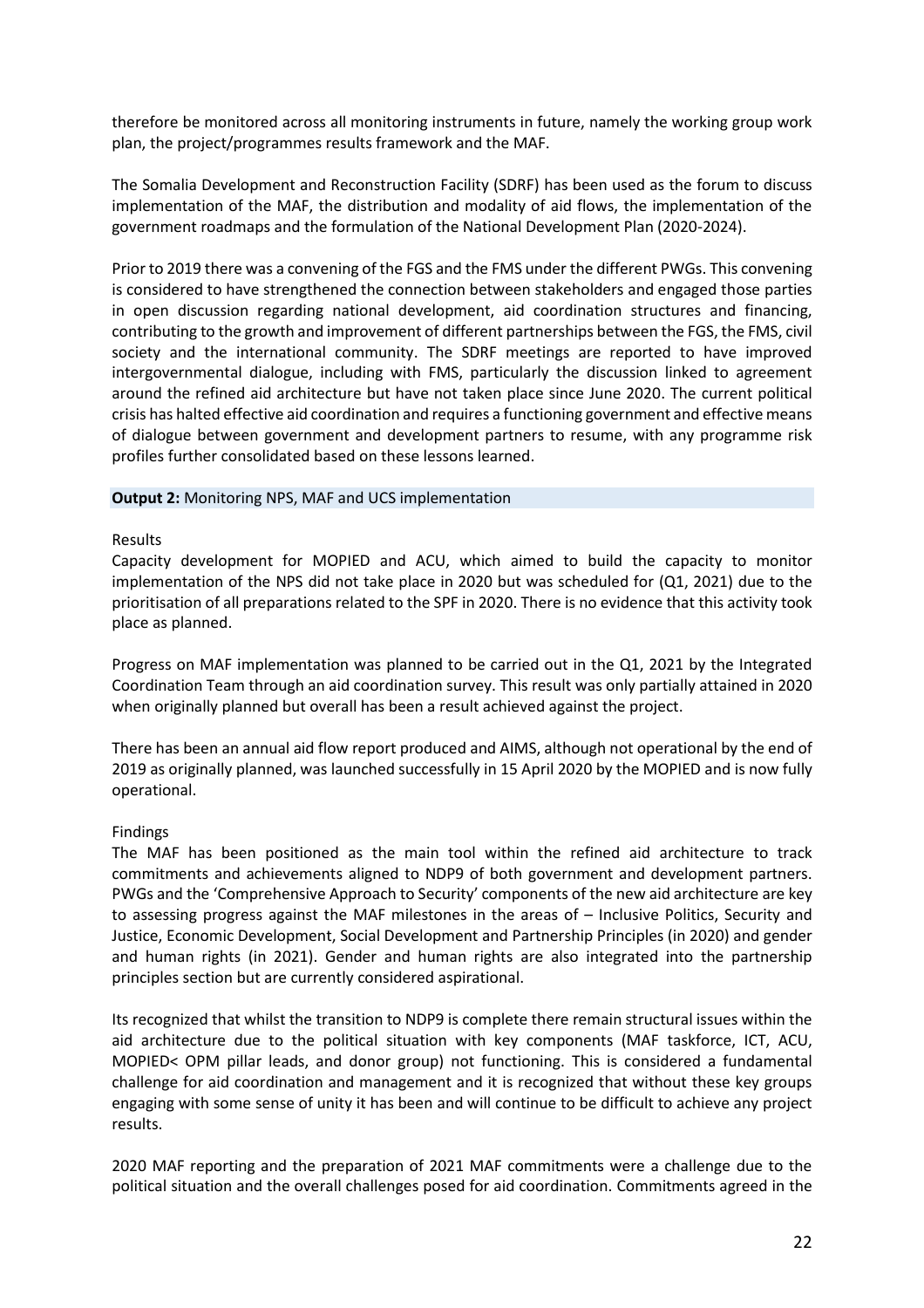MAF in 2021, relate specifically to what remained to be completed prior to the project's finalization, namely: reaching agreement on mechanisms that will guarantee 30 percent quota on both houses; operationalization of National Public Infrastructure and Property Agency; development of the Food Security and Nutrition Policy; implementation of the National Strategy on Durable Solutions; approval of the Original Sexual Offense Bill (SOB) by parliament, in line with international human rights law; endorsement by Cabinet of Human Rights Commissioners and National Disability Agency.

The use of Country Systems (UCS) working group, focused on Public Financial Management (PFM) was constituted with milestones agreed for improving the quality of national systems and frameworks for the period 2021-2023<sup>12</sup>, however this work has not developed further since June 2021 when the group met to look at 'support needed for stimulation of national systems' aside from the ACU Director undertaking an induction presentation to new co-chairs of UCS working group focused on MAF monitoring and its contribution to quality coordination processes. These commitments comprised: Increased application of common methodology for assessments of government institutions and/or increased sharing of assessments; concerted joint efforts to strengthen coordination of capacity injection and salary/top-up support; reducing risk of duplication and ensuring consistent, joined up approaches are applied.

Somali Aid Flow reports have been produced annually and serve to provide analysis and dissemination of information on aid flows in Somalia. The Aid Flow Report has successfully documented the levels of Official Development Assistance (ODA) received and has disaggregated development focused aid from humanitarian aid. The reports also present financial flows as a percentage of GDP and details aid by Donor. The capacity to produce the Somali Aid Flow Report links directly to the projects history of data collection and management, culminating in the launch of a fully functioning Somalia AIMS. Whilst project reporting indicates data collection and upload from development partners and the launch of AIMS in 2020 specifically targeted general use by government, development partners and the public, the full use of AIMS has not yet been realised and still requires further and repeated communication and capacity development activities to ensure trust in the system and comprehensive and consistent use. One of the greatest risks to evidence-based monitoring of aid effectiveness and evidence-based decision making is a lack of ownership and comprehensive use of AIMS.

The SDRF has served as a coordination framework and the financing architecture for implementing the NDP. It successfully brings together three multi partner trust funds under common guidance arrangements. The 2021 Aid Flows Report indicates that the share as well as the volume of development aid channeled through SDRF declined in 2020 after record high contributions in 2019. Contributions to the WB MPF declined by 23 percent from USD115 to USD88.2 million. No donor contributions were made to the ADB SIF, which received USD30.2 million in 2019. Contributions to the UN MPTR remained stable as USD71.5 compared to USD74.5 in 2019. The European Union (EU) has been the largest contributor to the SDRF with USD 212million in total from 2014 to 2020.

<sup>12</sup> USC Roadmap 2021-2023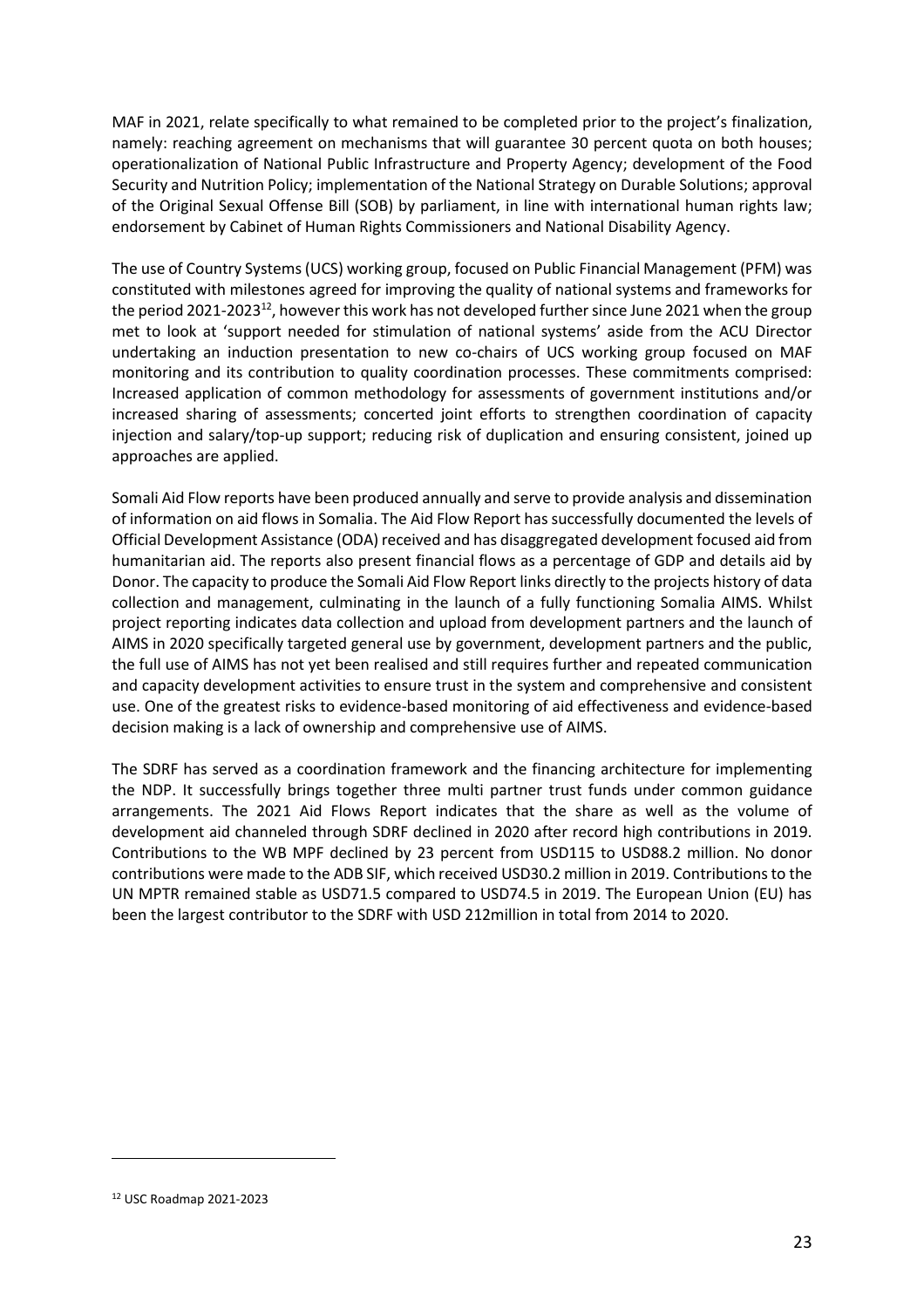

### Figure 5. Share of Development Aid Channeled through **SDRF Funds, 2014-206**

Prior to COVID-19 and during NDP8, the key aid coordination mechanisms were operational, inclusive of the participation of the FMS representatives, notwithstanding the challenges with some pillars such as the resilience pillar and some basic administrative and logistical challenges linked to information dissemination. The revision of the aid architecture under NDP9, which led to gaps in aid coordination, exacerbated but not caused by COVID-19 restrictions, has disrupted regular operations of the aid architecture and impacted the attainment of project results.

Some of the issues of project effectiveness are considered to lie with the project construct that establishes responsibility for support to aid coordination and management in a country such as Somalia, with complex aid architecture and many actors engaged, with just one UN entity, in this case UNDP, and its funds base. A programme based approach, supported by a multi partner cohort comprised of UN agencies, multilateral and bilateral development partners, is seen as a more appropriate mechanism in the future and one that would promote a harmonised approach to aid coordination and management in Somalia.

#### Data management and AIMS

Data management and the development of data management systems has been a key priority of the project and has resulted in the quality construction of an Aid Information Management System (AIMS) launched in April 2020. The AIMS developed in Somalia is acknowledged as a world class system and designed within the capacity constraints apparent in Somalia. Prior to the project and from 2014 to 2016 data management and the tracking aid flows was the responsibility of the ACU. In 2017 this work became attached to the NDP and was transferred to MOPIED with the intention of keeping the ACU involved. Whilst the collaboration between these two entities has not been effective data management has progressed culminating in finalization of the government website AIMS.MOP.GOV.SO, which in 2021 captures USD701M of aid (approximately half of total aid flows). This progression is largely due to the capacity of the AIMS team and does not reflect the capacity of MOPIED and ACU to work together. AIMS originally aligned with NDP8 and transition to align with NDP9. The ACU demonstrates little ownership of AIMS since the shift in management to MOPIED in 2017. Although they are reported to make some use of AIMS this is not yet consistent

The development of AIMS in Somalia is hallmarked by the careful and skillful way in which it has been developed. The Somalia AIMS is considered to be of a very high quality, with current users totaling 300 and mostly government and NGOs. Its long-term sustainability requires ongoing attention and a universal commitment by government and partners to its full use. AIMS is reported to be publicly accessible and gives visibility to project donors and implementing partners. The system provides pre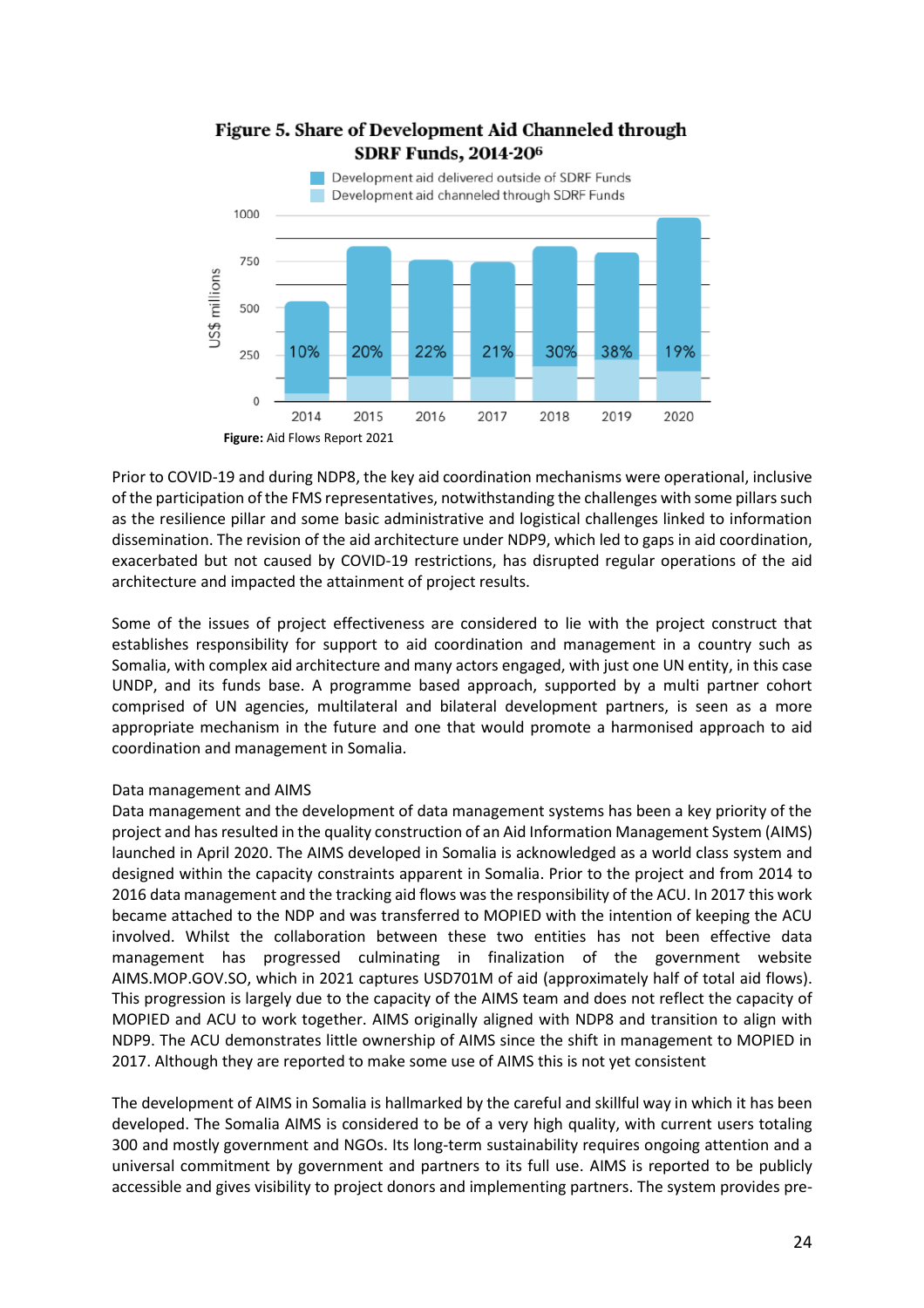determined reports on aid flows in the country, which can be customized. Implementing partners have been updating project data in the system since its launch and the system has also been utilized to disseminate COVID-19 awareness materials.

Data remains a critical element of the future effectiveness of aid coordination and management in Somalia and it is acknowledged that the Bureau of Statistics should be leading on data use and management in partnership with MOPIED, but currently has very little capacity to track leading development indicators or manage data in complex systems. The Bureau of Statistics should therefore be a future target for training and capacity development with divisions of responsibility between MOPIED and the Bureau of Statistics clarified.

#### COVID-19

COVID-19 pandemic has impacted the project and disrupted operations throughout 2020 and 2021 compounding the halting of project activity from June 2021 due to the political crisis. An adjusted action plan was developed to respond to implementation constraints associated with COVID-19. For instance, activities planned in January 2021 did not take place due to physical meetings not being possible. Most notably, activities that were planned to involve face to face interaction, had to adopt social distancing measures. The ACU coordinated with FMS building those ties albeit as a result of the urgency of strong COVID-19 coordination and communication. The ACU coordinated the COVID-19 National Coordination Committee and played a key role in assessing the preparedness of several health facilities as COVID-19 response centres. The use of digital technologies commenced in the second half of 2020, which supported the conducting of meetings and workshops and ultimately increased the effectiveness of project engagement through greater connectivity to planning and reporting by a wider cross section of FGS and FMS representatives, who may otherwise, irrespective of COVID-19 restrictions, have been hesitant to attend meetings in Mogadishu due to security risks.

The response to COVID-19 is reported to have been strengthened through utilization of the aid coordination systems in place as outlined. The aid architecture was utilized to facilitate development and monitoring of Somalia's Socio-Economic Plan for the COVID-19 pandemic response and ACU staff have played a central role in facilitating multi-stakeholder coordination with national and international partners, fundraising for the COVID-19 response, coordinating and implementing response plan activities, and using virtual meeting technology to facilitate these activities. The ACU effectively contributed to the FGS's management of logistics in the distribution of medical equipment to FMS, raising awareness of the disease and facilitating the work of medical doctors in hospitals. AIMS was used to increase information and data sharing. The ACU contributed to drafting proposals, conducting needs assessments, and coordinating and implementing response plan activities.

#### Constraints

It is recognized that there is a great deal to be gained from effective and efficient aid coordination and management and the levels of goodwill that have been invested in Somalia's aid architecture as a result of the project are acknowledged. This goodwill from all partners and the institutional memory that has been built stands to be lost as a result of the constraints that have impacted the operation of the project over the last two years. The most significant constraints to the project have been those imposed by the political crisis, which in turn has created disruption within the aid architecture and a lack of clarity between key government entities, namely the MOPIED and the ACU. Overall the situation has caused a hiatus of two years with no meetings being conducted nor any reporting or follow up on actions against the four pillars during this time.

This 'grinding to a halt' of the project prior to its completion is considered to be the result of strained relations between the FGS and the FMS, and most notably the abolishment of the focal point system in the revised aid architecture, which has directly impacted implementation. A lesson learned from the project has been the importance of maintaining the involvement of FMS to ensure the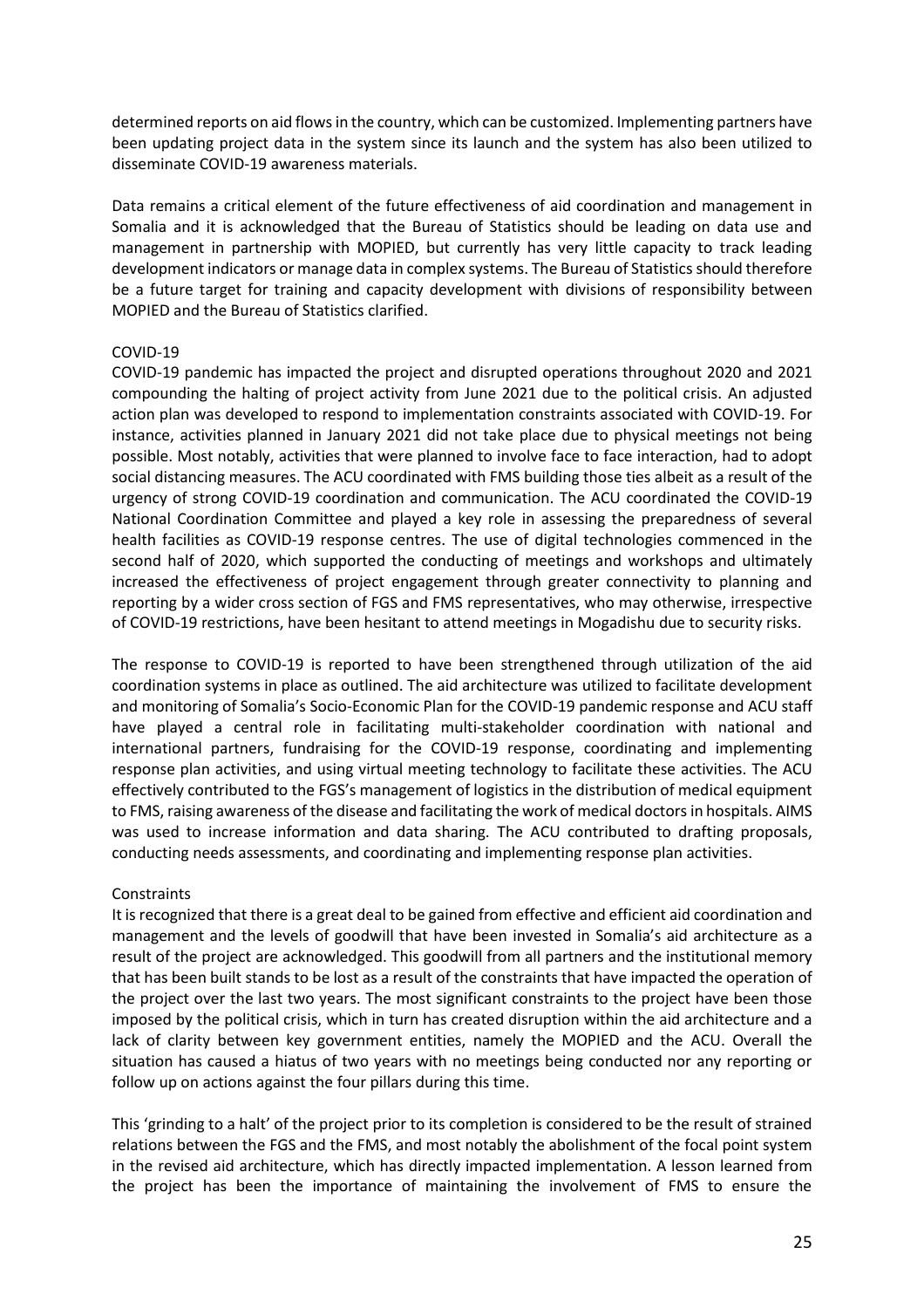achievement of outcomes, with FMS focal points being key to the effective communication and coordination needed.

A lack of technical input has constrained decision making that otherwise needs to be informed by technical and geographic knowledge relevant to priority setting within the pillars. This lack of technical guidance has significantly hampered any strategic approaches to project development targeting continued strengthening of aid coordination and management. Examples exist where projects have been formulated, agreed and implemented without the involvement of the relevant line ministries, which increases the risk of duplication, poor project outcomes and limited impact and sustainability.

Whilst the FGS now own the world class AIMS a current lack of comprehensive use is constraining the systematic application of quality data that needs to inform decision making, monitoring and reporting. MOPIED, whilst the custodian of AIMS is reported to not utilise the system, and a lack of confidence amongst leaders is constraining its use.

Finally, a significant constraint to finalization of the project and further strengthening of aid coordination and management as a result of the lessons learned from the project is the lack of donor dialogue due to the political crisis that is constraining any meaningful connection between the FGS and its development partners, indeed development partners are refusing to conclude such discussions until connection with government is possible.

#### <span id="page-25-0"></span>*Efficiency*

The project's original institutional context reflected Somalia's agreed Aid Coordination Architecture, namely the coordination arrangements of the SDR Steering Committee structure with the associated Pillar Working Groups, lead/coordinated by MOPIED and the ACU, the key government partners to the project. The Steering Committee was established to convene monthly serving as a forum for dialogue between the FGS, FMS and international partners. The steering committee was established to receive reports from PWGs and endorse the pipelines of the three SDRF funds to align with NDP priorities; coherence across the fund portfolios, complementarities with activities delivered outside of the funds and feasibility based on available funding. The PWGs being the technical level forums designed to promote sector level coordination in alignment with the priorities of the NDP; knowledge sharing and policy adherence, as well as collective monitoring and reporting of progress. Working groups are co-chaired by a ministry and a development partner representative and composed of participants from ministries and partners. The efficiencies in this initial construct have been recognized as has the disruption to efficiency created in part by the revision of the aid architecture in 2020 and the political crisis that has followed.

In 2020, the refinement of the aid architecture merged the former nine working groups into five, namely: Inclusive Politics; Security and Justice; Economic Development; Social Development; Gender, Human Rights and Inclusion, rolling existing priorities into fewer working groups without ensuring future efficiencies through rationalization.

The negative impact of the aid architecture revision and the political crisis that has followed has in real terms meant that the SDRF Steering Committee (SDRFSC) has not met since 2020, including no joint meetings between SDRFSC and the Security and Justice Committee (required by the new architecture). The ICT has not properly convened since aid architecture was adopted mid 2020. The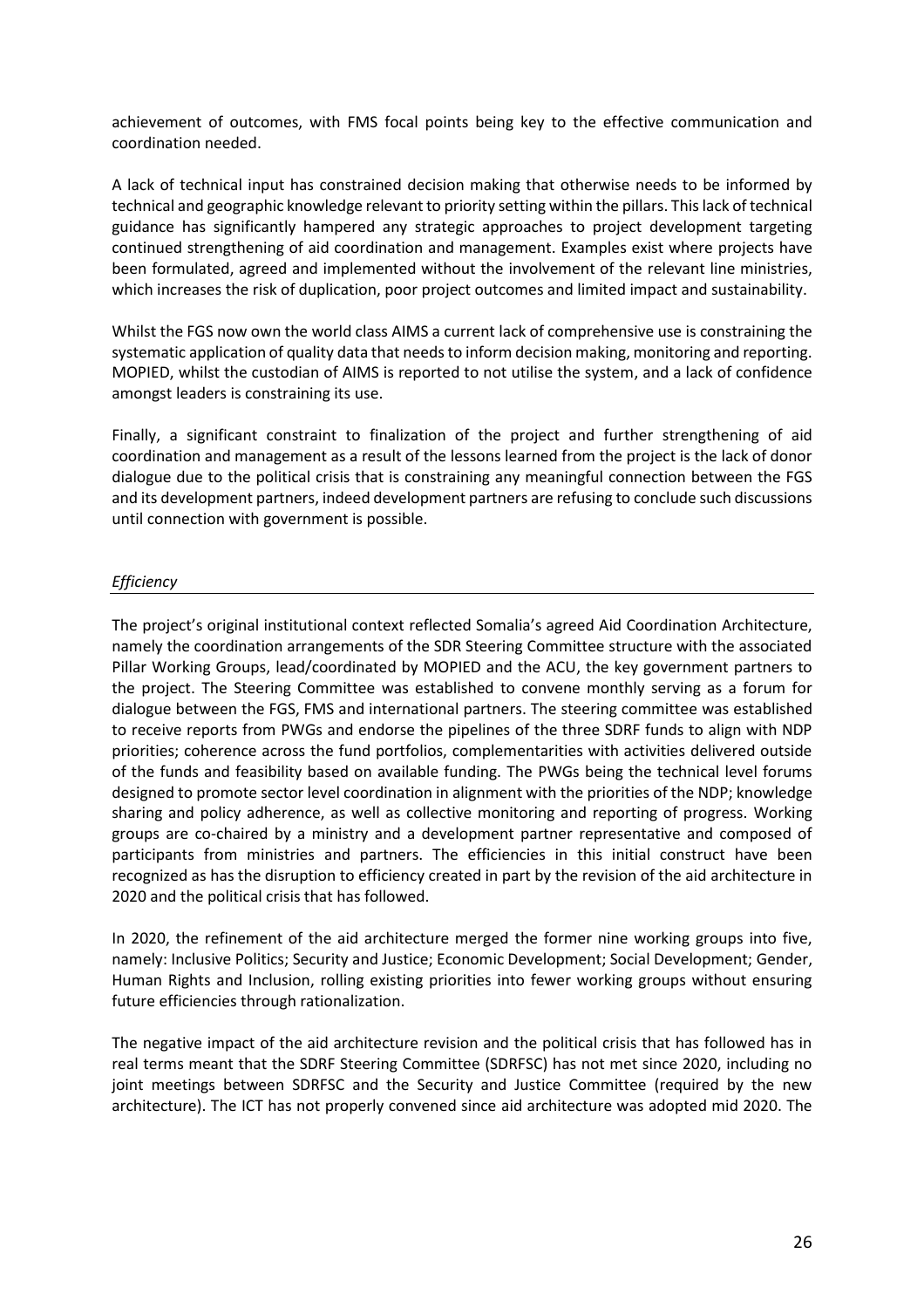Economic and Social Development pillar working groups have remained active, however the Inclusive Politics pillar working group has not convened regularly since 2020 $^{13}$ .

Coordination support to the sub national level in Somalia is reported to have been a challenge in 2021 due to the absence of dedicated support focal points at FMS level. Evidence suggests that factoring in these structural priorities within any next phase of programme support for aid coordination and management will increase timely subnational coordination and the proactive inclusion of FMS in decision making processes.

In the initial stages of the project, and prior to abolishment of the focal point system, the management and accountability structures of the project were in place and more efficient. The collaboration between the UNRCO, UNDP, the Federal Government of Somalia (FGS) and the Federal (FMS), national institutions, development partners and the SDRF Steering Committee has been recognized as very good, particularly during the period involving the participation of the FMS. In addition to the work coordinated by UNDP, the UN Integrated Office (including the Risk Management Unit (RMU), the Resident Coordinator's Office (RCO) and the UNSOM's New Deal Unit) has worked extensively to support the ANU on SDRF related coordination matters. This has included the implementation of the compact architecture, inclusive of policy, technical and logistical assistance for the organization of the High-Level Partnership Forum (HLPF), later named Somalia Partnership Forum (SPF), SDRF and PSG Working Groups (Peacebuilding and State building goals working groups, later named Pillar Working Groups (PWGs).

From a coordination point of view the project is considered to have focused project inputs and strategies excessively on the core functions of MOPIED and OPM Aid Coordination Unit (ACU), which left much of the actual coordination work unsupported and reliant on other UN entity funding and support. The Social Development sector was provided as a specific example in this regard. Beyond concerns for overlap or duplication across the work of the different PWGs were the issues raised regarding the number of donors required to support additional aid coordination related efforts due to the project not covering all required aid coordination needs. Examples provided included the EU funding to UNOPS for the Resilience pillar, and UNICEF support to OPM Social Development roadmap.

Tensions between ACU and MOPIED have led to a lack of overall clarity regarding aid coordination and no clear division of labour between these two main entities. In addition, there is noted overlap between line ministries and MOPIED, and between MOPIED and the Ministry of Finance, which in turn all overlaps with the ACU's role. There is a lack of clarity as to who has the lead role with regard to the NDP and what the respective line ministry roles are in relation to the plan and how that connects with MOPIED current position of owning and controlling the NDP and also play a key role in monitoring and evaluation of the NDP being responsible for AIMS. It is anticipated that it will not be until the new Prime Minister is appointed that clarification of roles will be reached, reducing current confusion and misunderstanding. The current lack of certainty regarding next elections means any time frame for this clarity is unclear. Until then it if felt that the thematic level of the aid architecture remains unclear.

UNDP is considered to have efficiently delivered on project goals demonstrating good coordination on many issues. UNDP resources have been dispersed on time and where there was any lack of clarity regarding the funds to be utilized for the remaining period of the project following agreed extensions caused minor delay, which were soon rectified. These efficiencies of UNDP were seen not to be affected by the breakdown in coordination of government bodies and are seen to demonstrate a good level of organisational efficiency on the part of UNDP. The UNDP programme manager and the ACU

<sup>13</sup> As reported 25 August 2021.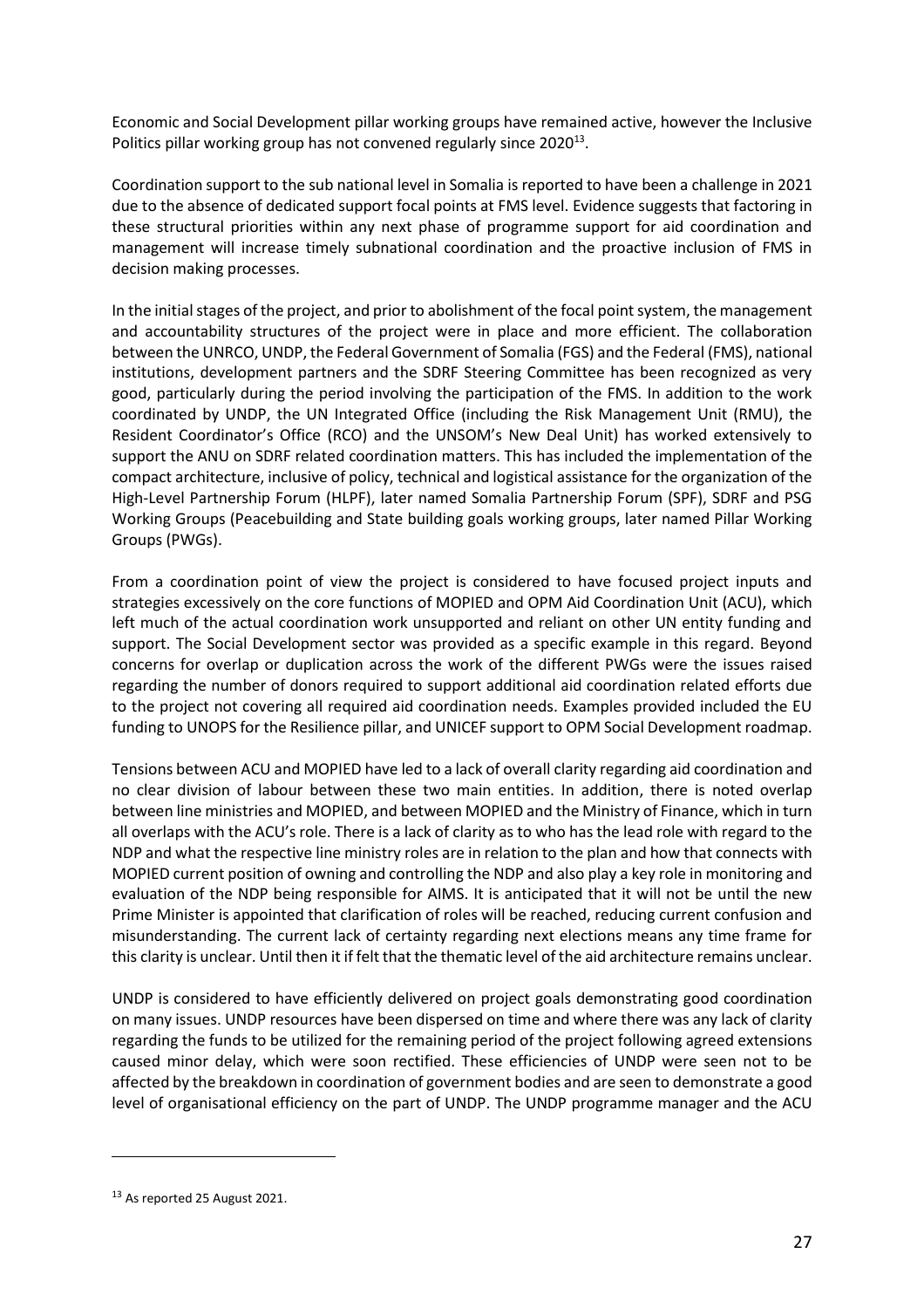were considered very actively engaged with partners, however the planning, organization and logistics of the SDRF and regular working group meetings seemed to always be last minute.

#### *Expenditure*

Financial reports have been reviewed and on average the project has achieved a 100 percent delivery rate with some small differences across outputs<sup>14</sup> (see Annex 2). Within individual outputs some over and under expenditure (one percent under expenditure and 6 percent over expenditure) can be identified when comparing planned budget with actual expenditure.

- Under Output 1 there is some under expenditure on international and national consultants; and over expenditure on ACU salaries and training workshops and ACU Office costs. This reflects decisions to not proceed with some consultancy-based activities and travel restrictions as a result of the COVID-19 global pandemic. Whilst refinement of the aid architecture sought to reduce ACU salary costs applied to the project this does not reflect in the budget report where over expenditure of \$5,283 is recorded. Training/workshop and ACU Office costs shows an over expenditure of \$25,834 and may reflect the additional financial burden placed on the ACU for online solutions to previously planned face to face activities.
- Under Output 2 there is overall a six percent (\$13,443) over expenditure on the AIMS development (consultancies, travel, workshops) and it is understood this is a very small over expenditure related to the impact of the COVID-19 pandemic and the importance of sticking to the planned step wise finalization of the development of AIMS as per original expectations.

A MAF that measures the degree of quality and effectiveness of the partnership between government and the international community did focus on the use of government systems and the development of partnership principles. The MAF does draw together PWGs commitments for monitoring within the Somali Partnerships Forum reflecting efficient aid monitoring practices and instruments.

Communication and information sharing amongst members of the aid architecture, highlighted as a priority within the MAF, have also been addressed by way of a set of options proposed to government to improve on line collaboration and information sharing. Driven by the restrictions imposed by COVID-19 these strategies were adopted in 2021.

HACT reports raised no issues regarding internal control systems, identifying no weaknesses in the key areas of human resources, finance, procurement, asset management, cash management and general administration. Audit observations<sup>15</sup> in 2018 did highlight a number of issues and proposed recommendations, all requiring action by the ACU covering such matters as: unreconciled cash balance; incomplete personnel files; lack of double entry accounting system; missing mileage logs for car hire; weaknesses in assets management; failure to prepare bank reconciliation; and no compliance to reporting requirements. There issues did not feature in the 2020 audit reflecting efficient resolution.

PWGs and technical level meetings have focused solely on discreet projects and not focused on nor linked to programmatic solutions to the priorities stated in the national development strategy, which would provide more strategic responses to the NDP and more sustainable outcomes.

The political context, namely the political transition including forthcoming elections has had a significant impact on the momentum of the project in its last two years, most notably the 'Inclusive Politics' pillar has been stagnant awaiting direction from the higher levels of decision making within government. The SDRF SC has not taken place based on a request by donors for the forum to remain

<sup>14</sup> Output 1 – 99%; Output 2 – 106%; Output 3: 101%; COVID-19 – 100%; GMS – 99%.

<sup>15</sup> See Deloitte HACT financial audits for project No. 00085379 1 Jan 2018 – 31 Dec 2018; 1 Jan 2020 – 30 Dec 2020.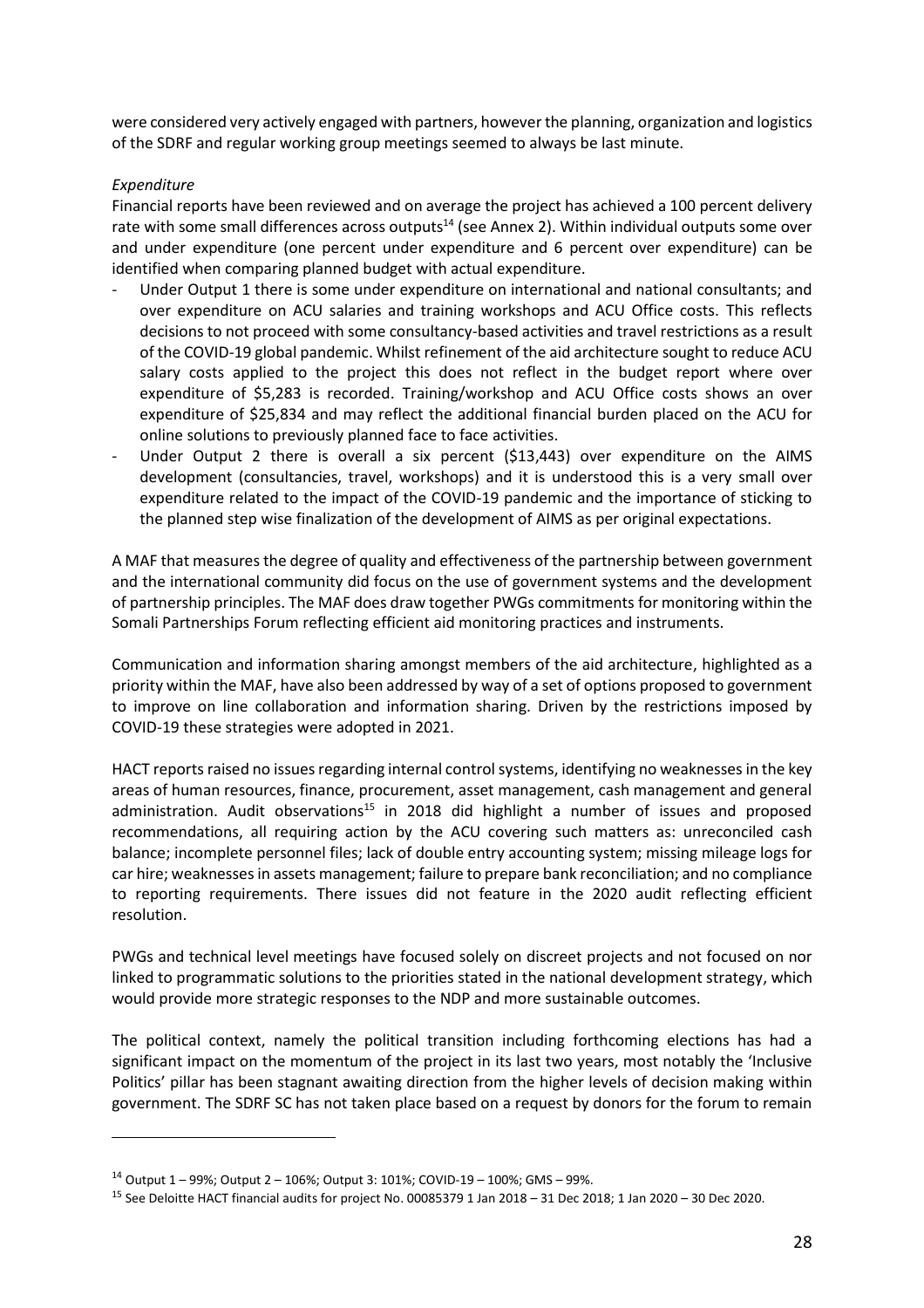on hold until such time dialogue with an appointed government resumes. It is assumed that prolonged political instability will continue to affect the structures of the aid architecture and has effectively meant the closure of the project with a number of planned outputs not realized.

#### Strengths Weaknesses Opportunities Threats

A SWOT analysis was undertaken as part of the evaluation which matches the main messages distilled from the analysis. The project has brought together Somali organisations and enabled better information sharing and positioned aid coordination and management strongly within government structures. Interruption of the coordination processes of the project instigated by the political crisis in the country has disrupted the project's implementation process. Opportunities remain to maintain what has been achieved through the project and build on the lessons learned so as to fully support the Federal system of aid coordination in the future aligned to NDP9 and any future iterations of Somalia's national development priorities. Future strategies are needed to safe guard the aid coordination and management systems in the country, including AIMS so as not to present significant threats to implementation, and a focus on greater rationalization and harmonization of strategic pillars, particularly those representing a significant programmatic footprint such as social development. The resolution of tensions, overlaps and unresolved mismatch of roles and responsibilities between MOPIED and OPM remain a threat if not resolved.

| <b>Internal environment</b> |                              | <b>External environment</b>            |                                 |  |  |
|-----------------------------|------------------------------|----------------------------------------|---------------------------------|--|--|
| <b>Strengths</b>            | <b>Weaknesses</b>            | <b>Opportunities</b><br><b>Threats</b> |                                 |  |  |
| Brought together Somali     | Interruption of the          | For the Federal System to              | Insecure funding and            |  |  |
| organisations.              | coordination process,        | work properly.                         | resources threatened            |  |  |
| Enabled better information  | which caused disruption to   | The new NDP9 and its                   | implementation.                 |  |  |
| sharing.                    | the implementation           | focus on less pillars.                 | NDP9 did not lead to a          |  |  |
| Well positioned at the top  | process.                     |                                        | discussion on more              |  |  |
| of government gaining lots  | Limited attention to FMS     |                                        | strategic pillars, particularly |  |  |
| of attention.               | and CSO participation, the   |                                        | true for social development     |  |  |
|                             | inclusion of functional      |                                        | pillar.                         |  |  |
|                             | federalism as central to aid |                                        | Unresolved tensions             |  |  |
|                             | architecture and             |                                        | between OPM and                 |  |  |
|                             | coordination areas.          |                                        | MOPIED.                         |  |  |

Table: SWOT analysis

#### Improvements

Suggestions around potential improvements included better training provision for the workforce linked to priorities for sustainability.

Future project priorities would be best addressed in the future through a UN joint programme that would bring together UN entities responsible for supporting each of the four pillars that constitute the aid architecture with relevant supporting development partners, in support of both strengthening aid coordination structures and functional and fiscal federalism. Such a joint programme could focus on investment in development of the network of the FGS, the FMSs and local experts, based on the lessons learned around the disfunction realized when there is a delink between these key entities.

Priority could be given to clarifying the role and management of pooled funds. It is noted that the different pooled funds that support aid coordination and management in Somalia currently reflect fragmented management and decision making.

Stronger aid coordination support could be realized through an integrated coordination team that focus on programme based approaches and facilitate a shift away from individual discreet projects.

A review of the interrelationships between the different government entities, most notably the relationships and discreet roles of MOPIED, ACU and Ministry of Finance, would harmonise roles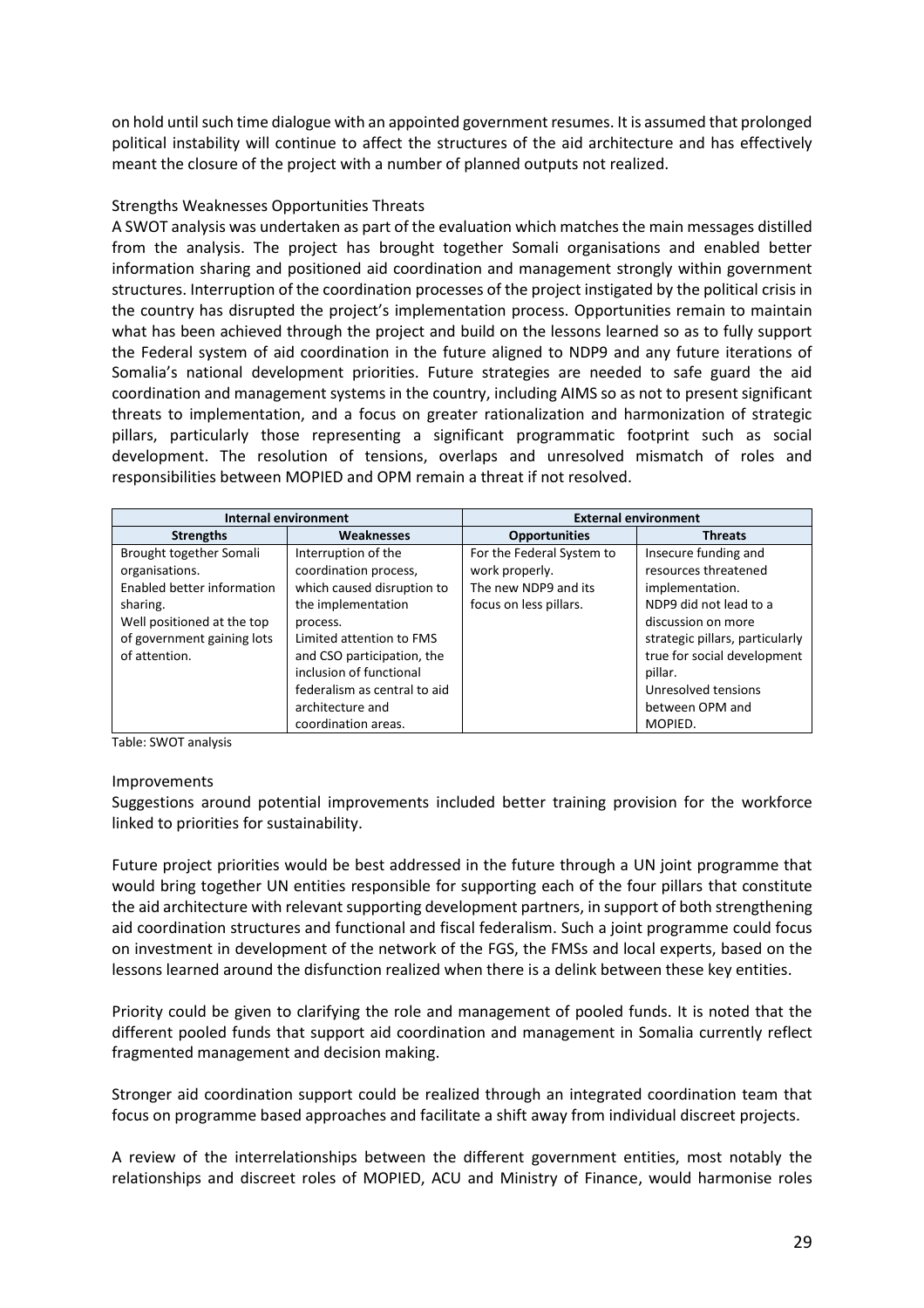within the broader aid architecture, particularly in relation to oversight of the NPD's implementation and monitoring; the engagement of relevant technical line ministries; and the role of the ACU with regard to communication and coordination outcomes, as well as data management and utilization. It is proposed that improvement in aid coordination and management could come about through clarification of the Office of the Prime Minister's oversight of the NPD as a whole the integrated ACU's role inclusive of the management of the aid coordination mechanism and convening of the key bodies for government and development partners. This would include joint oversight of NDP implementation, monitoring and alignment of aid funding flows and coordination. MOPIED to develop close links with the Bureau of Statistics and the Ministry of Finance to ensure coordinated national development planning processes and harmonised data management systems centred around AIMS. Projects and programme development and implementation to be the responsibility of line ministries, a role to be clearly stated in the aid architecture so asto allow for their meaningful engagement their contribution to harmonized and quality outcomes to planning and results-based M&E.

Support both MOPIED and ACU to fulfill their role to promote and monitoring gender and disability mainstreaming, and human rights-based approaches to programming.

The current network of government relationships in Somalia is one of connections based on party affiliation and informal positions of power, in the absence of any defined rules or guiding policies. This presents difficulties for donors seeking to engage with relevant partners on development priorities. Strengthened aid architecture that gives priority to the establishment of agreed systems, rules and policies would allow for more effective engagement of relevant line ministries in projects. Such rules and policies could include agreement on how interstate projects would be managed.

Application of Results Based Management and a combination of qualitative and quantitative measures to support monitoring of the project, where results are tracked against an agreed baseline and projected targets. There is the need to revise the purpose of the reports produced to ensure a focus on reporting against planned results and work plan milestones. Such reports should be differentiated from any monitoring of staff time or deliverables against their respective terms of reference.

#### <span id="page-29-0"></span>*Sustainability*

There is some confidence that there is strong political will to continue to implement the project outcomes to ensure maintenance of the aid architecture in Somalia and continue aid coordination and management practices. Whilst the project has to a large extent delivered on the establishment and functioning of the aid architecture sustainability of outcomes beyond the life of this project would require continued external resourcing and technical support. Project reporting<sup>16</sup> has indeed highlighted that "a draft successor project document 20222-2024" was prepared in June 2021 but needed further clarification as to how best to proceed given the current project will not be extended further and funding for a new project is not in place.

The project results framework updated for the period January to July 2021 includes a number of outputs specific to building sustainability, including the diversification of funding, the transitioning of ACU salaries and costs to the government budget, and continued capacity development and resilience to work and contribute remotely. None of these strategies are at a point that they would contribute to any level of sustainability beyond the life of the project.

<sup>16</sup> Reporting MPTF 25 August 2021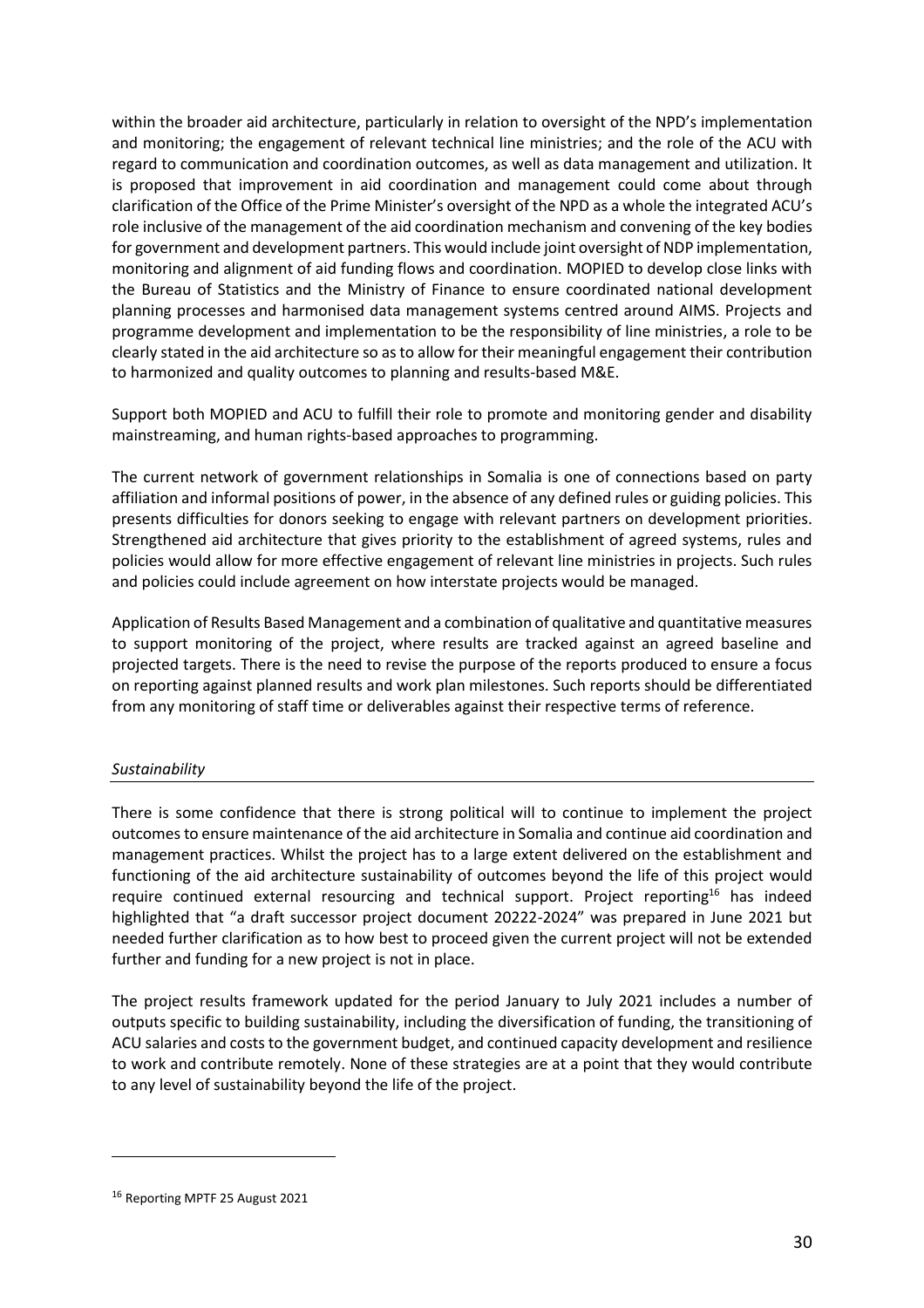Key strategies such as the 'Use of Government Systems strategy 2021-2023', a step wise approach to Public Financial Management jointly driven by the UN and the World Bank aims to introduce greater sustainability within Somalia's aid architecture in relation to the phase out of development aid. This strategy is important to Somalia's development and is an output of the project but less an immediate sustainability of Somalia's aid architecture or the projects outcomes in the immediate term.

Remote technologies have been utilised, triggered by the restrictions imposed by COVID-19 and are sufficiently embedded in partner work practices to have some level of sustainability, including in the event of any further external shocks.

Strategies have been implemented to reduce the ACUs staffing from 19 staff at the commencement of the project's implementation in November 2019 to 11 in December 2020. These strategies reduced staffing costs to the project rather than transferred responsibility for staffing costs as a sustainability measure. The OPM is aware of the need to make the ACU more sustainable and to integrate parts of the ACU's functions within its staff structure. As of 2020 six core staff continue to be paid for by the project as per government requests to the project board. There is a need for government to continue to systematically budget the full costs of the OPM and MOPIED ensuring a significant part of the costs are sustained through government budgets and civil servant salaries with any future external assistance through development partner supported programmes focus on technical assistance but not covering the cost of core positions.

As it currently stands, without exit strategies implemented the project's lack any longer-term sustainability. There is little evidence of capacity building that addresses issues of long-term sustainability of the systems and processes established by the project, and as a result issues of sustainability are wholly dependent on a next phase project or programme and continued development partner support.

The development and application of exit strategies and the adequacy of phase out assistance has been severely hampered by the phase out of the Focal Point System that would otherwise have more effectively engaged the FMS in the final stages of the project. As mentioned, there are exit strategies embedded within the project's results framework, but these have not been implemented.

Greater sustainability requires targeted and tailored strategies to systematically build national capacity. Consultants produce quality outputs, but alone contribute very little to long term retention of skills and intellectual property. A shift from a reliance on consultants to strategies that incrementally increase the capacity development and employment of nationals within the system is needed. In this context there is the need to look at how support is provided to the FGS in any future phase of support that builds intellectual property and skill that is retained.

Sustainability of aid coordination and management also requires aid architecture that involves all stakeholders, inclusive of the Government, the FMS, NGOs and the private sector. It requires appointment and recruitment to positions of responsibility within the architecture that is merit based (drawing on experience and qualifications) and clear guiding principles and policies.

For similar projects in the future it isrecommended that programme based approaches are prioritized so as to implemented integrated approaches and partnerships that build sustainability so as to meet the needs and priorities of the NDP through multi-year programming. This would include clear result targets focused on transferring aid coordination and management functions and systems to key institutions that will be sustained by their own budgets.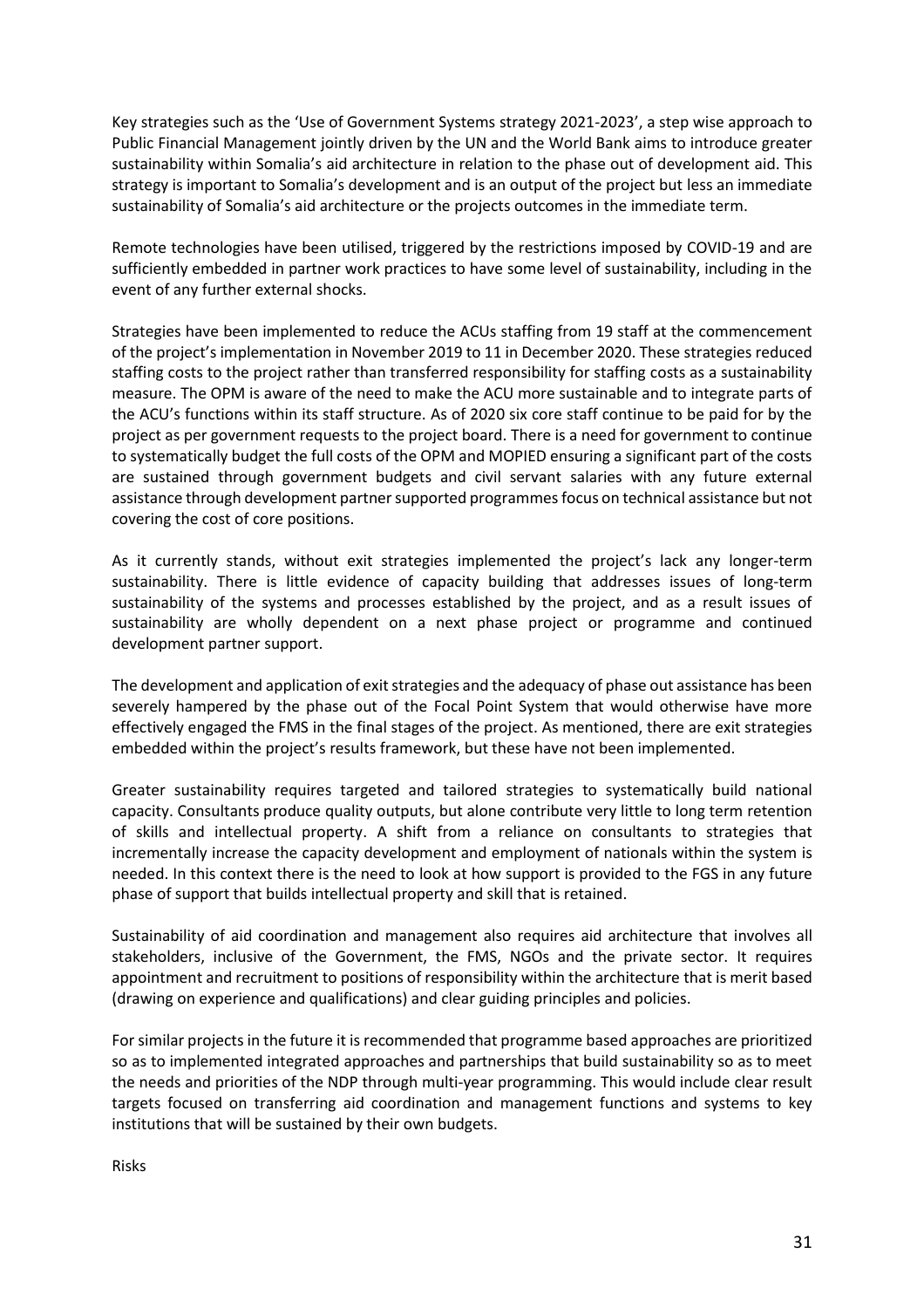The project document indicates that the project has been vulnerable to both operational and environmental risks and highlights that the environment in which the project evolved has been characterised by a high level of unpredictability and fluidity. Threats were evident and have further materialised hampering the realisation of the envisioned results. At the planning stages of the project it was recognised that the political situation in Somalia was volatile and might hinder progress with the greatest contextual risks relating to the internal political issues and the overarching impact of insecurity. A total of twenty-eight risks were identified by the project based on the risk analysis undertaken at the commencement of the project. At the conclusion of the project these risks remain valid as a framework for monitoring both the internal and external future project environment, particularly with regard for sustainability. Risk mitigation measures have been identified and implemented throughout the course of the project, and whilst these risks have been managed within the lifetime of the project they remain key risks that could impact long term sustainability of aid coordination and management.

Amongst all risks identified It has been the compounding factor of the external political environment that in the end has been the greatest risk to the project and has affected all other identified risks.

- Political risk therefore remains valid with the stalling of the project since June 21 as a result of political change, with aid coordination mechanisms remaining inactive. Whilst risk mitigation measures were employed by the ACU to strengthen communication between FMS and the FGS the disconnect between these two entities in the revised architecture, and the overall political crisis has heavily impacted the project.
- Security has impacted the project and has been closely monitored throughout the life of the project. The hesitance to convene in Mogadishu, effecting partner engagement, has been somewhat positively overshadowed by the introduction of remote access technologies brought in to address mobility restrictions as a result of COVID-19, and in turn reported to have increased participation.
- Coordination risk focused on the refinement of the aid architecture and its alignment with NDP9. Whilst the aid architecture successfully transitioned to NDP9 on paper, sustainability has been impacted as a result of the disconnects realized in coordination across Federal and State actors.
- Operational risks have been low and have had no real impact on the project.
- Technical assistance where needed has been facilitated through the efficient use of rosters and recruitment practices, mitigating any concerns for the potential absence of qualified consultants for the implementation of the project.
- Capacity to absorb change at a slower rate than the delivery of change was highlighted as a risk. However, independent capacity assessments undertaken identified capacities relevant to both system and policy development and at a level needed by the project.
- A lack of ability to respond to change requirements across the life of the project was identified as a risk and as a result regular monitoring was embedded in project management practices to support the facilitation of adjustments to better manage the volatile political and security situation.
- An overly complicated or fragmented approach to aid coordination that does not necessarily align with the established aid architecture was identified as a significant overarching risk where overall complicated systems and multiple arrangements run the risk of increasing the cost of aid coordination rising and targets not being met effectively or efficiently. Surveys were being conducted with Somali institutions to understand the appetite for coordinated systems, backed by continued advocacy and would need to continue to inform any measures to mitigate this risk in future project cycles. The focus of this risk could also be applied to AIMS where widespread and consistent stakeholder take up and use is critical to the sustainability of that system and quality aid reporting over the long term. Current fragmented approaches to the use of AIMS are of concern but are decreasing.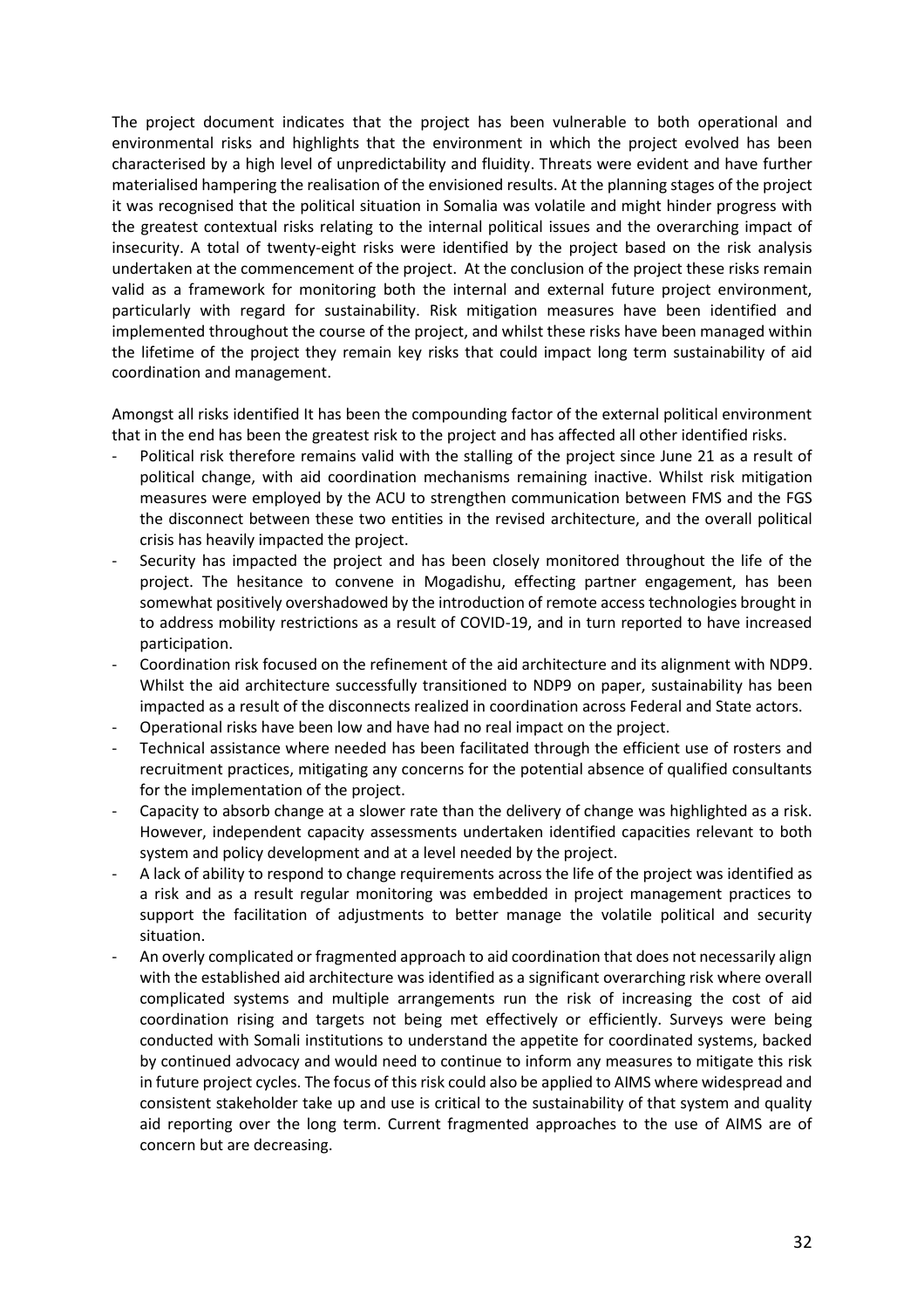#### AIMS

Development of the AIMS within the project is noted for its quality and careful development focused on the priorities for long term sustainability of the system in the Somalia context. As a result, AIMS is considered to be a global example of good practice both in the way in which it has been developed and its current structure and operability. The design choices made and the time taken to develop all components at a pace relevant to country-based capacity were carefully planned so as to achieve the greatest sustainability possible. This approach commenced with a robust system of data collection through excel spreadsheet, included decisions around the selection of public domain code and a step wise approach to building the on line AIMS website.

Approximately half of the aid received by Somalia in any one financial year is now captured in AIMS and usership is growing, however a stronger commitment is needed from all partners to ensure AIMS very quickly becomes the primary source of aid data collection and use. The workstreams of ACU for instance do not demand the quality of data available within AIMS, and the use of AIMS is not yet tied into ACU processes. Likewise, MOPIED do not have the processes established to fully utilise AIMS, yet have responsibility for the development and monitoring of the NDP to which the aid architecture and AIMS is aligned. Sustainability of the AIMS is essential to the quality of aid coordination and management in Somalia. If AIMS is to remain fully utilised there are a number of key commitments that need to be embedded in any future aid coordination and management practices and in the aid architecture overall. Namely:

1. Consideration for the establishment of a senior government position responsible for managing the accountability for the use of AIMS and engagement of the Bureau of Statistics, such as a Director of Aid Coordination (often attached to the Office of the Prime Minister);

2. Clarification of the roles of MOPIED and ACU in relation to AIMS, whereby ACU should be actively calling on pillar leads to feed into AIMS on an ongoing basis so as to mitigate use of alternate data sources, and MOPIED should be promoting data input and facilitates data use for the NDP monitoring and reporting. These commitments would lessen the risks of weakening the relevance of AIMS through a lack of consistent data update and use;

3. Increase the use of AIMS data by all stakeholders, most importantly in the aid management and reporting context to demonstrate results against national development priorities and the SDGs.

4. Decisions made with regard to who should maintain the subscriptions for cloud services so as to keep the AIMS platform safe and cloud based.

#### Disability

There is strong recognition of the need to promote and encourage the participation of disabled persons in society as per global priorities, and recognition that it is equally important to ensure those global priorities are tempered with the many priorities present in a fragile state. There is no knowledge nor evidence of any planning or discussion specific to disability in relation to this project, but there was an acknowledgement that awareness of global commitments to disability and alignment of those global commitments to the Somalia national context would ensure the accurate weighting of priorities specific to disability alongside all other acute human development needs within the NDP, to which aid coordination and management responds. This heightened awareness would also support the pin pointing of disability specific strategies and priorities that may well exist, particularly at the implementation level and through implementing partners, but that UNDP may not be aware of.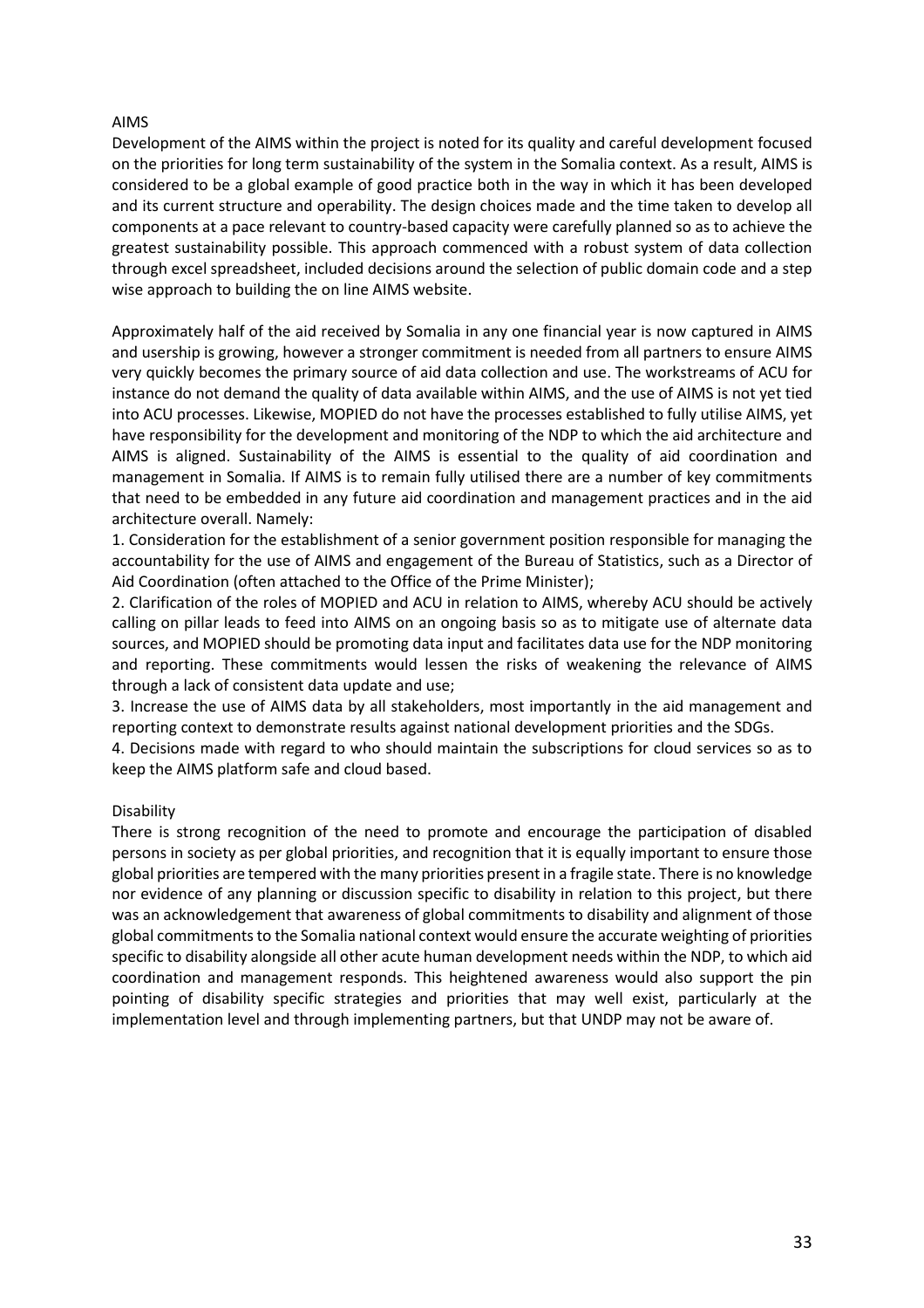#### <span id="page-33-0"></span>C. Conclusions

The project's reported outcomes represent some gains against its results framework and the policy and institutional change facilitated through the project. The majority of targets have not been met and there are a number of short comings within the aid architecture that relate to structural issues not resolved through the project and outputs not achieved. These deficiencies are largely driven by unresolved issues associated with the revised aid architecture and the hiatus in project activity from June 2021 due to the current political crisis in Somalia. As a result, there is work that remains to be done to consolidate the aid architecture, ongoing strengthening of aid coordination and aid management in Somalia, particularly with regard to its long-term sustainability:

- Aid coordination as a whole was strengthened through the established aid architecture. The Somali Partnership Forum did take place and was to a large extent a success involving government, donor countries and national partners. However, decisions around the engagement of the technical level of government and the division of labour and the mandate to lead, between MOPIED and the OPM ACU, requires clarification.
- Mutual accountability is well developed and has taken place in a difficult country context. However, COVID-19 and other emerging disasters have had a significant effect. The uptake of digital technology and the move to virtual forums has taken time creating some increased opportunities for engagement from the senior and regional level, where they can connect from their office and may otherwise have not participated.
- Change did happen. The political leadership was engaged, there have been identified shifts in the national development plan, which now forms the basis for Somalia's development agenda and aid architecture. NDP8 evolved to NDP9 driven by the need for a more efficient aid coordination system. However, nine pillars were clustered under four pillars with little synthesis or prioritization, leaving pillars such as social development with significant aid coordination challenges and a number of former pillars now functioning as sub working groups, with little clarity between MOPIED and the ACU as to how this new structure will function effectively. Where pillar working groups are still taking place they continue to be led by the relevant technical ministry, a role that is not recognized within the current aid architecture and no longer able to be facilitated by the ACU.
- The project has been operational within a period of significant political instability, where security threats in Mogadishu have been unpredictable and political clashes between the FGS and FMS, including those related to elections, have made contributions to and cooperation within the structures of aid coordination and management difficult. These circumstances have seen the project 'grind to a halt' making implementation of a number of planned strategies and instruments not possible, delaying any planned dialogue between the UN, development partners and government about next steps in external support for aid coordination and management in the future.
- Strong buy in from all stakeholders is still needed to ensure AIMS demonstrates continued relevance through consistent update and application. The use of parallel and adhoc systems of reporting and data gathering very quickly undermine any AIMS and could threaten strong and consistent aid reporting for Somalia. For such systems to work, incentives and strong accountability for its use is needed within Government, and development partners need to both utilise the system and advocate its relevance and importance. The current lack of utilisation by both MOPIED and ACU represents a significant threat to its sustainability and to the accurate reporting of aid flows, and development results against the NDP. Measures to monitor usage need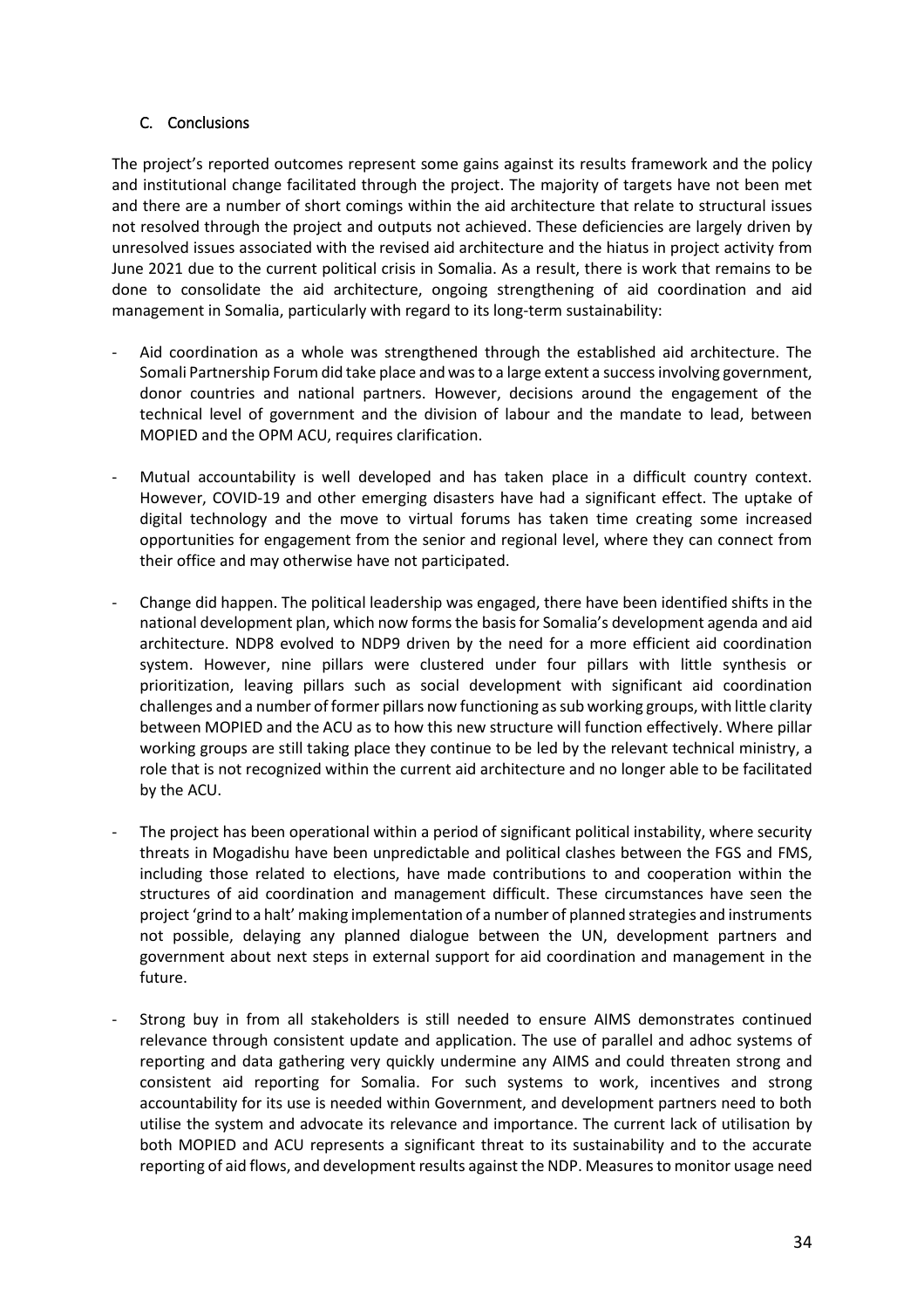to be embedded in monitoring systems and strategies to increase capacity in AIMS use need to be given the highest priority.

- Sustainability is not assured, with next steps in aid coordination and management in Somalia requiring continued substantial external aid and resources. The notion of sustainability therefore requires deeper understanding and supportive strategies beyond a focus on the structures and mechanism of the aid architecture.
- Aid coordination in Somalia must be Somali owned and led, which requires some fundamental shifts in the way in which capacity is development, and aid coordination systems are budgeted for and embedded within government systems. Lessons can be learned from the way in which the development of AIMS implemented the step wise approach to building national capacity.
- Global standards for priorities such as disability are valuable benchmarks but do need to be nuanced to the national context taking in to account levels of capacity and compounding national human development priorities.
- Gender equality and women's empowerment, protection and human rights priorities require mainstreaming across the project and within the instruments and structures of aid coordination and management and should not be positioned solely as a responsibility of the Gender Equality, Human Rights and Inclusion Working Group. Gender needs to be mainstreamed across the work of the PWGs and sub groups and monitored by MOPIED and ACU with capacity built where needed to ensure these entities have the capacity to fulfill their role.
- Reporting on project outcomes is highly narrative and process focused using monthly quantitative measures that do not provide a baseline and are lacking in a results-based foundation to monitoring and evaluation.
- This project remains a highly projectized approach to aid coordination and management and future development support for aid coordination would best take place through a programme based approach harmonizing a range of relevant partners and funding sources that strengthen further alignment with national development priorities and results-based management.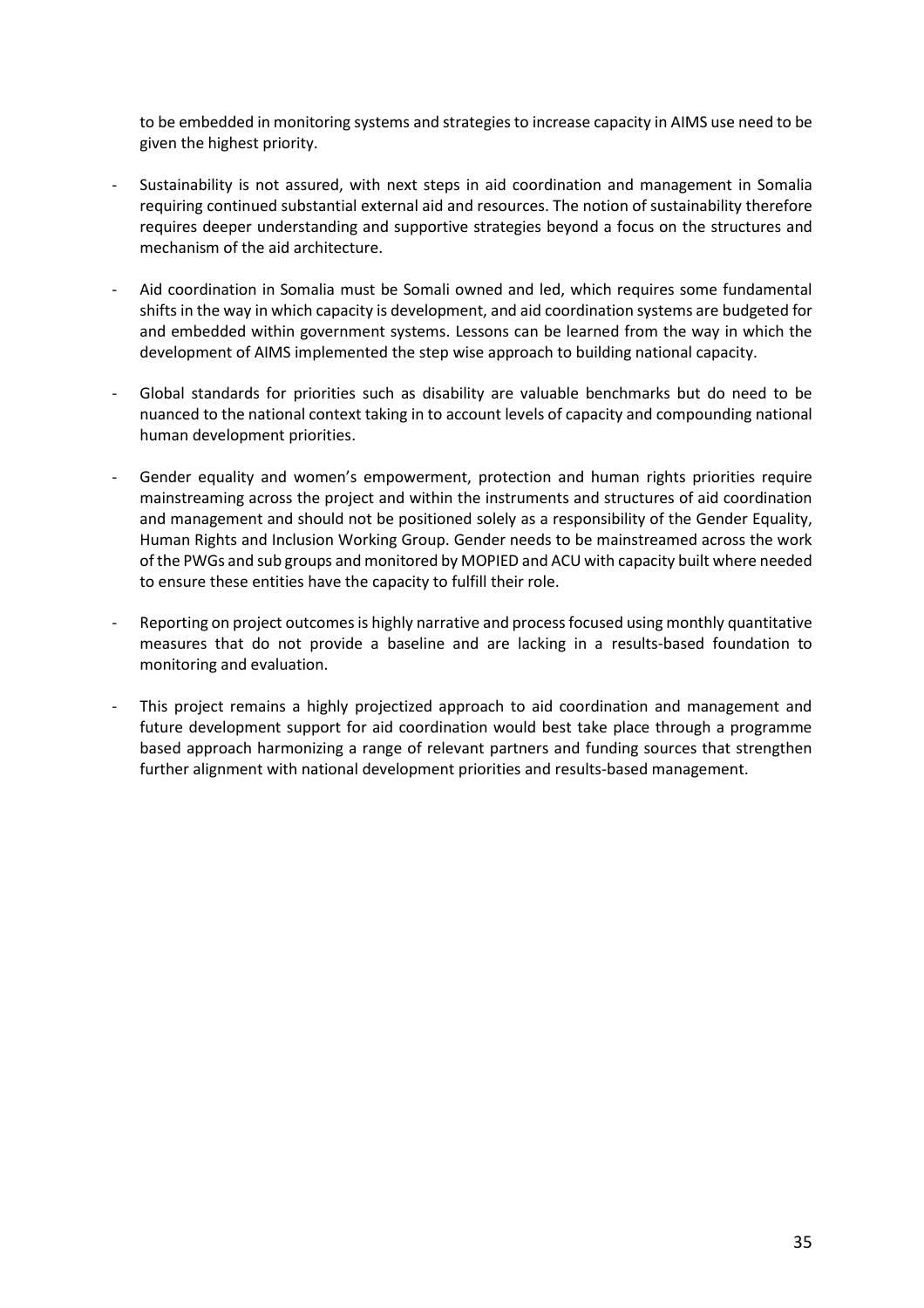#### <span id="page-35-0"></span>D. Recommendations

- UNDP strengthen any future Results Framework to reflect results-based management inclusive of a balance of quantitative and qualitative indicators that have baselines and targets that support alignment with the priorities of the NDP and the SDGs.
- FGS to review aid architecture to ensure repair and operability of the linkages between the FGS and the FMS, and the recognition and engagement of the technical levels to adequately inform aid coordination and management outputs and empower the ACU to strengthen their coordination capability.
- UNDP, UN system in Somalia and development partners implement programme based approaches that align with the National Strategic Development Plan, facilitate greater harmonization across all stakeholders and fully utilise AIMS.
- FGS to maintain a priority for statistics strengthening, both through institutional strengthening of the Bureau of Statistics and capacity development in relation to data management and report generation by MOPIED.
- UNDP and FGS develop a future programme based on the concept of an 'eco system' of aid coordination, that takes an integrated approach to the continued strengthening and operability of the aid coordination system as a whole inclusive of structural, policy, process and human capacity development components, and the safeguarding and prioritized use of AIMS. Harmonised roles and resourcing of development partners and strategies for mutual accountability.
- In transitioning to a new programme UNDP and FGS to establish a programme perspective that moves beyond a focus on the development and operability of the aid architecture, its systems and policies, to one that includes a focus on the content of the aid architecture, the quality of outputs and their technical value, their alignment to the NDP and their contribution to Somalia's attainment of the SDGs.
- UNDP to advocate accountability for the comprehensive use of AIMS within government and by all development partners and stakeholders setting ambitious targets for its capture of aid funds and usage. This includes the importance of a sustainability plan for AIMS inclusive of responsibilities for maintaining cloud services.
- UNDP, FGS and development partners to focus joint programming priorities on the coordinated funding of all aspects of the aid architecture requiring the harmonized use of pooled funds.
- UNDP, the UN System in Somalia, FGS establish robust and multi-faceted sustainability strategies including the capacity and policy development needed to build consensus around the Use of Government Systems, transferring incomplete exit strategies and any outstanding policy development strategies from this project, to any next programme phase.
- FGS to set targets for gender mainstreaming and capacitate the ACU and MOPIED to both facilitate and monitor that mainstreaming.
- UNDP, UN system in Somalia and development partners to advocate to FGS the value of appointing a Director of Aid Coordination to embed greater leadership and mutual accountability for harmonized approaches to aid coordination and coordinated approaches to data management, senor level partner liaison and evidence-based decision making and reporting.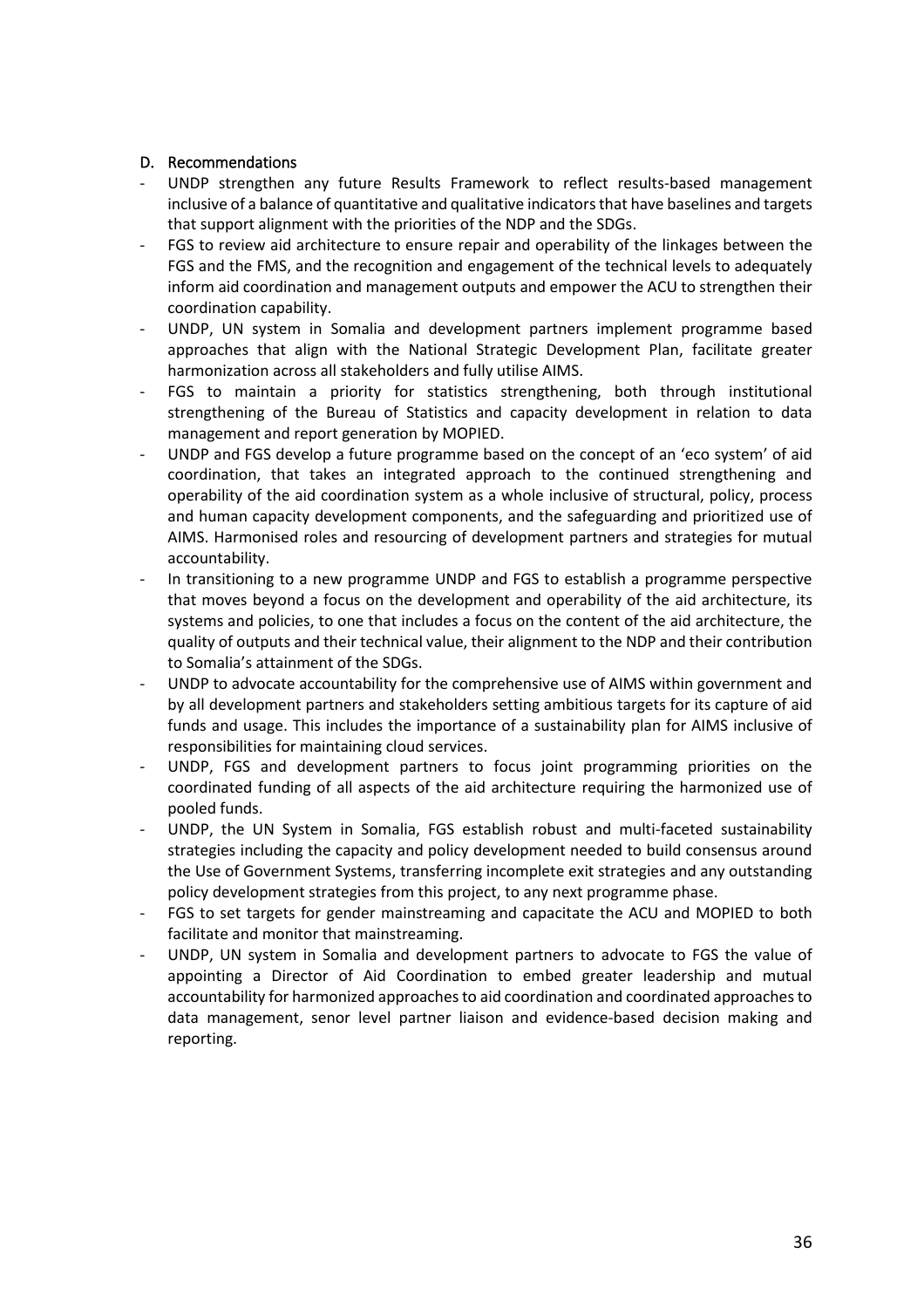#### <span id="page-36-0"></span>E. Lessons Learned

-

The disconnect between MOPIED and ACU has inhibited results and exacerbated the short comings of a project-based approach.

Establishment of the Gender Equality, Human Rights and Inclusion Working Group doesn't guarantee gender mainstreaming and requires an integrated approach spearheaded by MOPIED and ACU.

The involvement of FMS is vital to the effectiveness and efficiency of aid coordination and management in Somalia.

AIMS is an asset and reflects global good practice, but its long-term value to Somalia can only be assured if all elements of Government show ownership, and a comprehensive commitment is made to the contribution of data and full use of the system.

Whilst the reduction of the number of pillars in the NDP9 was considered a successful cost saving measure and a logical response to the FGS's capacity constraints, a structural change of this kind required further harmonization and rationalization measures inclusive of a comprehensive review of the resource parameters of the project and its capacity to fulfill its obligations to all elements of the aid architecture.

The reliance on consultants to build short term inputs to the aid architecture does not replace the need for longer term and step wise strategies to build national capacity and increase the employment opportunities for national employees within the system.

Sustainability strategies, including those that promote the incremental capacity development and employment of nationals within the system require implementation throughout the life of the project and a multi-year approach.

Sustainability and exit strategies, if no implemented, have a significant impact on the long-term benefits of the project. Such sustainability strategies require review and adjustment as part of monitoring cycles to ensure their implementation continues to take in to account any changes within the country context.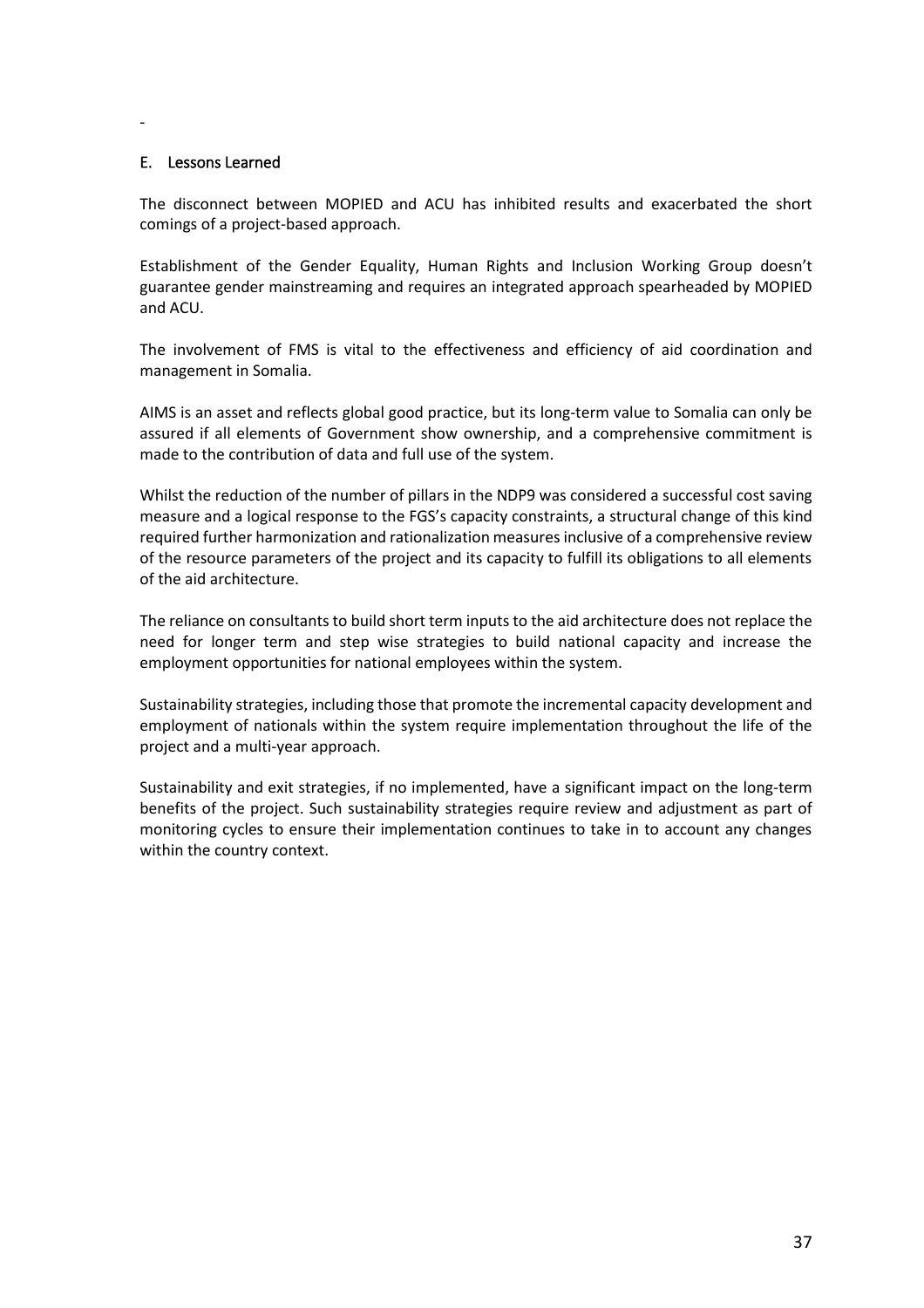#### <span id="page-37-0"></span>F. Annex 1 - Outcome and Output Results Tables

#### **Project outcome**

**Impact:** a better managed, more capable and more accountable Somali aid coordination and management function that supports state building priorities, contributes to stability and responds to citizen needs.

**Outcome:** i) a more inclusive, effective and efficient aid architecture; ii) strengthened national ownership and capacity for aid coordination processes; iii) better coherence in the international community's support for aid coordination and effectiveness.

**Indicator:** stable and representative participation of FGS and FMS government, private sector and civil society, as well as international community

**Target:** all entities are represented in at least 50 percent of meetings

| Outcome Statement: Capacity for aid coordination processes is improved and increasingly Somali owned and led                                                                               |                                                                                                                                                        |                   |                                      |            |                                    |
|--------------------------------------------------------------------------------------------------------------------------------------------------------------------------------------------|--------------------------------------------------------------------------------------------------------------------------------------------------------|-------------------|--------------------------------------|------------|------------------------------------|
| <b>Indicator</b>                                                                                                                                                                           | <b>Target</b>                                                                                                                                          | 2019              | 2020                                 | 202117     | cumulative                         |
| Stable and representative<br>participation of FGS and FMS<br>government, private sector and<br>civil society, as well as<br>international community<br>representatives at SDRF<br>meetings | ACU tracks and analyses<br>consistency of participation in<br>SDRF SC and PWG meetings                                                                 | Yes <sup>18</sup> | Yes                                  | <b>NTR</b> | Yes<br>Target not<br>met.          |
| Level of international donor<br>financing channeled through<br>SDRF funds (%)                                                                                                              | International donor financing<br>channeled through SDRF funds as a<br>proportion of overall support<br>increases yearly                                |                   | 33%19                                | <b>NTR</b> | 33%<br>No<br>increase<br>reported. |
| Level of adherence to SDRF<br>operations manual % of PWGs                                                                                                                                  | All PWGs full adhere to SDRF<br>operations manual by the end of<br>the project                                                                         | Partial           | <b>Not</b><br>measured <sup>20</sup> | <b>NTR</b> | Partial.<br>Target not<br>met.     |
| Existence of tools and plans for<br>development diversification                                                                                                                            | At least one plan for diversified<br>funding sources for aid<br>coordination and/or increased<br>sustainability developed by the<br>end of the project | no                | no <sup>21</sup>                     | <b>NTR</b> | Target not<br>met.                 |
| Sustainability of Somali aid<br>coordination function                                                                                                                                      | ACU salaries/costs transition from<br>UNDP support onto the<br>government budget                                                                       | no                | no <sup>22</sup>                     | <b>NTR</b> | Target not<br>met.                 |
| Refined aid architecture agreed<br>upon and operational                                                                                                                                    | Plan for operationalization of the<br>aid architecture put in place and<br>under implementation                                                        |                   | yes                                  | <b>NTR</b> | Target<br>partially<br>met.        |
| Capacity of the aid<br>coordination system to work<br>remotely                                                                                                                             | By the end of the project, core<br>meetings, including SDRF and<br>thematic working groups, have                                                       |                   | yes                                  | <b>NTR</b> | Partially<br>met.                  |

<sup>17</sup> Based on Q3 July – Sep 2021 and Q4 Oct - Dec 2021 project Narrative reports

<sup>18</sup> 21% (data collected through adhoc mapping exercise carried out in 2018, published 2019

<sup>19</sup> Data from 2019. That has been an increase of funds channeled through SDRF funding windows of 12% from 2018-2019 <sup>20</sup> The aid architecture has been refined in 2020 and new structures have begun to operate by the end of the year. The operations manual was updated in September so that it adjusts to the refined aid architecture. It has been agreed to measure level of adherence to the adjusted manual.

<sup>&</sup>lt;sup>21</sup> In the reprioritization of activities following the COVID-19 outbreak it was decided to not consider this consultancy as a priority, so it has not been addressed in this project.

<sup>&</sup>lt;sup>22</sup> Number of ACU staff has been reduced from 18 at the beginning of the project to 7, and number of ACU staff whose salary costs are paid by the project have been reduced from 18 to 6.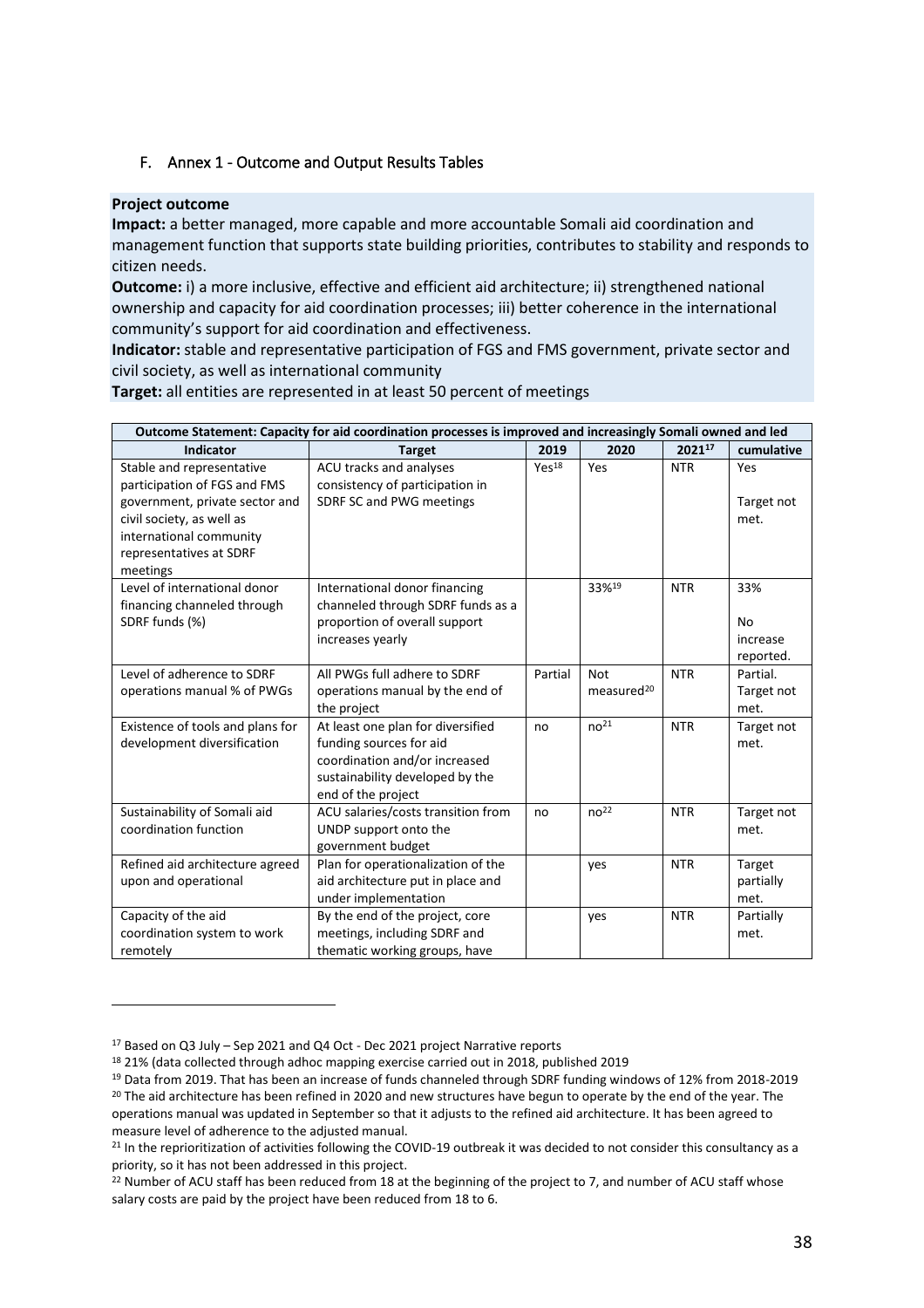|                                                                                                                                  | been taking place remotely and<br>are inclusive of FMS                             |                               |     |                                       |
|----------------------------------------------------------------------------------------------------------------------------------|------------------------------------------------------------------------------------|-------------------------------|-----|---------------------------------------|
| Perception of the extent to<br>which ACU/OPM has been<br>perceived to have played a role<br>in improving the aid<br>architecture | Positive perception of the role of<br>the ICT in improving the aid<br>architecture | Not<br>assessed <sup>23</sup> | NTR | Not<br>assessed<br>Target not<br>met. |

**Output 1:** Strengthened coordination through the SDRF aid architecture **Activities:** 

Review the aid coordination arrangements on an annual basis

Provide financial support to the ACU to provide secretariat support to the aid coordination architecture

Training and mentoring of aid coordination teams

Development and implementation of standard operating procedures and government guidance on aid coordination

|                                                                                                                                                                                              | Sub-outcome statement - strengthened effectiveness and coordination through the SDRF aid architecture                                                                                                                     |              |                                           |                                                                                                                                     |                                                                                    |
|----------------------------------------------------------------------------------------------------------------------------------------------------------------------------------------------|---------------------------------------------------------------------------------------------------------------------------------------------------------------------------------------------------------------------------|--------------|-------------------------------------------|-------------------------------------------------------------------------------------------------------------------------------------|------------------------------------------------------------------------------------|
| Output 1.1 SDRF progressively shifts towards a more efficient and strategic decision-making body                                                                                             |                                                                                                                                                                                                                           |              |                                           |                                                                                                                                     |                                                                                    |
| indicator                                                                                                                                                                                    | target                                                                                                                                                                                                                    | 2019         | 2020                                      | 202124                                                                                                                              | cumulative                                                                         |
| Frequency of briefings to PWG<br>core group members on the<br>SDRF operations manual                                                                                                         | PWG core group members<br>briefed on SDRF operations<br>manual once a year                                                                                                                                                | 3            | $\overline{3}$                            | 'are<br>briefed' but<br>no<br>quantitative<br>reporting                                                                             | Not clear<br>how figure<br>reported<br>relates to<br>target.<br>Target not<br>met. |
| Number of PWGs (2021<br>reporting changes to<br>percentage) that comply with<br>agreed minimal requirements<br>for effective and strategic<br>focused management                             | All PWGs that comply with<br>agreed minimal requirements<br>and strategic focused<br>management (2021 reporting<br>states target as "By end of<br>project 80% of fora comply<br>with agreed minimal core<br>requirements" | all          | <b>Not</b><br>assessed <sup>25</sup>      | Hard to<br>gauge.<br>In previous<br>architecture<br>70%<br>compliance<br>by 7 out of<br>8 PWGs.<br>81%<br>compliance<br>by SDRF SC. | 70% (note<br>revised 2021<br>target)<br>Target not<br>met.                         |
| Number of SDRF SC meetings<br>that comply with agreed core<br>requirements of effective<br>management and strategic<br>focus<br>Issues relevant to FMS are<br>increasingly considered in the | Increased % of SDRF SC<br>meetings comply with agreed<br>core requirements for effective<br>management and strategic<br>focus<br>Each FMS report back on<br>challenges and progress made                                  | 6<br>yes     | $\overline{2}$<br>partially <sup>26</sup> | <b>Not</b><br>monitored<br>in 2021<br>SDRF did<br>not meet in                                                                       | <b>Not</b><br>recorded in<br>%<br>Target not<br>met.<br>Partially                  |
| <b>SDRF</b>                                                                                                                                                                                  | against components of PWGs<br>AWPs which are relevant for<br>them at least twice a year                                                                                                                                   |              |                                           | 2021                                                                                                                                | Target not<br>met.                                                                 |
| Somali Partnership Forum<br>organized regularly in a<br>successful manner                                                                                                                    | At least one successful SPF held<br>with UNDP/UN Integrated<br>Office playing a supporting role                                                                                                                           | $\mathbf{1}$ | $\mathbf{1}$                              | <b>NO SDRF</b><br>held                                                                                                              | Partially<br>Target not<br>met.                                                    |
|                                                                                                                                                                                              | Output 1.2. National capacity for aid management and coordination enhanced                                                                                                                                                |              |                                           |                                                                                                                                     |                                                                                    |

<sup>&</sup>lt;sup>23</sup> The aid coordination survey to be carried out prior to June 21.

<sup>&</sup>lt;sup>24</sup> Based on Q3 July – Sep 2021 and Q4 Oct - Dec 2021 project Narrative reports

<sup>&</sup>lt;sup>25</sup> Newly established coordination bodies at this time had not yet rolled out.

<sup>&</sup>lt;sup>26</sup> In 2020 new pillar groups were established with meetings focused on establishment and membership and preparation of the Somali Partnership Forum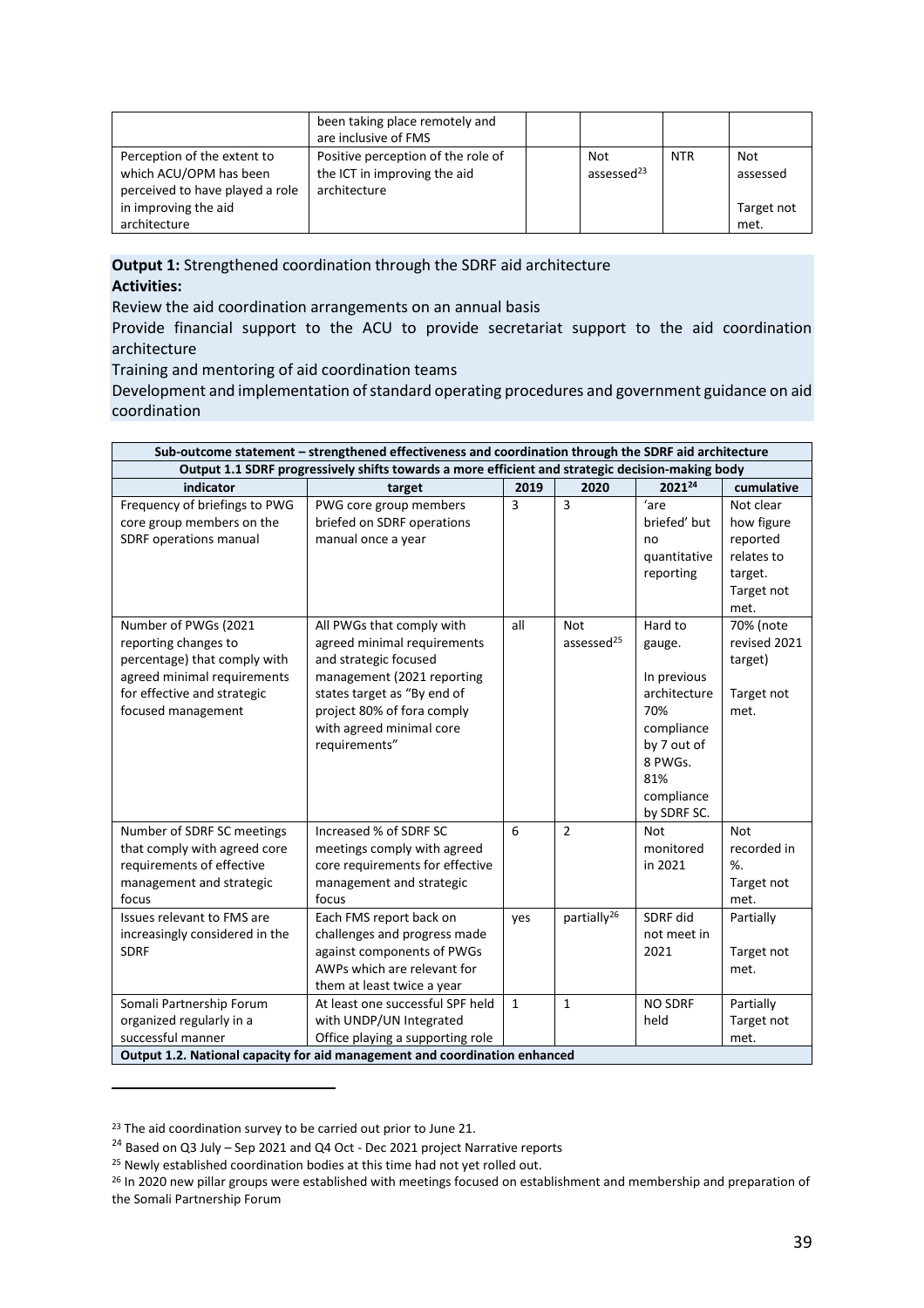| National stakeholders trained     | All training activities conducted | ves | ves | Yes         |
|-----------------------------------|-----------------------------------|-----|-----|-------------|
| satisfactorily on relevant topics | follow recommendations            |     |     | Target met. |
| which enhance institutional       | highlighted in Third Party        |     |     |             |
| capacity for effective aid        | Monitoring exercise               |     |     |             |
| management and coordination       |                                   |     |     |             |
| Standard operating procedures     | At least four SOPs are            |     | っ   |             |
| (SOPs) and/or guidance            | documented and rolled out         |     |     | Target not  |
| packages for improved aid         | with clear roles and              |     |     | met         |
| management developed              | responsibilities distribution,    |     |     |             |
|                                   | with associated comprehensive     |     |     |             |
|                                   | guidance packages (when           |     |     |             |
|                                   | required)                         |     |     |             |

#### **Output 2:** Monitoring NPS, MAF and UCS implementation **Activities:**

Develop and maintain an overarching NPS which is linked to the NDP monitoring framework Monitoring of NPS, MAF implementation and the UCE roadmap Monitoring of aid flows and acquisition of AIMS

| Sub outcome statement - NPS, Mutual Accountability Framework (MAF), Use of Country Systems (UCS)<br>implementation |                                                                                                                                                                                                                                                             |              |                         |                                                                                        |                                   |
|--------------------------------------------------------------------------------------------------------------------|-------------------------------------------------------------------------------------------------------------------------------------------------------------------------------------------------------------------------------------------------------------|--------------|-------------------------|----------------------------------------------------------------------------------------|-----------------------------------|
| <b>Indicator</b>                                                                                                   | <b>Target</b>                                                                                                                                                                                                                                               | 2019         | 2020                    | 2021                                                                                   | cumulative                        |
| MOPIED and ACU have the                                                                                            | At least one aid coordination                                                                                                                                                                                                                               | $\mathbf{1}$ | $\Omega$                | Planned for                                                                            | 1 in 2019                         |
| capacities to monitor NPS                                                                                          | workshop organized per year in                                                                                                                                                                                                                              |              |                         | Q42021                                                                                 | Target not                        |
| implementation                                                                                                     | line with need                                                                                                                                                                                                                                              |              |                         |                                                                                        | met                               |
| Progress on MAF implementation<br>regularly monitored and reported                                                 | Two MAF progress reports<br>produced per year<br>2020 indicator - newly agreed<br>process for monitoring the<br><b>Mutual Accountability</b><br>Framework<br>Assessment of the<br>engagement process<br>carried out ((quality and<br>timeliness of outputs) | yes          | partially <sup>28</sup> | Expected<br>Q2.                                                                        | Target not<br>met                 |
| Aid flows analysed and reported<br>regularly                                                                       | At least one annual progress<br>report produced for aid flows<br>per year (added in 2021 - 80%<br>of implementing partners<br>update data in the system at<br>least once a year)                                                                            | $\mathbf{1}$ | $\mathbf{1}$            | <b>Not</b><br>complete,<br>expectedQ3<br>2021.<br>>80%<br>partners<br>uploaded<br>data | $\mathbf{1}$<br>Target not<br>met |
| AIMS is operational by end of<br>2019                                                                              |                                                                                                                                                                                                                                                             | No           | ves                     | yes                                                                                    | yes <sup>29</sup><br>Target met   |

<sup>&</sup>lt;sup>27</sup> Due to government prioritization of Somali Partnership Forum

<sup>28</sup> Progress of MAF was reported at the Somali Partnership Forum.

<sup>&</sup>lt;sup>29</sup> AIMS represents a country developed publicly accessible system completed and launched on 15 April 2020 by MOPIED and has therefore been operational since Q2 2020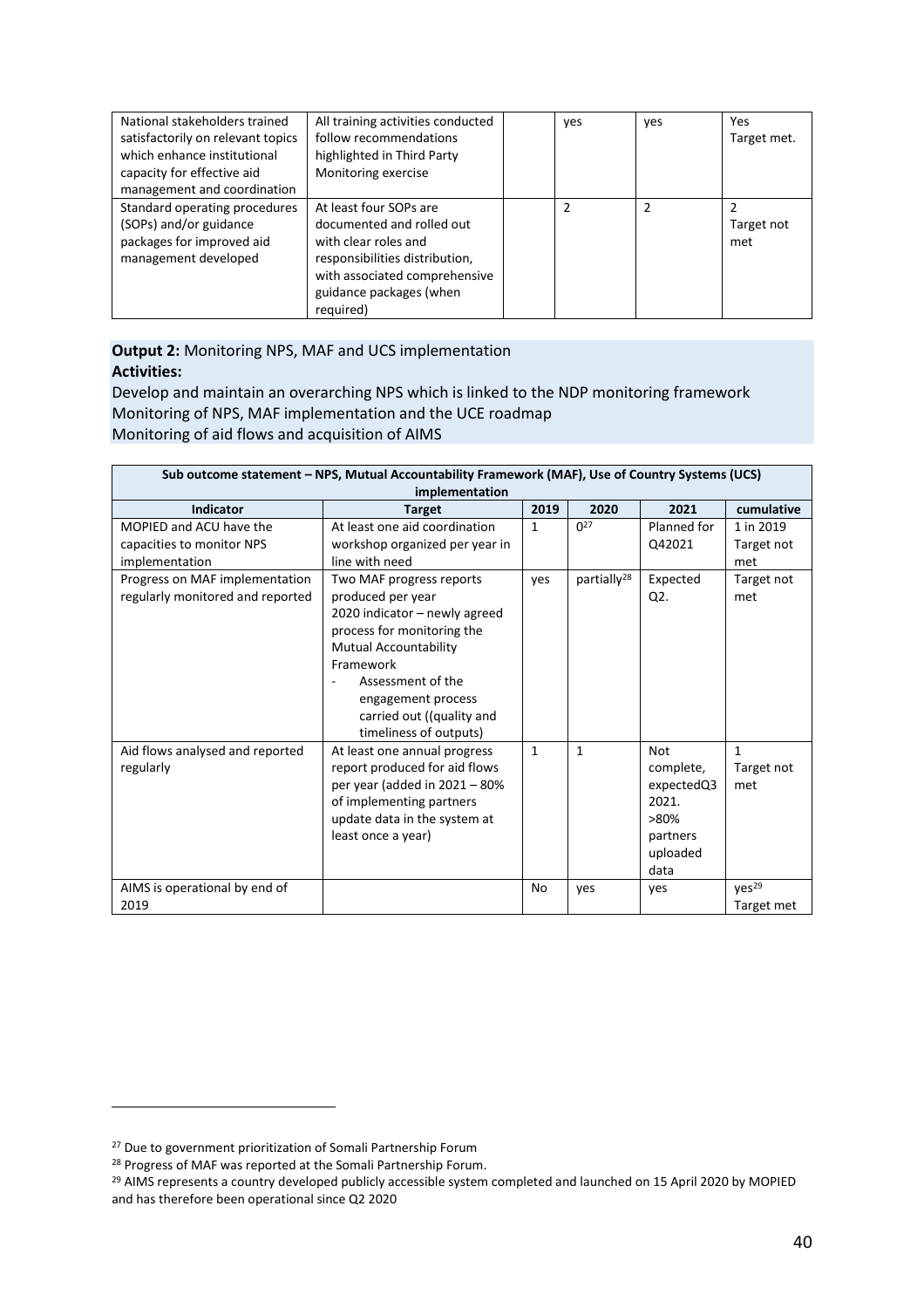## <span id="page-40-0"></span>G. Annex 2 – Financial report

# Financial report for period November 2018 – December 2021

| Activities                                                                  | <b>Budget</b> | <b>Expenditures</b> | <b>Balance</b> | <b>Delivery</b> |
|-----------------------------------------------------------------------------|---------------|---------------------|----------------|-----------------|
| Output 1: Strengthened coordination through the<br><b>SDRF</b> architecture | 2,392,699     | 2,363,668           | 29,031         | 99%             |
| <b>International Consultants</b>                                            | 133,993       | 98,844              | 35,149         |                 |
| <b>National Consultants/Companies</b>                                       | 114,360       | 89,360              | 25,000         |                 |
| <b>ACU salaries</b>                                                         | 1,186,800     | 1,192,083           | (5,283)        |                 |
| Training/Workshops and ACU Office costs                                     | 957,546       | 983,380             | (25, 834)      |                 |
| <b>Output 2: Monitoring NPS, MAF and UCS</b><br>Implementation              | 225,085       | 238,528             | (13, 443)      | 106%            |
| AIMS development (consultancies, travel, workshops)                         | 225,085       | 238,528             | (13, 443)      |                 |
| <b>Output 3: Project Management Costs</b>                                   | 1,464,656     | 1,479,098           | (14, 442)      | 101%            |
| Project management support and oversight                                    | 1,464,656     | 1,479,098           | (14, 442)      |                 |
| COVID-19                                                                    | 206,147       | 206,147             |                | 100%            |
| COVID-19                                                                    | 206,147       | 206,147             |                |                 |
| <b>GMS</b>                                                                  | 325,765       | 321,605             | 4,160          | 99%             |
| <b>Commitments</b>                                                          |               |                     |                |                 |
| <b>TOTAL</b>                                                                | 4,614,351     | 4,609,046           | 5,305          |                 |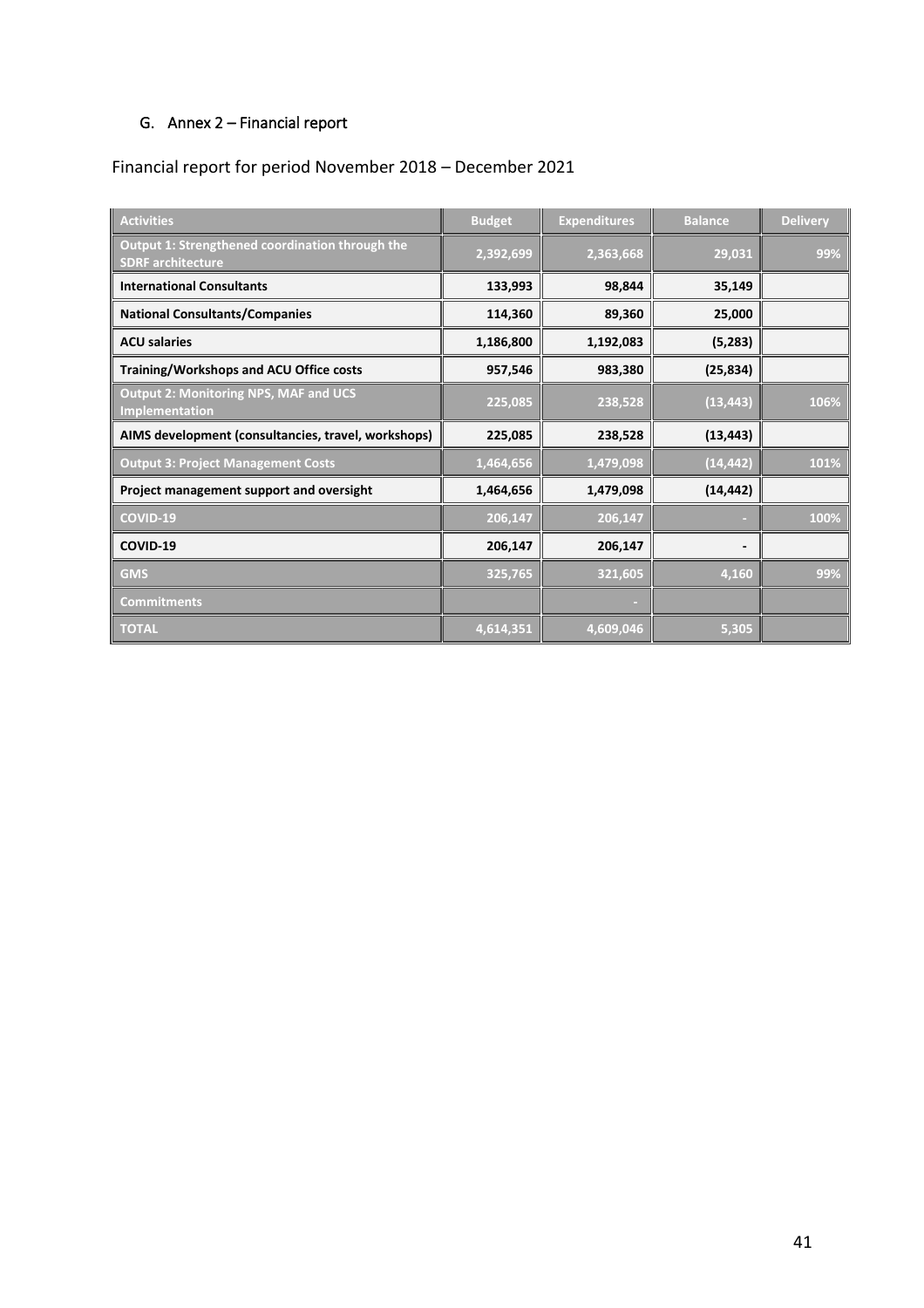### <span id="page-41-0"></span>H. Annex 2 - TOR for the Evaluation Consultant

<insert TOR>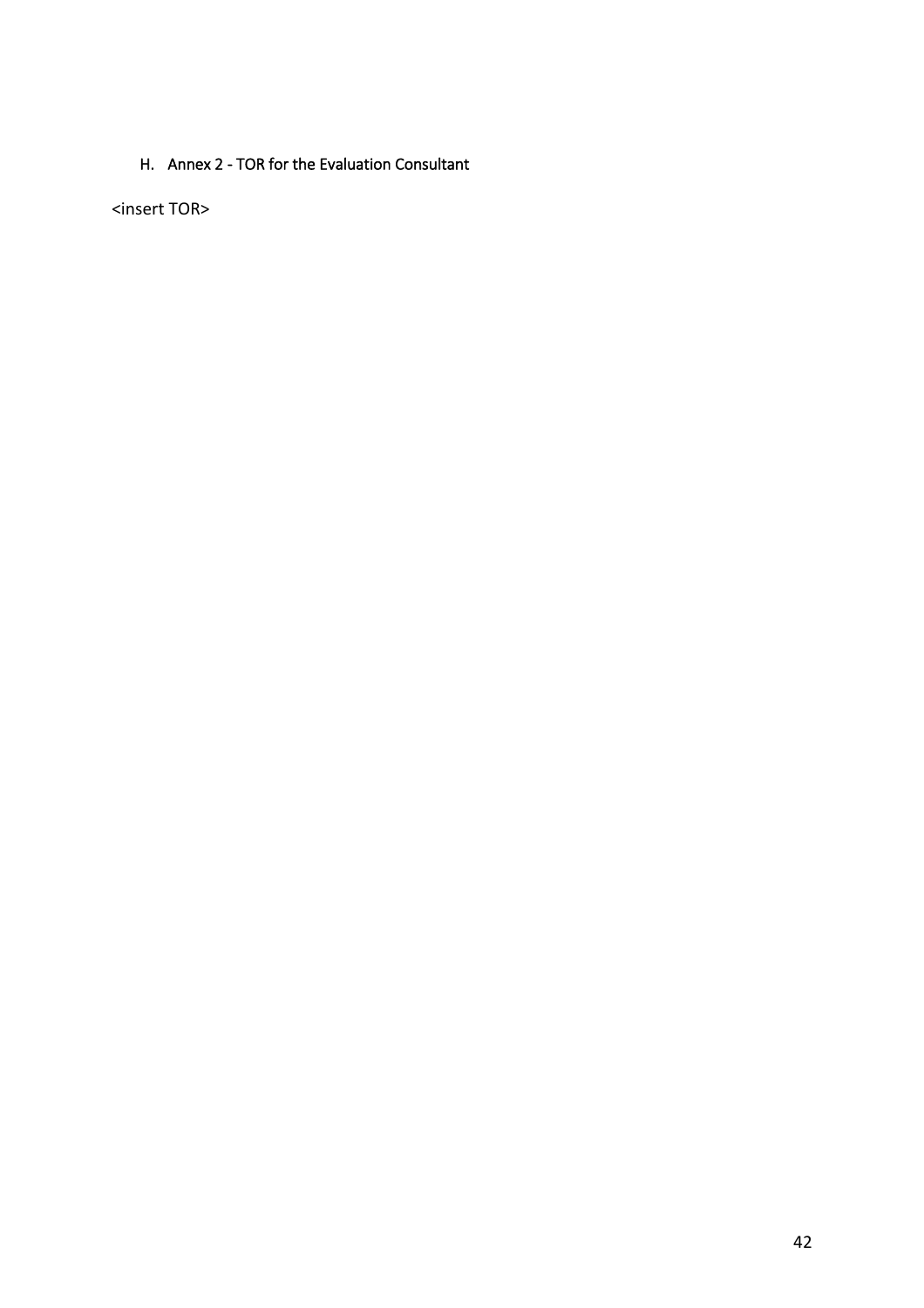#### <span id="page-42-0"></span>I. Annex 3 - Reference list

#### **Project documents and amendments**

1a. PRODOC Support Aid Management and Coordination to Somalia Project FINAL

1b. PRODOC Support to Aid Management and Coordination - signed

2a. PRODOC Amendment 1 extension until 31 Dec 2020 – Signed Aug 2020

2b. PRODOC amendment 2 extension until 30 June 2021

3. Government of the Federal Republic of Somalia, 2020, 'Proposal of updated action plan for implementation of activities of the "Support to Aid Management and Coordination in Somalia" Project in 2020 considering existing COVID-19 crisis and response needs". Office of the Prime Minister, Aid Coordination Unit.

3a. Aid Coordination Unit, 2021, ACU Forward Looking Calendar 2021

3b. Aid Coordination Unit, 2021, 3b. ACU Activities to be implemented in the third and fourth quarter of 2021.

#### **Project steering board minutes**

29a. Project board Aid Coordination Project Meeting 7 Nov 2018 29b. Project board Minutes Meeting 13 Feb 2019 29c. Project board Minutes Meeting 10 July 2019 29d. Minutes Meeting Project Board donors – 9 March 2020 29e. Project Board Minutes Meeting 17 June 2020 29f. Aid Coordination Project Board Meeting Minutes 3 June 2021

#### **Project Quarterly Reports**

- 5a. Quarterly progress report Nov 18 March 19
- 5b. Quarterly progress report April June 19
- 5c. Quarterly progress report July Sep 19
- 5d. Quarterly progress report Oct Dec 19
- 5e. Quarterly progress report Jan March 2020
- 5f. Quarterly progress report April June 2020
- 5g. Aid Coordination Project Progress April Sep 2020
- 5h. Quarterly progress report Oct Dec 2020
- 5i. Quarterly progress report Jan March 2021

#### **Project Annual Reports**

6a. UN MPTF semiannual report aid management & coordination project Jan – June 2019 6b1. UN MPTF annual report 2019 page 18 6bs. UN MPTF annual report aid management & coordination project 2019 6c. UN MPTF semiannual report aid management & coordination project Jan – June 2020 6d. UN MPTF annual report aid management & coordination project 2020

#### **Project Aid Flows Reports AIMS**

8a1. Report aid flows in Somalia 2019 8b. Report aid flows in Somalia 2020 8c. Report aid flows in Somalia 2021 from AIMS – being reviewed 27. AIMS FAQs Aid flows booklet FINAL 2017 Aid flows in Somalia 2016 Aid flows in Somalia 2018 Somali AIMS review report 2015

#### **Project M&E Frameworks**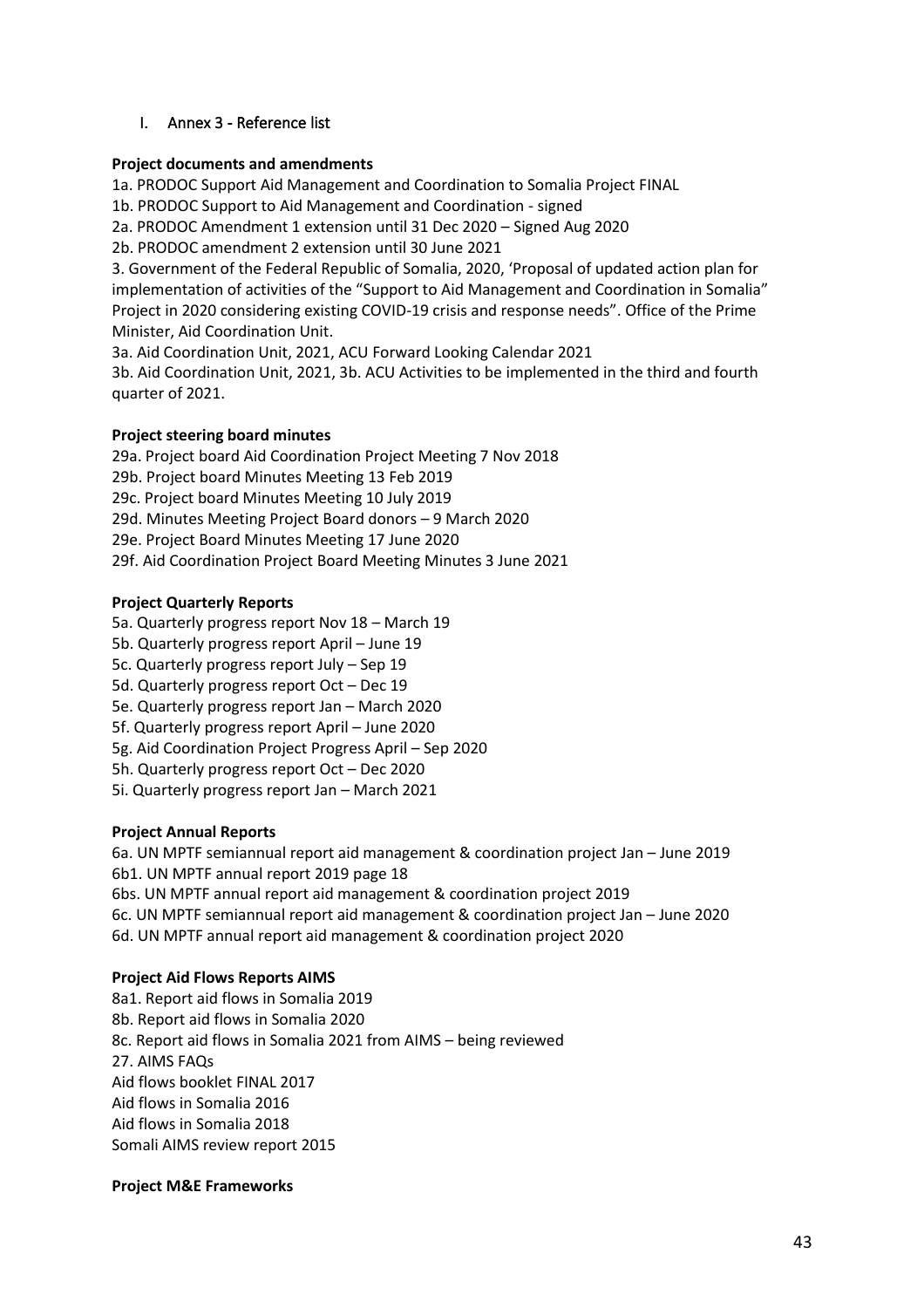4a. Updated M&E framework aid coordination project 2019 4b. Updated M&E framework aid coordination project 2020 4c. Updated M&E framework aid coordination project 2021

#### **SDRF meetings and minutes**

Project letters of agreement 18a. Updated operations manual SDR funds Sep 2020 18b. Questionnaire Adherence to Ops manual SDRF funds – being reviewed 23a. Guidance note Strategic Focus SDRF SC - being reviewed 24a. SOP Organisation of SDRF SC meetings - being reviewed 26a. SDRF SC meeting readout 7<sup>th</sup> November 2018 26b. SDRF SC meeting readout 18<sup>th</sup> Dec 2018 26c. SDRF SC meeting readout 13 Feb 2019 26d. SDRF SC meeting readout 2<sup>nd</sup> April 2019 26e. SDRF SC meeting readout 12 July 2019 26f. SDRF SC meeting readout 10 July 2019 26g. SDRF SC meeting readout 17 Sep 2019 26h. SDRF SC meeting readout 12 Nov 2019 26i. SDRF SC meeting readout 24 June 2020

# **Project HACT assessments and spot checks**

30a. ACU financial micro assessment report spot check 30b. ACU adjusted micro assessment report spot check Aug 2018 30c. ACU report Q3 & Q4 2019 spot check Jan 2020 30d. ACU UNDP Somalia spot check report for Q1 & Q2 2020 by KPMG – Nov 2020 30e. OPM (including ACU) Nov 2019 micro assessments report March 2020 Final 30f – UNPD 10201308-002 ERID 2 spot check Q3 2020 Final report by KPMG 31a. ACU UNDP 2018 HACT Audit report issued in April 2019 31b. ACU UNDP 2019 HACT Audit report issued in May 2020 31c. ACU UNDP 2020 HACT Audit report issued in April 2021

#### **Somalia Partnership Forum documents**

- 15a1. Somali partnership forum 2019 concept note
- 15a2. Somali partnership forum 2019 agenda outline
- 15a3. Somali partnership forum 2019 invitation letter
- 15a4. Somali partnership forum 2019 communique
- 15b1. Somali partnership forum 2020 concept note
- 15b2. Somali partnership forum 2020 agenda
- 15b3. Somali partnership forum 2020 logistics note
- 15b4. Somali partnership forum 2020 additional logistics and health info
- 15b5. Somali partnership forum 2020 invitation letter
- 15b6. Somali partnership forum 2020 communique

#### **Aid Architecture refinement documents**

- 1O. Somalia Aid Architecture Desk review
- 12a. Consultations refinement aid architecture report mission Baidoa Aug 2019
- 12b. Consultations refinement aid architecture report BRA engagement visit 17 Oct 2019
- 12c. Consultations refinement aid architecture report DGs retreat 22-26 Oct 2019
- 13a. Refinement aid architecture aid architecture review March 2020
- 13b. Refinement aid architecture letter DPM to partners 3 March 2020
- 13c. Refinement aid architecture letter SDG co-chairs to PM 13 March 2020
- 13d. Refinement aid architecture letter DPM to SDG 25 may 2020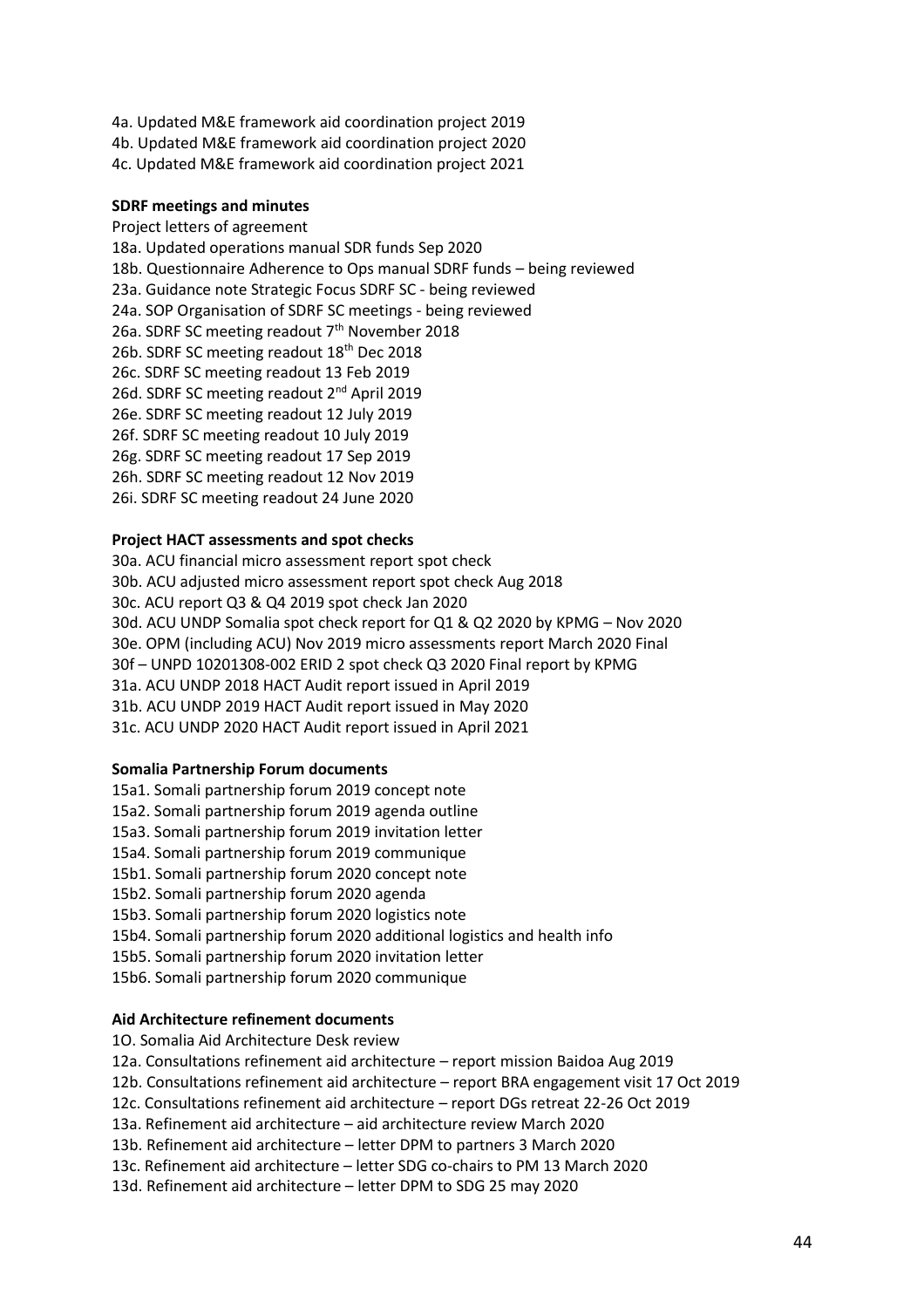#### **Aid architecture review**

14a. Proposal digital tools for aid architecture Sep 2020 25a. Leaflet aid architecture review – option 1 – being reviewed 25b. Leaflet aid architecture review – option 2 – being reviewed

#### **Aid effectiveness workshops**

9. Results aid coordination survey 2019 11. Summary record aid coordination workshop 16 Sep 2019

#### **Digital tools for ACU project**

14a. Selected digital tools for improved collaboration

#### **Mutual accountability framework document**

16a. Mutual accountability framework 2019-20 16b. Mutual accountability framework 2020 progress by Dec 2020 17a. Mutual accountability framework 2021 milestones 17b. Mutual accountability framework 2021 monitoring template 22. UCS Roadmap 2021 – 2023 23c. Guidance note – MAF monitoring process – being reviewed

#### **Pillar working groups**

19a. TOR Social Development PWG 19b. TOR Economic Development PWG 19c. PWG 1 Inclusive Politics – TOR for sub working groups constitution 18-1-18 19d. TOR Environment and climate change coordination group 20. Draft TOR Security and Justice Committee 21. Draft TOR ICT – being reviewed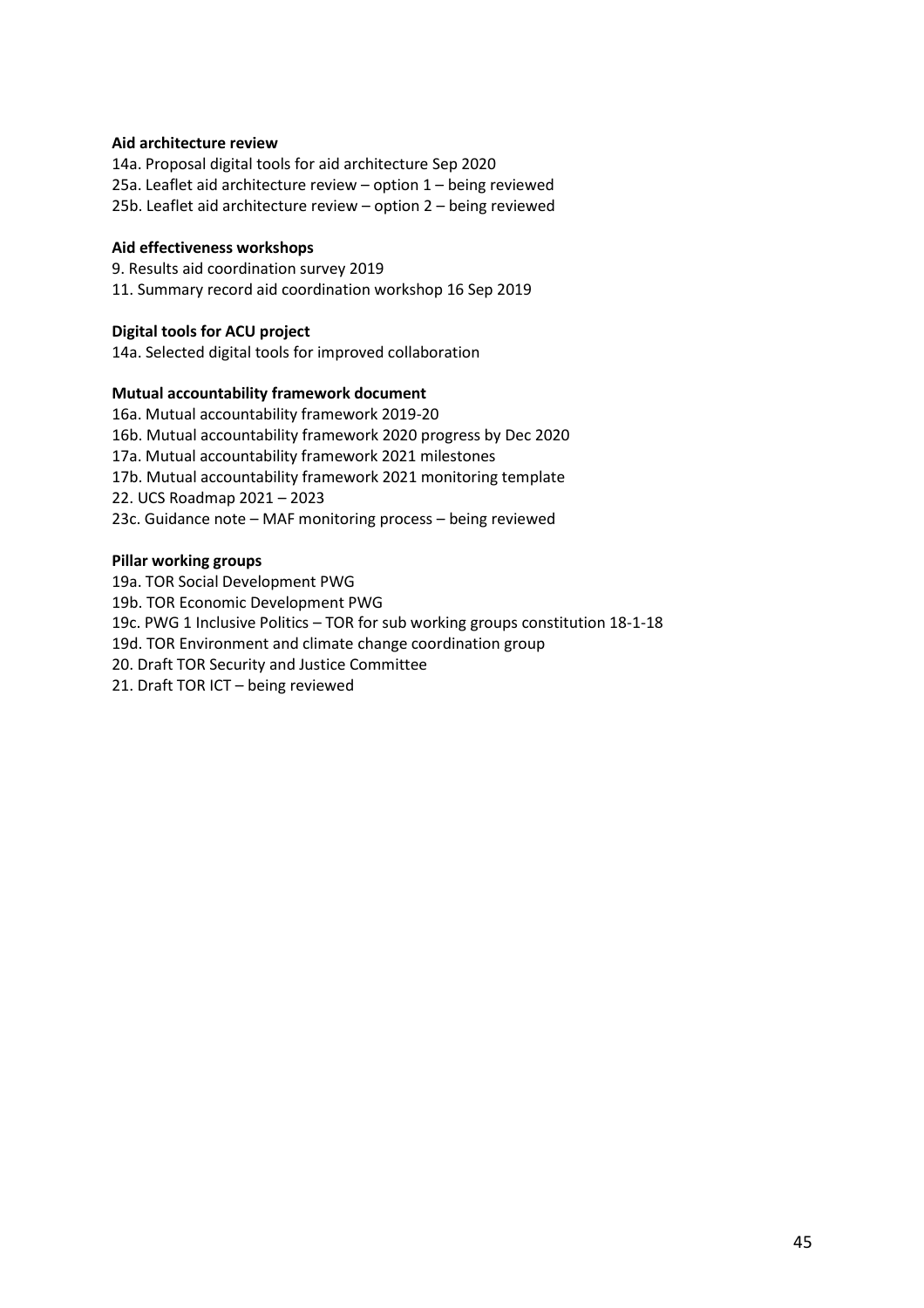#### <span id="page-45-0"></span>J. Annex 4 - Interviewees list

| <b>Organisation/ Affiliation</b>              | <b>Name</b>                 | Title/role                                                   |
|-----------------------------------------------|-----------------------------|--------------------------------------------------------------|
| <b>Government - Aid Coordination Unit</b>     |                             |                                                              |
| ACU - Director:                               | <b>Mukhtar Ahmed</b>        | Project Board, Implementation aid architecture               |
|                                               | Mohamed                     |                                                              |
| Minister of MOPIED                            | Gamal Mohamed Hassan        | Ministry of Planning Investment and Economic                 |
|                                               |                             | Development                                                  |
| <b>AC key informants</b>                      |                             |                                                              |
|                                               | <b>Mohamed Ali</b>          | <b>ACU Finance and Admin Manager</b>                         |
|                                               | <b>Hodhan Noor</b>          | Partnerships/SDRF Officer                                    |
| <b>Former involvement</b>                     |                             |                                                              |
| ACU                                           | Muhumed Hussein             | Former ACU Director and Lead Integrated Coord. Team          |
| Former<br><b>UNDP</b><br>Project              | Pau Blanguer                | Aid Coordination Specialist                                  |
| Manager                                       |                             |                                                              |
| <b>UNDP</b>                                   |                             |                                                              |
|                                               | <b>Jocelyn Mason</b>        | Resident Representative, Project board                       |
|                                               | Jacqueline Olweya           | Deputy Resident Representative (Programme), Project<br>board |
|                                               | Laura Rio                   | UN Focal point for Economic Development Pillar               |
|                                               |                             | Working Group, Economic Recovery & Institutional             |
|                                               |                             | Development Portfolio Manager                                |
| <b>UN Integrated Office</b>                   |                             |                                                              |
|                                               | Jean Ives Bonzi             | Coordination Officer UN IO / - UNSOM                         |
|                                               | Jo Nickolls                 | Head of Office - UN Integrated Office                        |
|                                               | <b>Peter Nodstrom</b>       | Senior Trust Fund Manager - MPTF Somalia                     |
| AID Information Management System             |                             |                                                              |
| <b>MOPIED</b>                                 | <b>Mohamed Gele</b>         | Head ICT Unit - AID INFORMATION MANAGEMENT                   |
|                                               | <b>Matthew Geddes</b>       | <b>Consultant Expert on AIMS</b>                             |
|                                               | Sarah Cramer                | FORMER Aid Coordination Officer and consultant on            |
|                                               |                             | AIMS/Former WB UN IO / WB                                    |
| <b>Somalia Donor Group (SDGs)</b>             |                             |                                                              |
| Donor consultation in early 2022              |                             |                                                              |
| Foreign Commonwealth                          | Damon Bristow               | Development Director, FCDO Somalia                           |
| Development Office (FCDO)                     |                             |                                                              |
| is the current Chair of the                   |                             |                                                              |
| Somalia Donor Group (SDG)                     |                             |                                                              |
| Norway                                        | Gunvor Skancke,             | Head of Development Cooperation, Horn of Africa              |
| (co-chair SDG) Royal                          |                             |                                                              |
| Norwegian embassy                             |                             |                                                              |
| Nairobi                                       |                             |                                                              |
| <b>Swiss</b>                                  | Thomas Oertle               | Regional Director of International Cooperation, Horn of      |
|                                               |                             | Africa (project board)                                       |
|                                               | Nimo Jirdeh                 | Governance and Policy Specialist (project board)             |
| <b>USAID</b>                                  | Joshua Vetter               | Programme Officer, (project board)                           |
|                                               | <b>Brian Frantz</b>         | Deputy Mission Director, (project board)                     |
| Sweden                                        |                             |                                                              |
| Netherlands                                   |                             |                                                              |
| EU (no details available)                     |                             |                                                              |
| <b>Federal Member States engagement</b>       |                             |                                                              |
| Questionnaire circulated twice with reminders |                             |                                                              |
| <b>Puntland - ACU Focal Point</b>             | <b>Mohamed Hassan Barre</b> |                                                              |
| Galmudug -                                    | Aden ighe                   | <b>ACU Focal Point</b>                                       |
| Jubaland                                      | Armina Art                  | <b>ACU Focal Point</b>                                       |
| Hirshabelle                                   | Aden Ighe                   | <b>ACU Focal Point</b>                                       |
| South West State                              | Abdulkadir Abdi             | <b>ACU Focal Point</b>                                       |
| <b>Banadir Region</b>                         | Hassan Abukar               | <b>ACU Focal Point</b>                                       |
| Staff in ACU, FGS and Pillar leads            |                             |                                                              |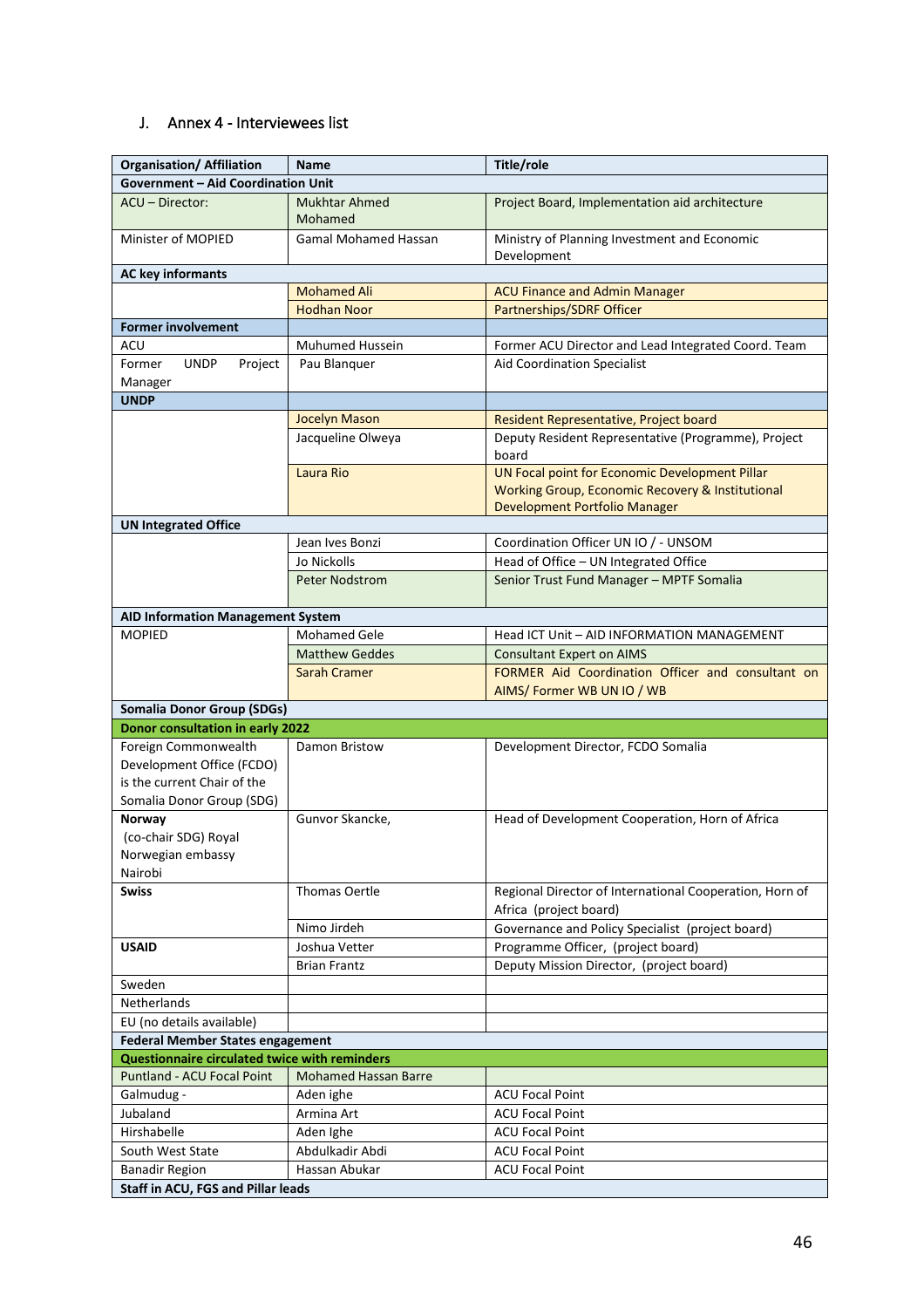| Questionnaire circulated twice with reminders |                           |                                        |
|-----------------------------------------------|---------------------------|----------------------------------------|
| UN IO                                         | Merita Jorgo              | Head of Risk Management Unit           |
| <b>FAO</b>                                    | Jonathan Brooks           | Senior Programme Advisor               |
| <b>UNICEF</b>                                 | Jose Maria Bendito Prieto | Chief Social Policy, Equity & Gender   |
| <b>UNHCR</b>                                  | Ahmed Ainte               | Senior CRRF Officer                    |
| <b>UNDP</b>                                   | Doel Mukerjee             | Portfolio Manager, Rule of Law         |
| <b>UNDP</b>                                   | Dragan Popovic            | Portfolio Manager - Inclusive Politics |
| <b>OCHA</b>                                   | Cindy Issac               | Deputy Head of Office                  |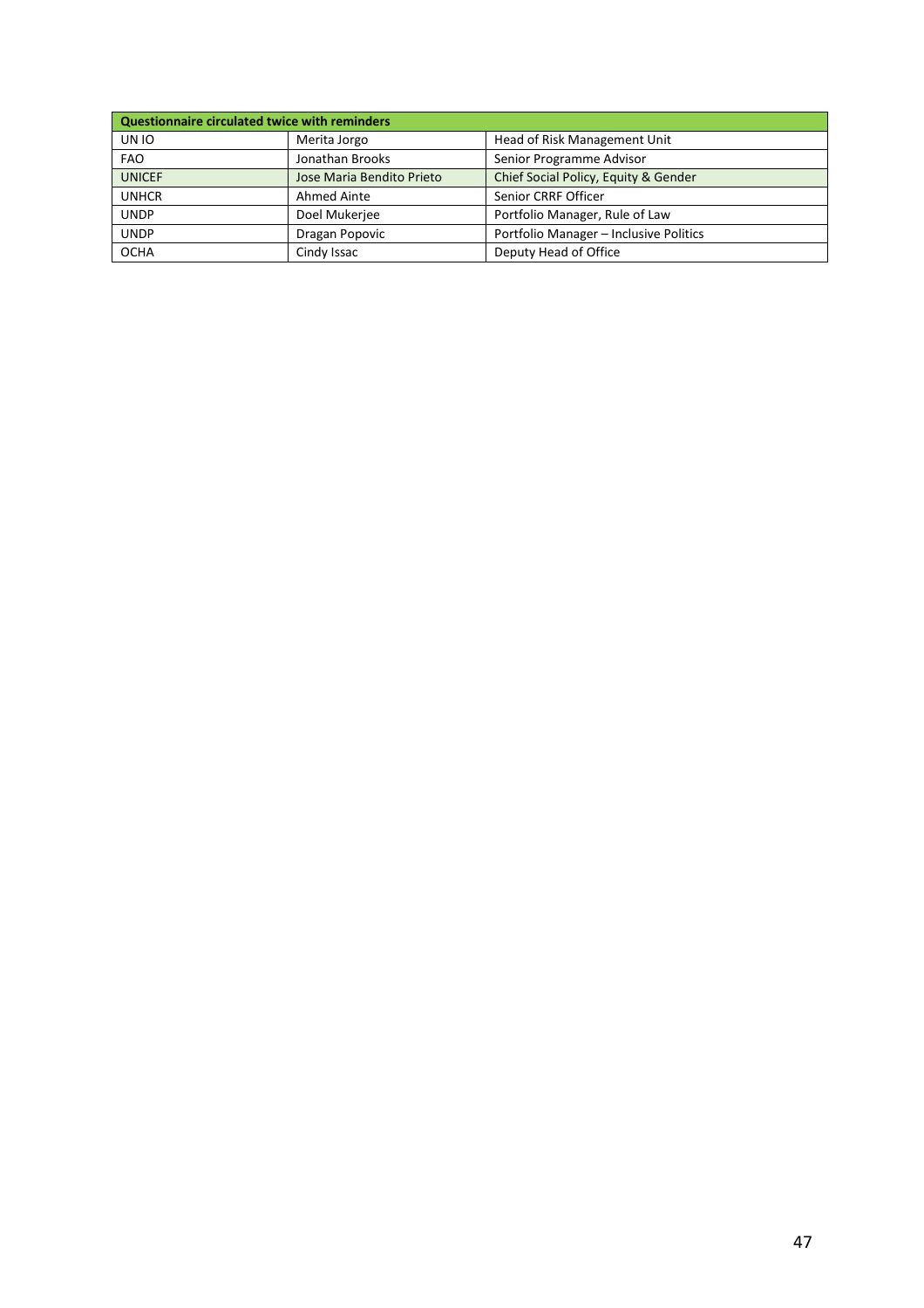#### <span id="page-47-0"></span>K. Annex 5 - Project theory of change (extract from prodoc)

#### $3.3$ Programme Strategy

#### Theory of Change

If appropriate technical assistance and resources are provided to the government departments in a supportive and incremental way commensurate with absorptive capacity, and if the government departments start to engage with counterparts in similar situations and learn from their successes and mistakes, then the capacity to effectively and efficiently coordinate and manage aid of MOPIED and ACU will continue to grow. With greater capabilities, the national partners will be better able to provide the supervision, participate in and support continuous improvement of aid coordination and management. As the value, relevance and effectiveness of these organisations grow, these bodies will be perceived as more relevant and useful for the FGS and FMS enabling the bodies to fulfil their mandates, thereby contributing to improving aid efficiency and effectiveness and hence to peace, stabilisation and socio-economic development as well as the growing legitimacy of the state.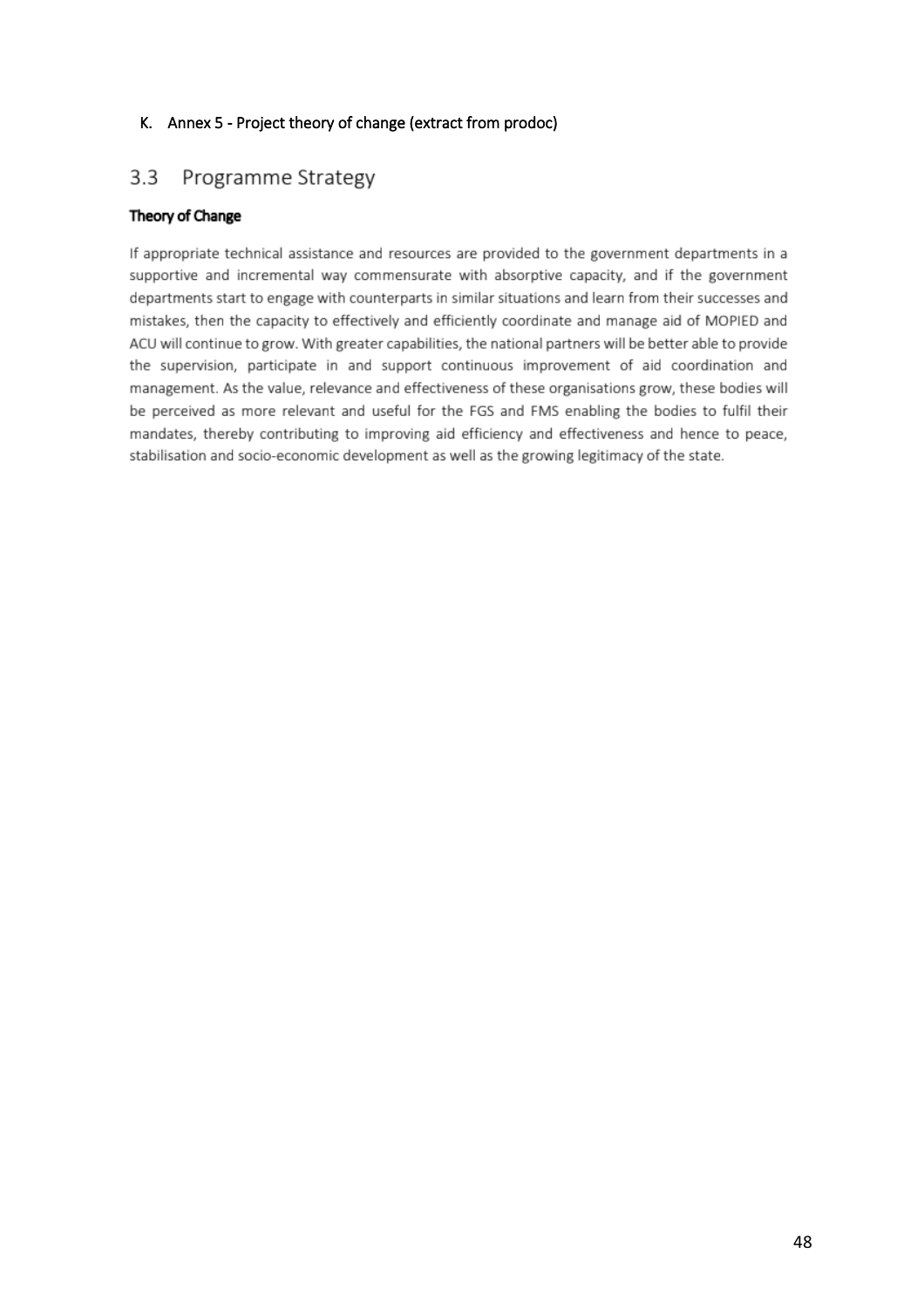#### <span id="page-48-0"></span>L. Annex 6 – Evaluation Matrix

| Criteria                                                                                  | Key question/sub questions                                                                                                                                                                                                                                     | Data source/collection<br>method/means of<br>verification |
|-------------------------------------------------------------------------------------------|----------------------------------------------------------------------------------------------------------------------------------------------------------------------------------------------------------------------------------------------------------------|-----------------------------------------------------------|
| Relevance/<br>1.<br><b>Coherence:</b><br>Focus: to what extent                            | - To what extent was the project relevant to the needs<br>of the targeted beneficiaries, implementing partners,<br>and Somalia priorities and strategies and achieve its<br>overall objectives?                                                                | Monitoring reports                                        |
| are the outcomes of<br>the project consistent                                             | - Did the project address the needs identified?                                                                                                                                                                                                                | Monitoring reports;<br>interview                          |
| with the needs of the<br>Somali people, the                                               | - Were the inputs and strategies identified appropriate,<br>adequate and realistic?                                                                                                                                                                            | Monitoring reports;<br>interview                          |
| Govt aid effectiveness<br>priorities, international<br>and human rights<br>obligations?   | - To what extent did the project contribute to the<br>Country Programme Document outputs and outcomes,<br>UN Strategic Framework, the SDGs, and the national<br>development priorities?                                                                        | Monitoring reports;<br>interview                          |
|                                                                                           | - Did the project provide the necessary support to the<br>target government institutions and engaged other<br>stakeholders as outlined in the project document?                                                                                                | Monitoring reports                                        |
|                                                                                           | - To what extent did the project contribute to gender<br>equality, the empowerment of women and the human<br>rights-based approach? Specifically, the evaluation will<br>measure if the gender marker of the project was in line<br>with the achieved results. | Monitoring reports<br>Interview                           |
| <b>Effectiveness</b><br>2.<br>Focus: To what extent                                       | - What and how much progress has been made towards<br>achieving the overall outcomes and outputs of the<br>project (including contributing factors and constraints)?                                                                                           | Monitoring reports;<br>interview                          |
| has the project<br>contributed to progress<br>towards the outcomes<br>and the achievement | - Was the project effective in delivering desired/planned<br>results? - How effective has the project been in<br>responding to the needs of the beneficiaries, and what<br>results were achieved?                                                              | Monitoring reports;<br>interview                          |
| of planned<br>development results?                                                        | - How effective were the strategies and tools used in<br>the implementation of the project?                                                                                                                                                                    | Monitoring reports;<br>interview                          |
|                                                                                           | - How did the project funding level and resource<br>mobilisation affect project implementation?                                                                                                                                                                | Monitoring reports;<br>interview                          |
|                                                                                           | - At what level was gender mainstreaming adopted in<br>the project implementation?                                                                                                                                                                             | Monitoring reports;<br>interview                          |
|                                                                                           | - At what level did the COVID-19 limit the project to<br>achieve its objectives to the optimal<br>level?                                                                                                                                                       | Monitoring reports;<br>interview                          |
|                                                                                           | - What are the lessons learned for future intervention<br>strategies and issues?                                                                                                                                                                               | Monitoring reports;<br>interview                          |
| <b>Efficiency</b><br>3.<br>Focus: Have the<br>project's design and                        | - Was the process of achieving results efficient?<br>Specifically, did the actual or expected results (outputs<br>and outcomes) justify the costs incurred? - Were the<br>resources utilized efficiently?                                                      | Budget utilization reports.                               |
| implementation<br>modalities<br>(management,                                              | - Did project activities overlap and duplicate other<br>similar interventions (funded nationally and/or by other<br>donors?                                                                                                                                    | Monitoring reports;<br>interview                          |
| coordination and<br>delivery mechanisms                                                   | - To what extent did the project's M&E mechanism<br>contribute to meeting project results?                                                                                                                                                                     | Monitoring reports;<br>interview                          |
| across project<br>elements) been<br>efficient?                                            | - Did the project remain aligned to the theory of<br>change, if there was a deviation, how did it affect less<br>efficiency and effectiveness? Could a different approach<br>have produced better results?                                                     | Monitoring reports;<br>interview                          |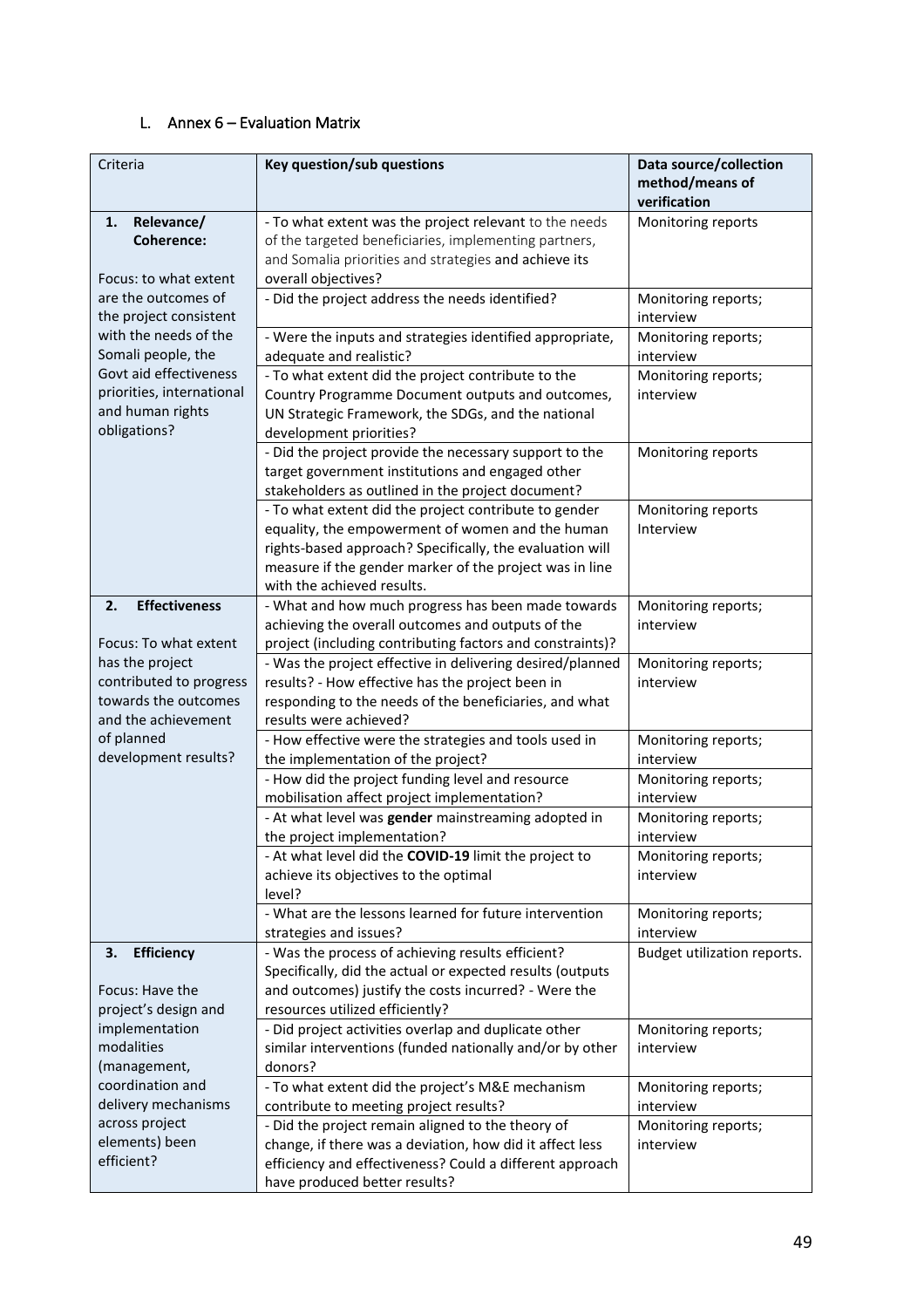|                        | Describe the management processes and their               | Monitoring reports; |
|------------------------|-----------------------------------------------------------|---------------------|
|                        | appropriateness in supporting delivery. - How efficient   | interview           |
|                        | were the management and accountability structures of      |                     |
|                        | the project?                                              |                     |
|                        | - How was the project's collaboration with the UNRCO,     | Monitoring reports; |
|                        | UNDP, the FGS, FMS, national institutions, development    | interview           |
|                        | partners, and the SDRF Steering Committee?                |                     |
|                        | - What are the strengths, weaknesses, opportunities,      | Monitoring reports; |
|                        | and threats of the project's implementation process?      | interview           |
|                        | - Are there more efficient ways and means of delivering   | Monitoring reports; |
|                        | more and better results (outputs and outcomes) with       | interview           |
|                        | the available inputs?                                     |                     |
| Sustainability<br>4.   | - To what extent are the outcomes of the project likely   | Monitoring reports; |
|                        | to be sustained after the completion of this project?     | interview           |
| Focus: To what extent  | - Have the exit strategies, and approaches to phase out   | Monitoring reports; |
| has the project led to | assistance provided by the project been adequate to       | interview           |
| long term and          | support sustainability (including contributing factors    |                     |
| transformational       | and constraints)?                                         |                     |
| change?                | - How were capacities strengthened at the individual      | Monitoring reports; |
|                        | and organizational level (including contributing factors  | interview           |
|                        | and constraints)?                                         |                     |
|                        | - What knowledge transfer took place during the project   |                     |
|                        | implementation aimed at guaranteeing government           |                     |
|                        | institutions will play their role when the project is     |                     |
|                        | closed, and were these successful?                        |                     |
|                        | - Are there identified risks that may adversely limit the | Monitoring reports; |
|                        | sustainability of the project deliverables or similar     | interview           |
|                        | development priorities in the future? And are there       |                     |
|                        | solutions to mitigating these risks moving forward?       |                     |
|                        | - Describe key factors that will require attention in     | Monitoring reports; |
|                        | order to improve prospects of                             | interview           |
|                        | sustainability of project outcomes and the potential for  |                     |
|                        | replication of the approach                               |                     |
|                        | - What are the recommendations for addressing similar     | Monitoring reports, |
|                        | development priorities in the future? (NB. The            | interview           |
|                        | recommendations should provide comprehensive              |                     |
|                        | proposals for future interventions based on the current   |                     |
|                        | evaluation findings)                                      |                     |
| 5. Disability          | - Were persons with disabilities consulted and            | Project documents,  |
|                        | meaningfully involved in programme                        | interview           |
|                        | planning and implementation?                              |                     |
|                        | - What proportion of the beneficiaries of a programme     | Monitoring reports  |
|                        | were persons with disabilities?                           |                     |
|                        | - What barriers did persons with disabilities face?       | Monitoring reports, |
|                        |                                                           | interview           |
|                        | - Was a twin-track approach adopted?                      | Project documents,  |
|                        |                                                           | monitoring reports, |
|                        |                                                           | interview           |
|                        |                                                           |                     |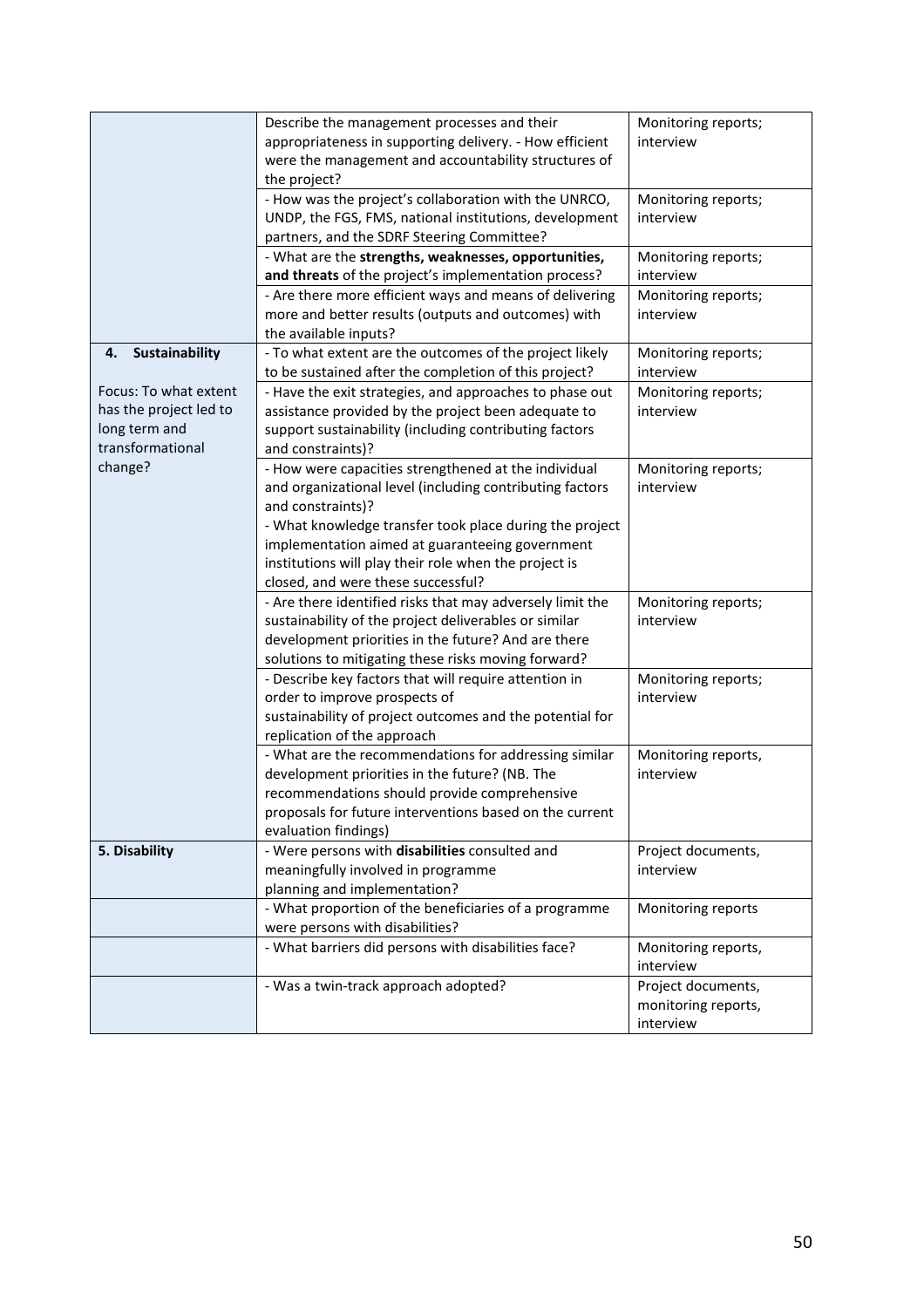#### <span id="page-50-0"></span>M. Annex 7 - Evaluation Questionnaire

| <b>PLEASE RETURN BY FRIDAY 3 DECEMBER 2021</b><br><b>CONFIDENTIAL EVALUATION QUESTIONNAIRE</b>                                                                                    |  |  |  |  |  |  |
|-----------------------------------------------------------------------------------------------------------------------------------------------------------------------------------|--|--|--|--|--|--|
| Final Evaluation of the Support to Aid Management and Coordination in Somalia Project<br><b>NOVEMBER 2021 - UNDP</b>                                                              |  |  |  |  |  |  |
|                                                                                                                                                                                   |  |  |  |  |  |  |
| Thank you for completing the survey to support final evaluation of the above UNDP project.                                                                                        |  |  |  |  |  |  |
| Completed surveys are to be returned to the independent evaluator Ms Ann LUND annlundwork@gmail.com                                                                               |  |  |  |  |  |  |
| All survey responses will only be seen by the independent evaluator and treated as highly confidential. No survey or                                                              |  |  |  |  |  |  |
| part there-of will be shared with any party. Any responses contributing to the evaluation written report will be                                                                  |  |  |  |  |  |  |
| generalized and not attributed to any individual.                                                                                                                                 |  |  |  |  |  |  |
| PLEASE ANSWER ALL OR AS MANY QUESTIONS AS YOU ARE ABLE TO. THANK YOU.                                                                                                             |  |  |  |  |  |  |
| PLEASE SEND COMPLETED SURVEYS TO annlundwork@gmail.com                                                                                                                            |  |  |  |  |  |  |
| <b>NAME:</b>                                                                                                                                                                      |  |  |  |  |  |  |
| AGENCY/ORGANISATION:                                                                                                                                                              |  |  |  |  |  |  |
|                                                                                                                                                                                   |  |  |  |  |  |  |
| RELEVANCE/COHERENCE - the extent to which the project outcomes have respond to identified needs,<br>1.<br>Government's aid effectiveness priorities and human rights obligations. |  |  |  |  |  |  |
| Q1.1. To what extent was the project relevant and achieved its overall objectives?                                                                                                |  |  |  |  |  |  |
|                                                                                                                                                                                   |  |  |  |  |  |  |
| Q1.2. Did the project address the needs identified?                                                                                                                               |  |  |  |  |  |  |
|                                                                                                                                                                                   |  |  |  |  |  |  |
| Q1.3. Were the inputs and strategies identified appropriate, adequate and realistic?                                                                                              |  |  |  |  |  |  |
|                                                                                                                                                                                   |  |  |  |  |  |  |
| Q1.4. To what extent did the project contribute to the Country Programme Document outputs and outcomes, UN                                                                        |  |  |  |  |  |  |
| Strategic Framework, the SDGs, and the national development priorities?                                                                                                           |  |  |  |  |  |  |
|                                                                                                                                                                                   |  |  |  |  |  |  |
|                                                                                                                                                                                   |  |  |  |  |  |  |
| Q1.5. Did the project provide the necessary support to the target government institutions as outlined in the project<br>document?                                                 |  |  |  |  |  |  |
|                                                                                                                                                                                   |  |  |  |  |  |  |
|                                                                                                                                                                                   |  |  |  |  |  |  |
| Q1.6. To what extent did the project contribute to gender equality, the empowerment of women and the human                                                                        |  |  |  |  |  |  |
| rights-based approach? Specifically, the evaluation will measure if the gender marker of the project was in line with                                                             |  |  |  |  |  |  |
| the achieved results.                                                                                                                                                             |  |  |  |  |  |  |
|                                                                                                                                                                                   |  |  |  |  |  |  |
| EFFECTIVENESS - the extent to which the UNDP project has contributed to progress towards the outcomes and<br>2.<br>the achievement of planned development results.                |  |  |  |  |  |  |
| Q2.1 What and how much progress has been made towards achieving the overall outcomes and outputs of the                                                                           |  |  |  |  |  |  |
| project (including contributing factors and constraints)?                                                                                                                         |  |  |  |  |  |  |
|                                                                                                                                                                                   |  |  |  |  |  |  |
| Q2.2 Was the project effective in delivering desired/planned results? - How effective has the project been in                                                                     |  |  |  |  |  |  |
| responding to the needs of the beneficiaries, and what results were achieved?                                                                                                     |  |  |  |  |  |  |
|                                                                                                                                                                                   |  |  |  |  |  |  |
|                                                                                                                                                                                   |  |  |  |  |  |  |
| Q2.3 How effective were the strategies and tools used in the implementation of the project?                                                                                       |  |  |  |  |  |  |
|                                                                                                                                                                                   |  |  |  |  |  |  |
| Q2.4 How did the project funding level and resource mobilisation affect project implementation?                                                                                   |  |  |  |  |  |  |
|                                                                                                                                                                                   |  |  |  |  |  |  |
| Q2.5 At what level was gender mainstreaming adopted in the project implementation?                                                                                                |  |  |  |  |  |  |
|                                                                                                                                                                                   |  |  |  |  |  |  |
| Q2.6 At what level did the COVID-19 limit the project to achieve its objectives to the optimal                                                                                    |  |  |  |  |  |  |
| level?                                                                                                                                                                            |  |  |  |  |  |  |
|                                                                                                                                                                                   |  |  |  |  |  |  |
| Q2.7 What are the lessons learned for future intervention strategies and issues?                                                                                                  |  |  |  |  |  |  |
|                                                                                                                                                                                   |  |  |  |  |  |  |
| EFFICIENCY - the extent to which the project's design and implementation modalities (management,<br>3.                                                                            |  |  |  |  |  |  |
| coordination and delivery mechanisms) have been efficient.                                                                                                                        |  |  |  |  |  |  |